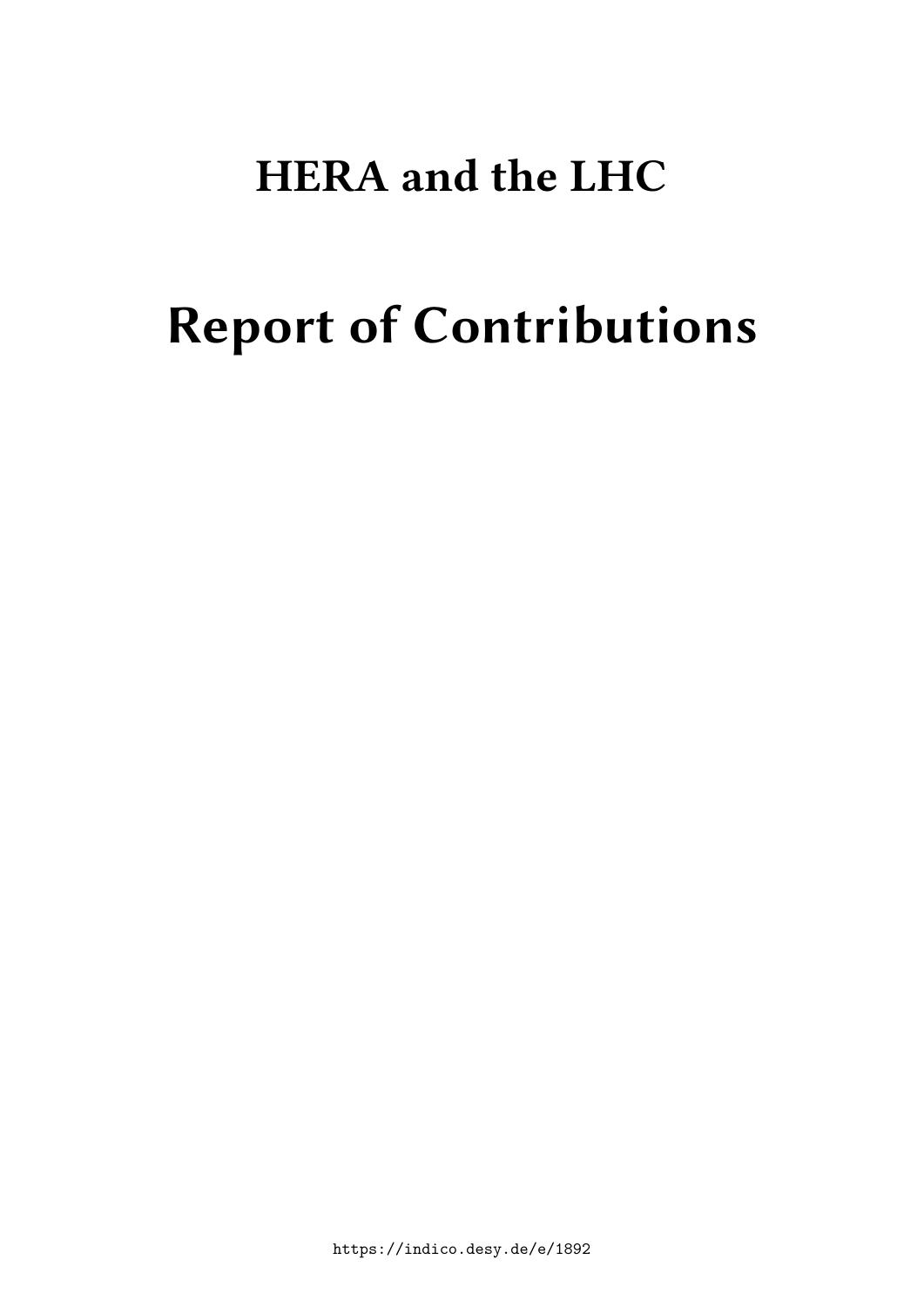#### Contribution ID: 0 Type: not specified

### **Experimental results**

*Monday, May 26, 2008 7:20 AM (20 minutes)*

A. Bunyatyan, A. Cooper-Sarkar, C. Diaconu, R. Engel, C. Kiesling, K. Kutak, S. Ostapchenko, T. Pierog, T.C. Rogers, M.I. Strikman, T. Sako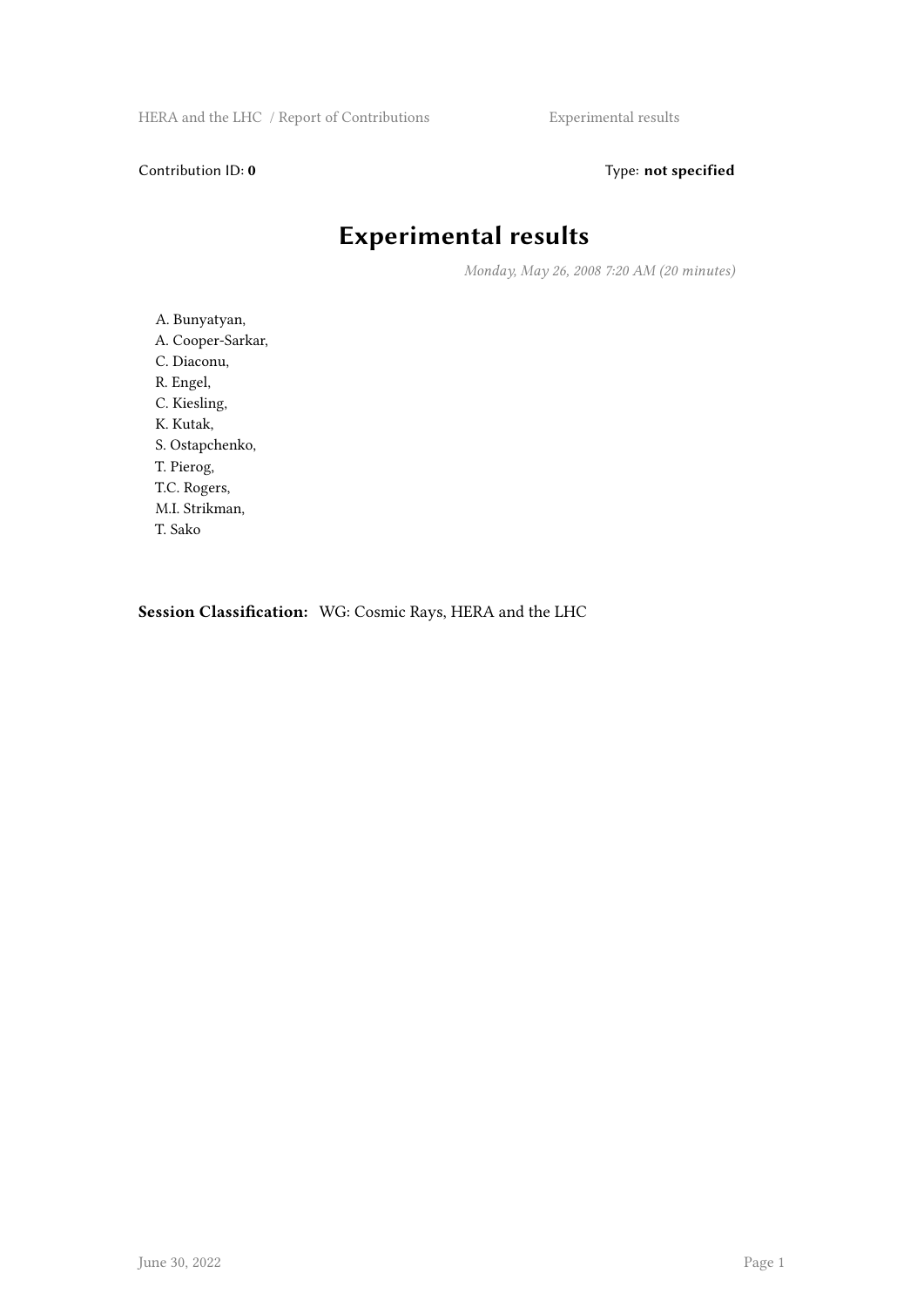HERA and the LHC / Report of Contributions Model predictions for HERA, LHC ...

Contribution ID: 1 Type: **not specified** 

### **Model predictions for HERA, LHC and cosmic rays**

*Monday, May 26, 2008 7:40 AM (20 minutes)*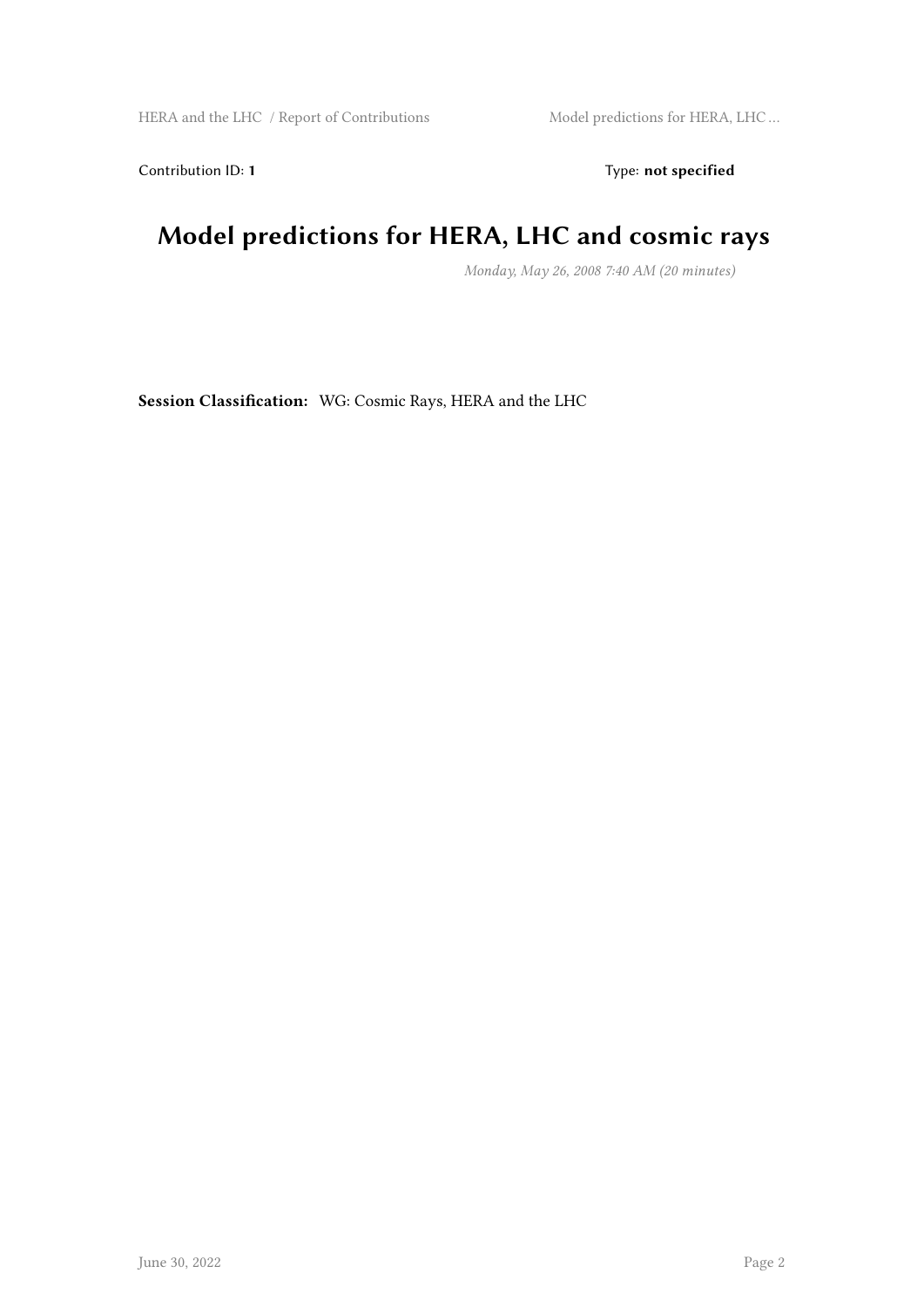HERA and the LHC / Report of Contributions Summary

Contribution ID: 2 Type: **not specified** 

### **Summary**

*Monday, May 26, 2008 8:00 AM (20 minutes)*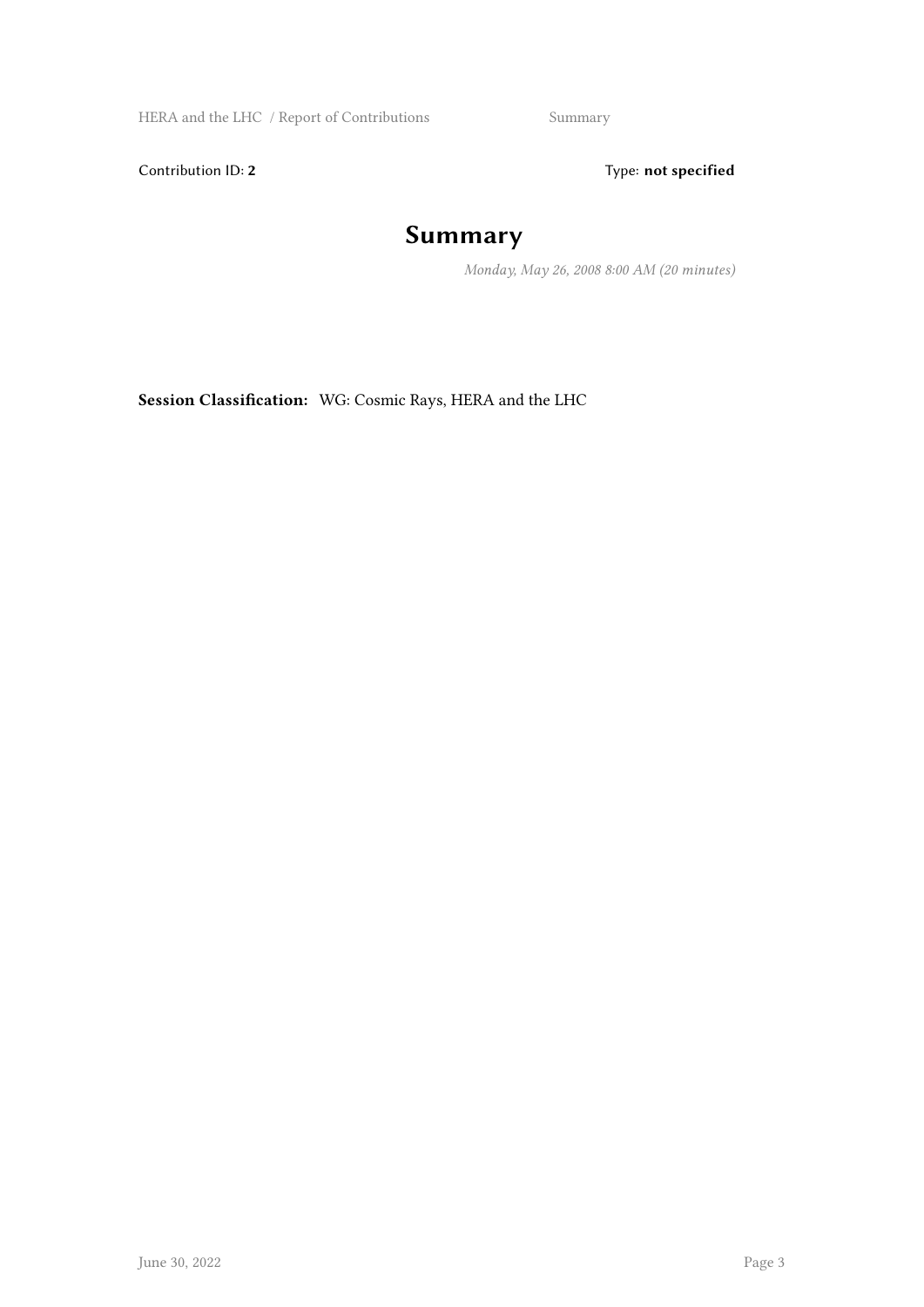Contribution ID: 3 Type: **not specified** 

### **Introduction**

*Monday, May 26, 2008 7:00 AM (20 minutes)*

A. Bunyatyan, A. Cooper-Sarkar, C. Diaconu, R. Engel, C. Kiesling, K. Kutak, S. Ostapchenko, T. Pierog, T.C. Rogers, M.I. Strikman, T. Sako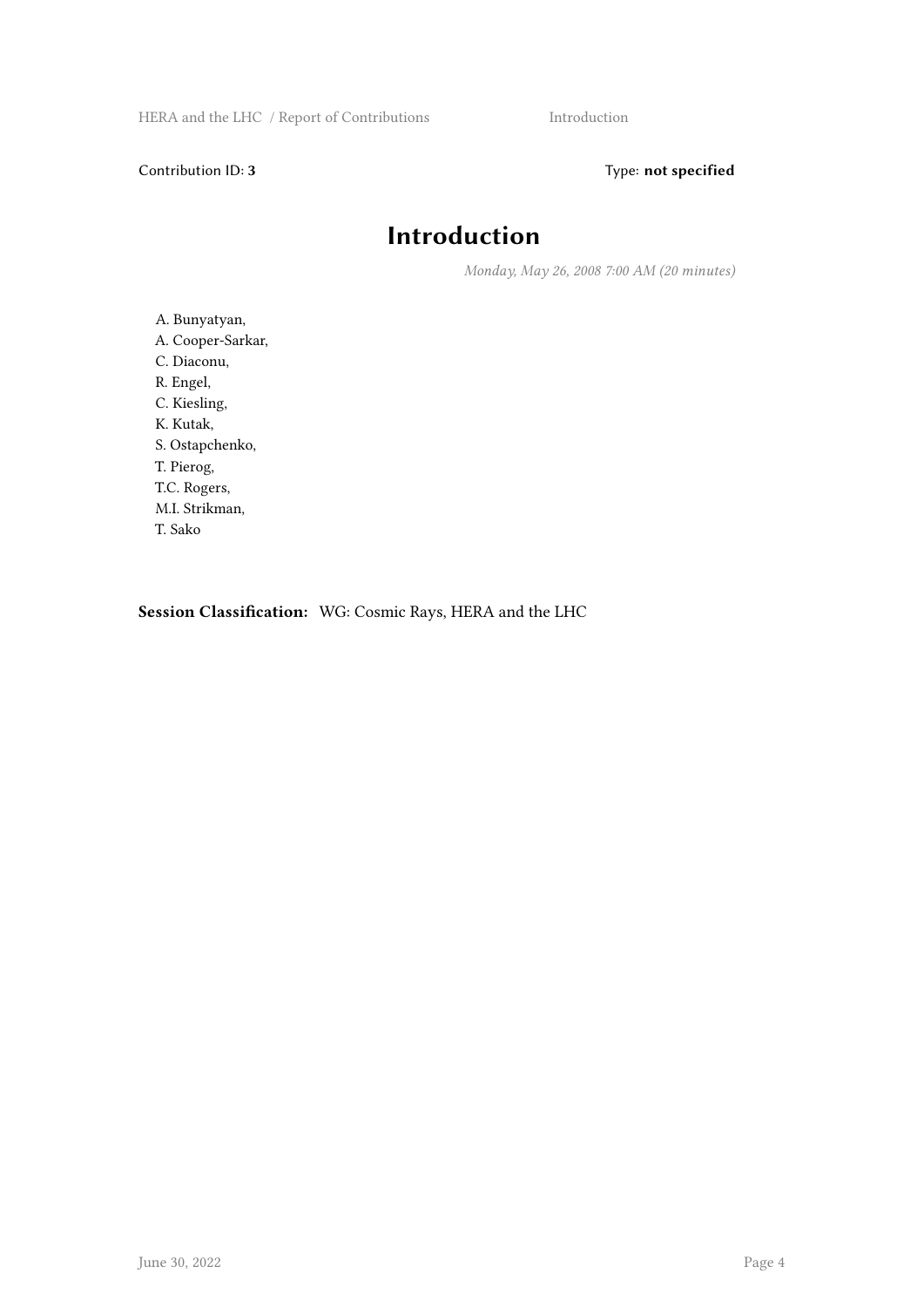HERA and the LHC / Report of Contributions Executive Summary

Contribution ID: 4 Type: **not specified** 

### **Executive Summary**

*Monday, May 26, 2008 7:00 AM (20 minutes)*

M. Arneodo, M. Diehl, V.A.~Khoze, P. Newman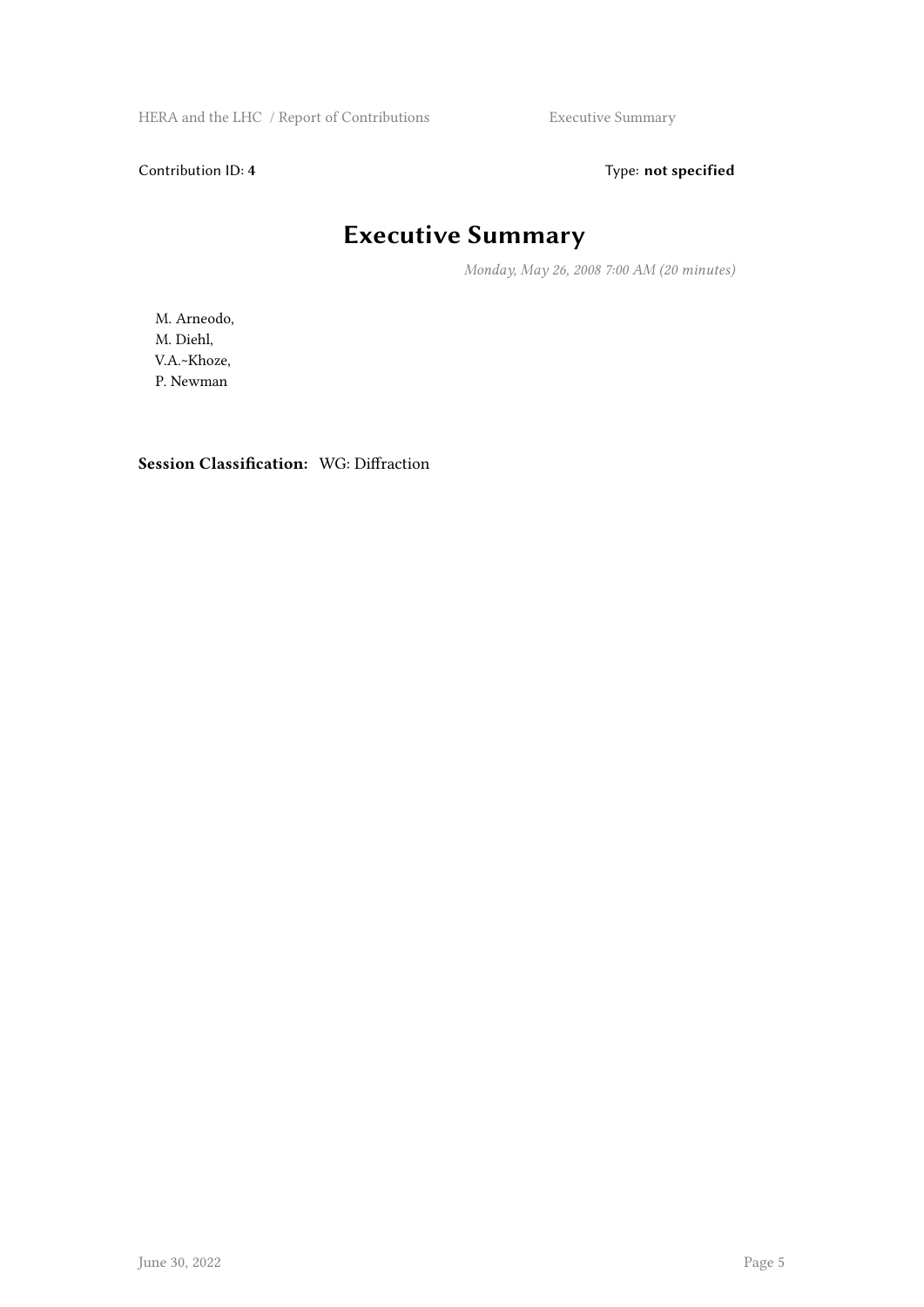HERA and the LHC / Report of Contributions Towards a Combined HERA Diffra...

Contribution ID: 5 Type: **not specified** 

### **Towards a Combined HERA Diffractive Deep Inelastic Scattering Measurement**

*Monday, May 26, 2008 7:20 AM (20 minutes)*

P. Newman, M. Ruspa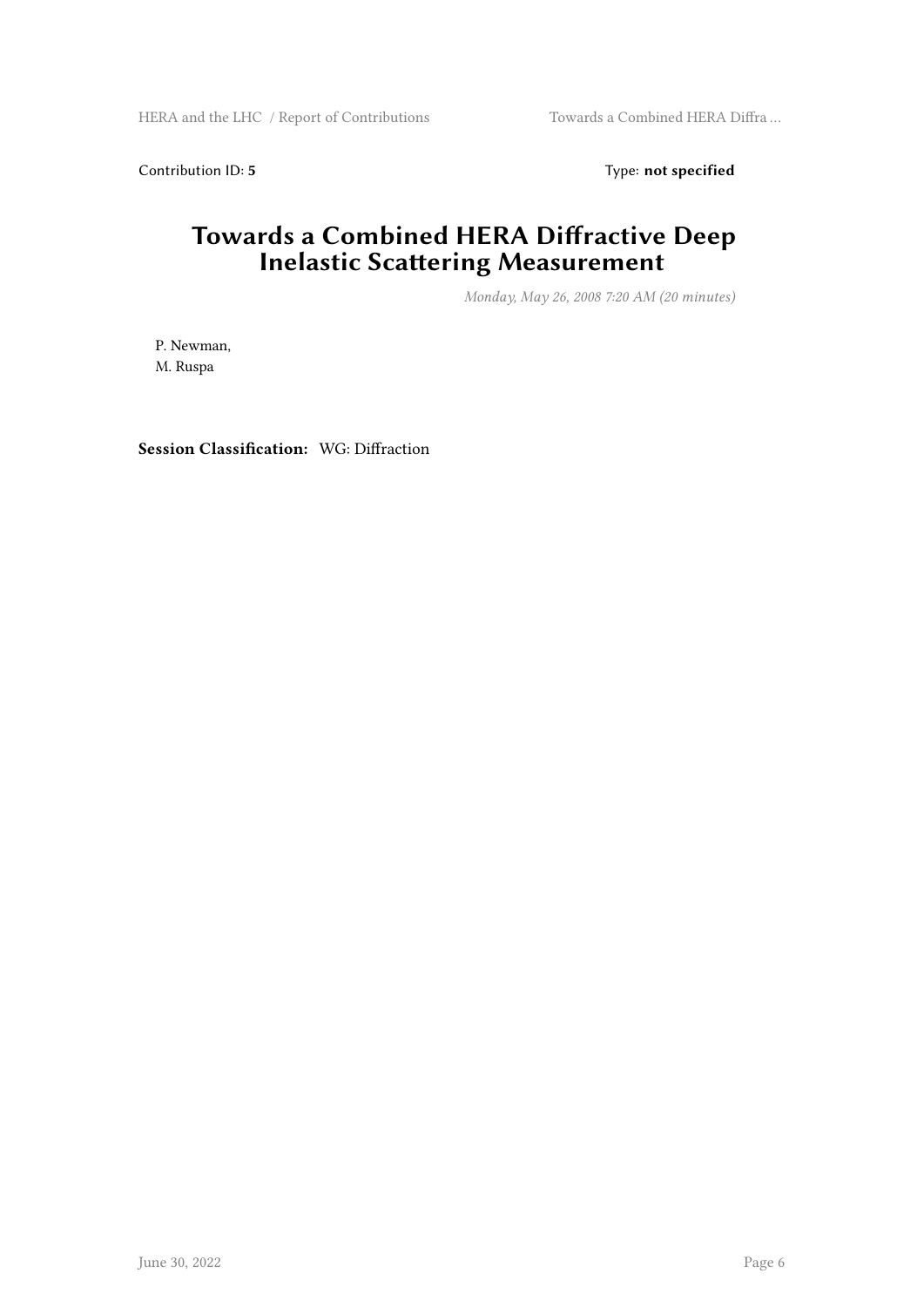Contribution ID: 6 Type: not specified

### **Diffractive Final States and Factorisation at HERA**

*Monday, May 26, 2008 7:40 AM (20 minutes)*

W. Slominski, A. Valkarova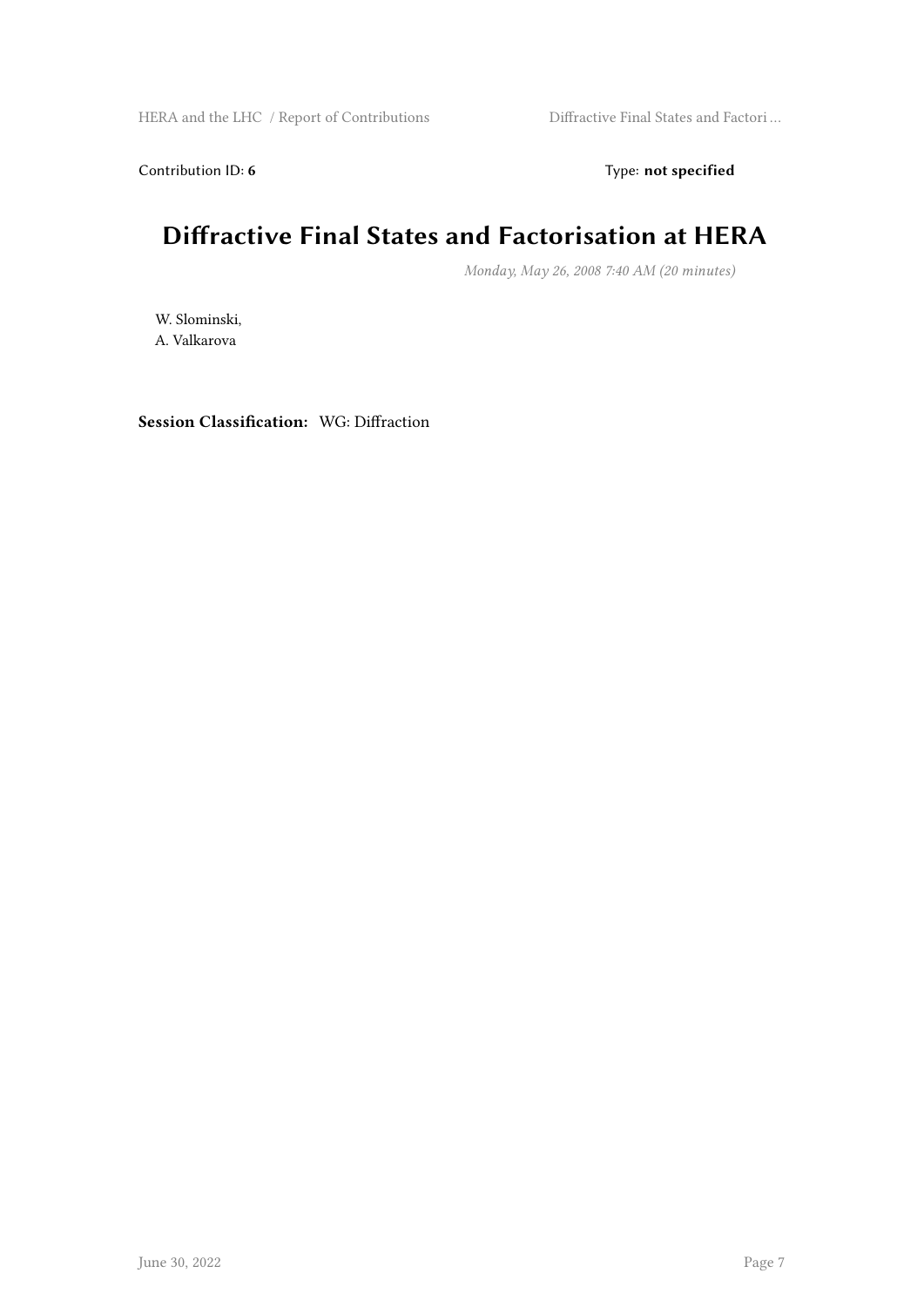HERA and the LHC / Report of Contributions Leading Baryon Production at HERA

Contribution ID: 7 Type: **not specified** 

### **Leading Baryon Production at HERA**

*Monday, May 26, 2008 8:00 AM (20 minutes)*

W.B. Schmidke, A. Bunyatyan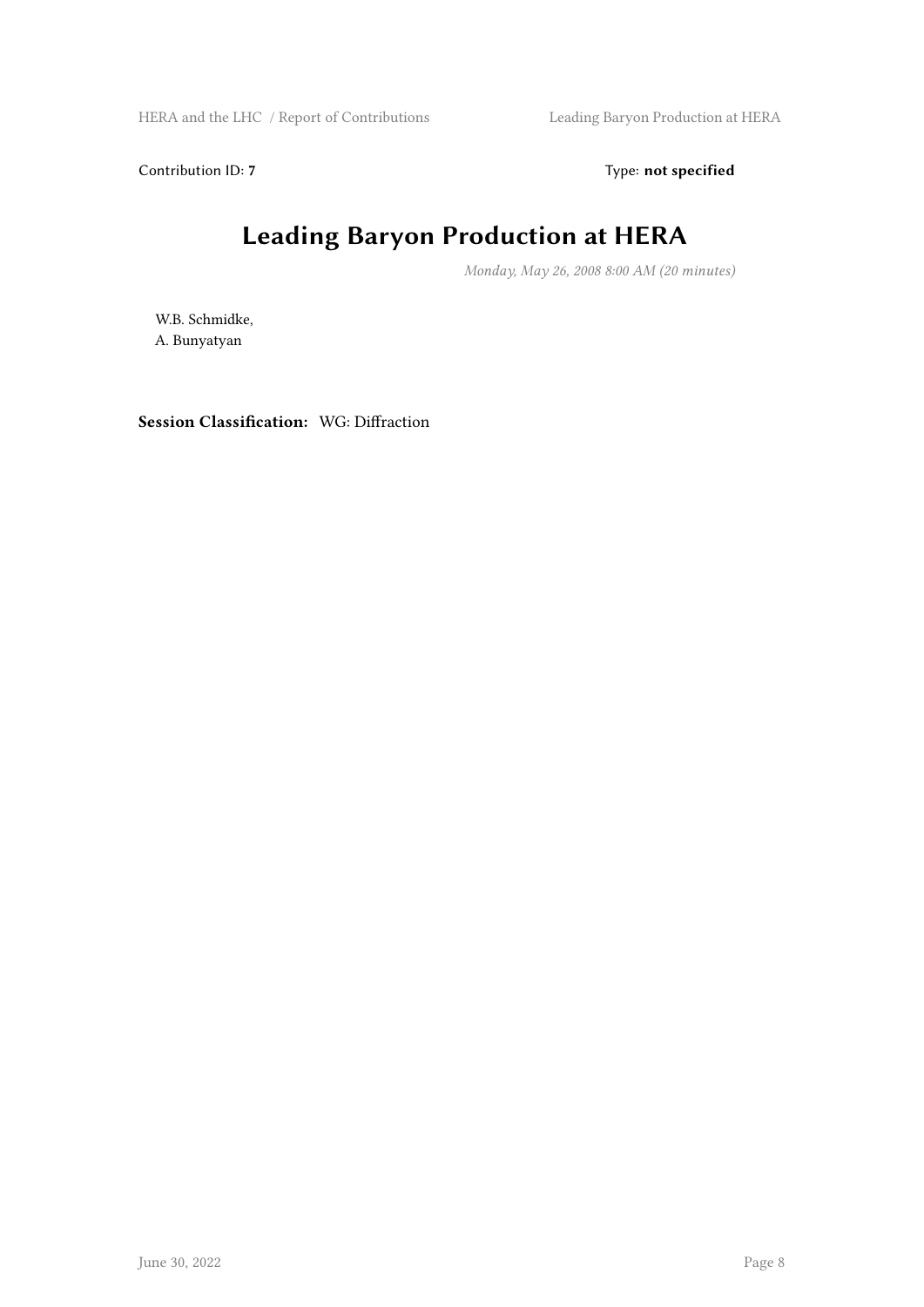Contribution ID: 8 Type: **not specified** 

#### **Exclusive Vector Meson Production and Deeply Virtual Compton Scattering at HERA**

*Monday, May 26, 2008 8:20 AM (20 minutes)*

A. Bruni, X. Janssen, P. Marage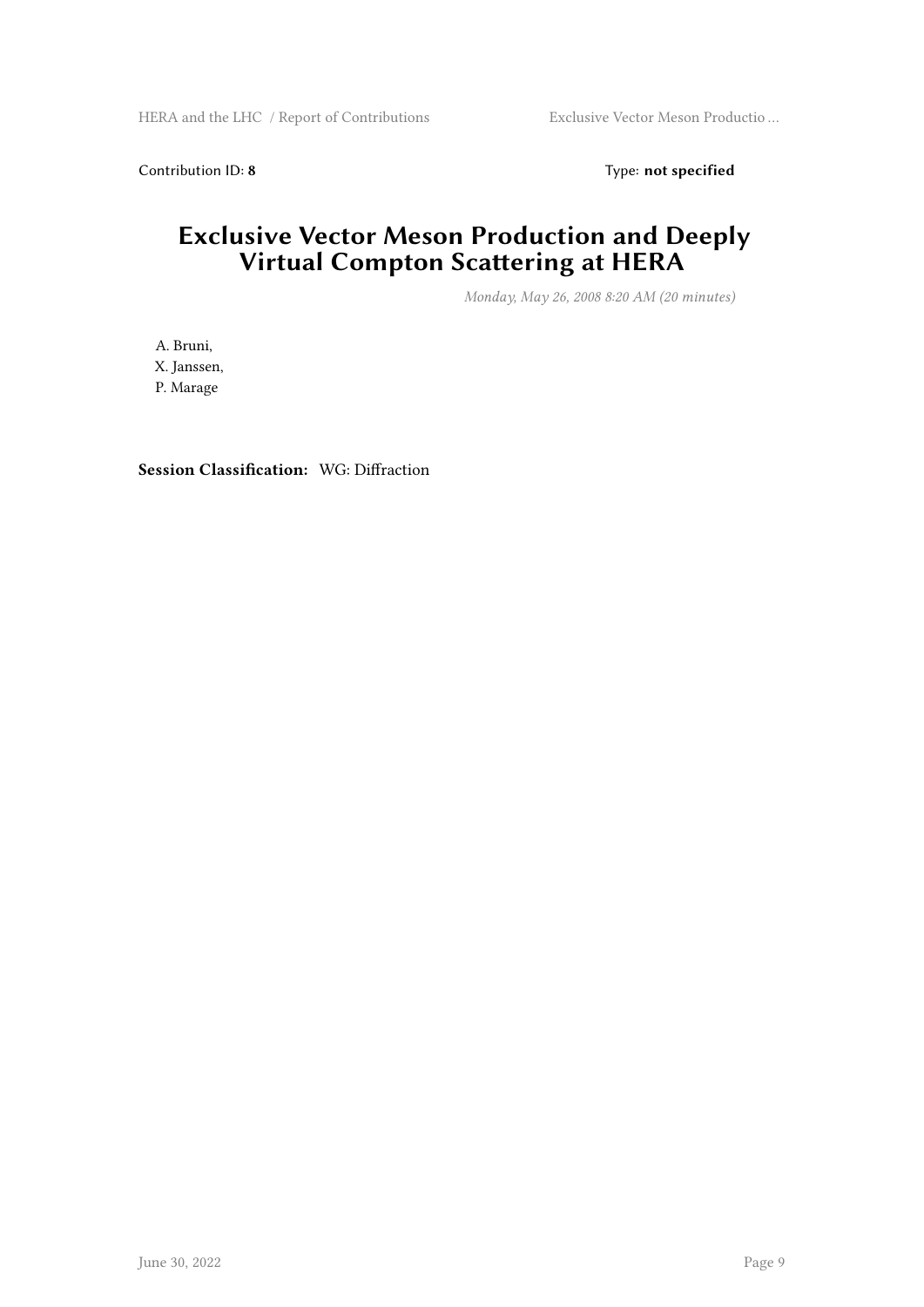Contribution ID: 9 Type: **not specified** 

#### **Exclusive Central Production and Diffractive W/Z Results from CDF~II**

*Monday, May 26, 2008 8:40 AM (20 minutes)*

K. Goulianos, J. L. Pinfold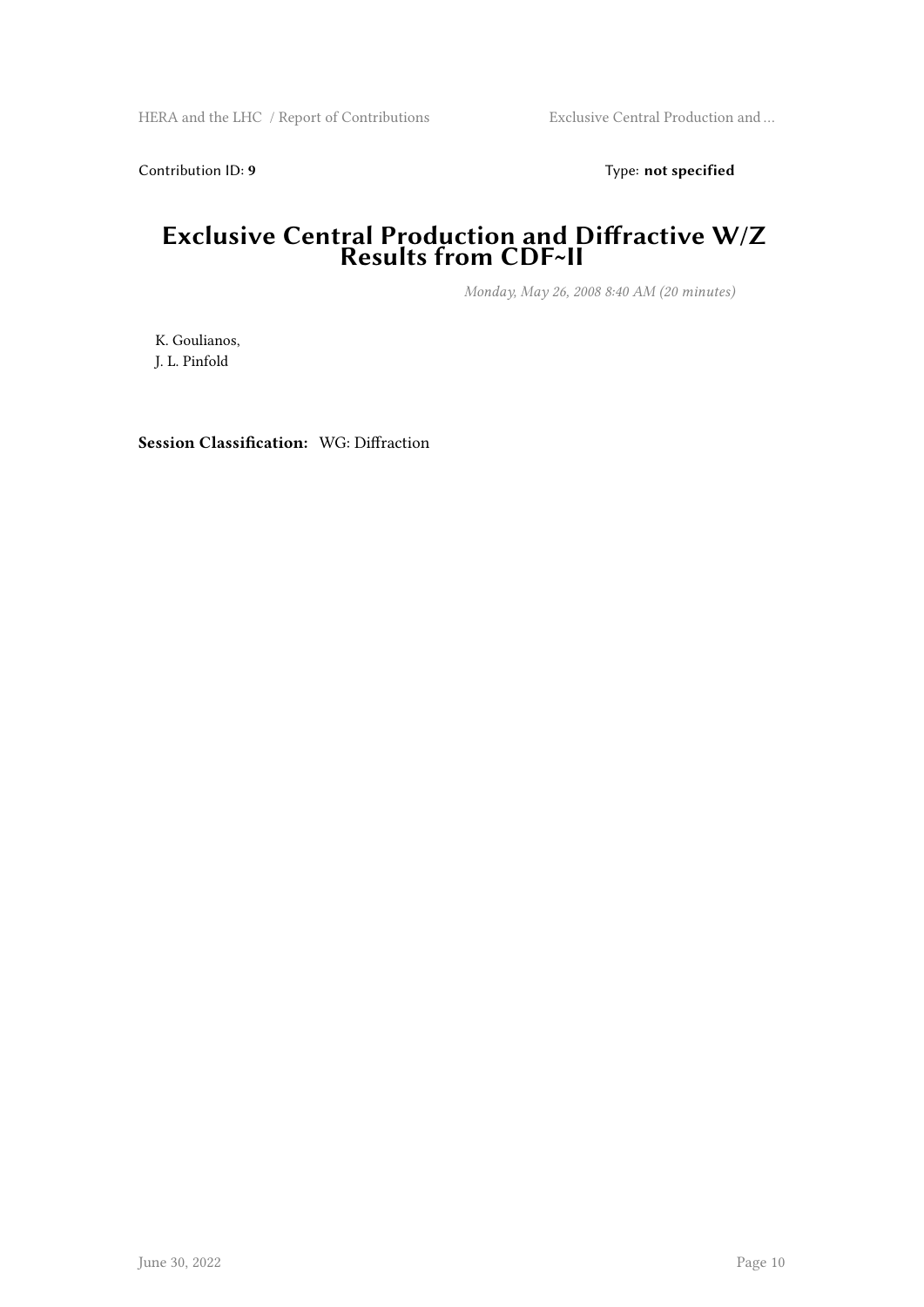HERA and the LHC / Report of Contributions Survival probability in diffractive d...

Contribution ID: 10 **Type:** not specified

### **Survival probability in diffractive dijet photoproduction**

*Monday, May 26, 2008 9:00 AM (20 minutes)*

M. Klasen, G. Kramer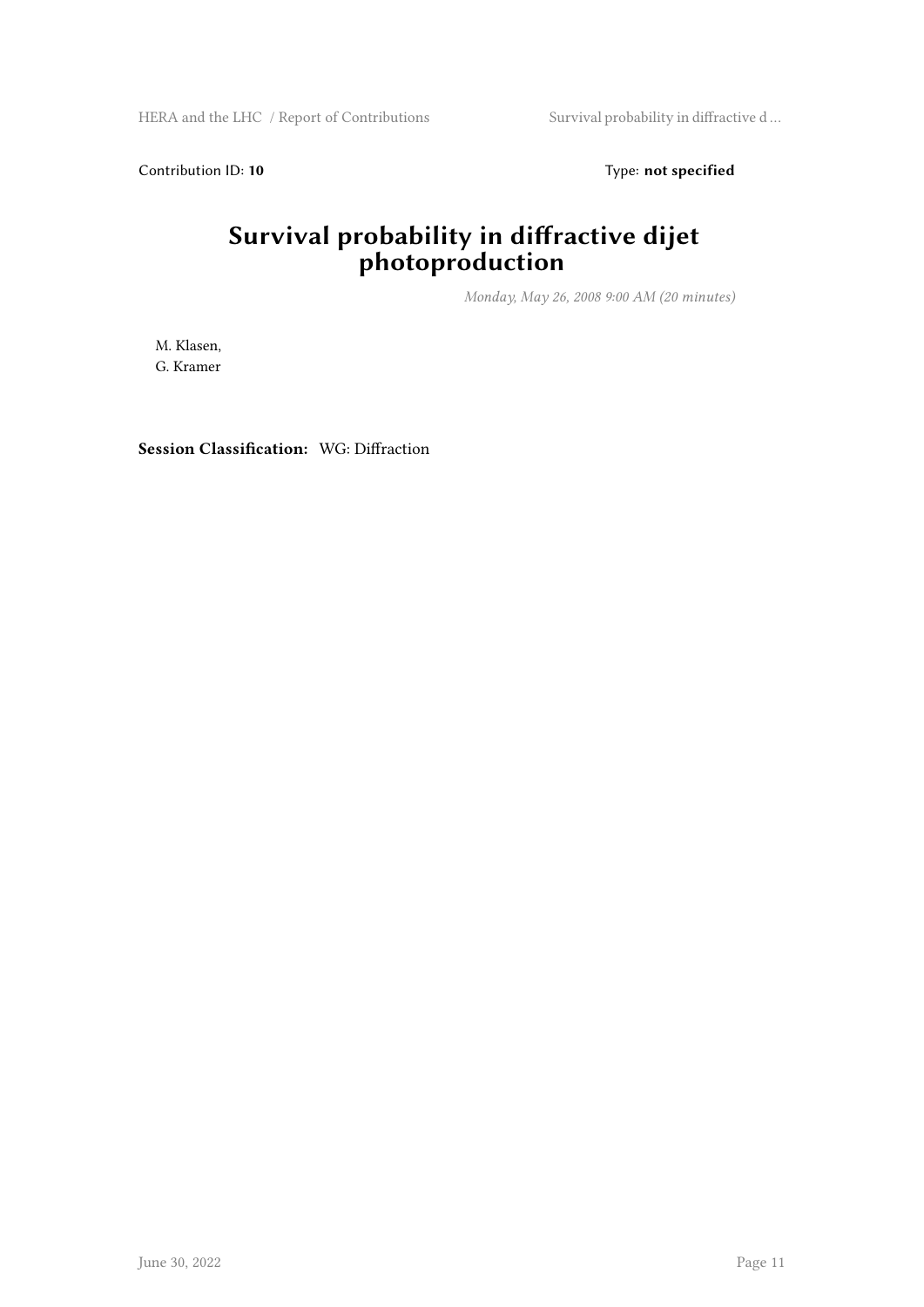HERA and the LHC / Report of Contributions Fracture Functions at HERA and LHC

Contribution ID: 11 Type: **not specified** 

### **Fracture Functions at HERA and LHC**

*Monday, May 26, 2008 9:20 AM (20 minutes)*

F. A. Ceccopieri, L. Trentadue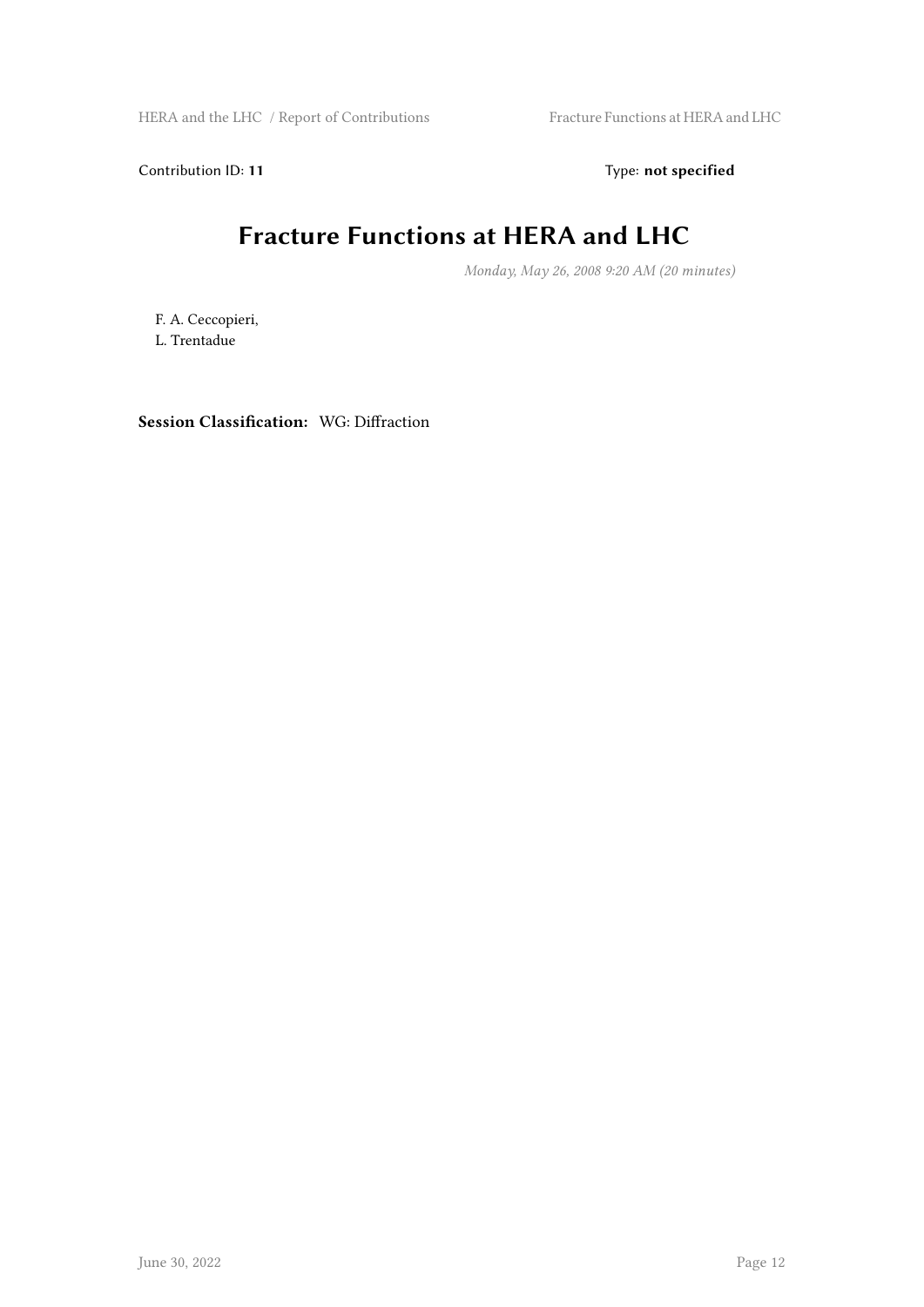HERA and the LHC / Report of Contributions Generalised parton distributions a ...

Contribution ID: 12 Type: **not specified** 

### **Generalised parton distributions and exclusive vector meson production**

*Monday, May 26, 2008 9:40 AM (20 minutes)*

C. Nockles, T. Teubner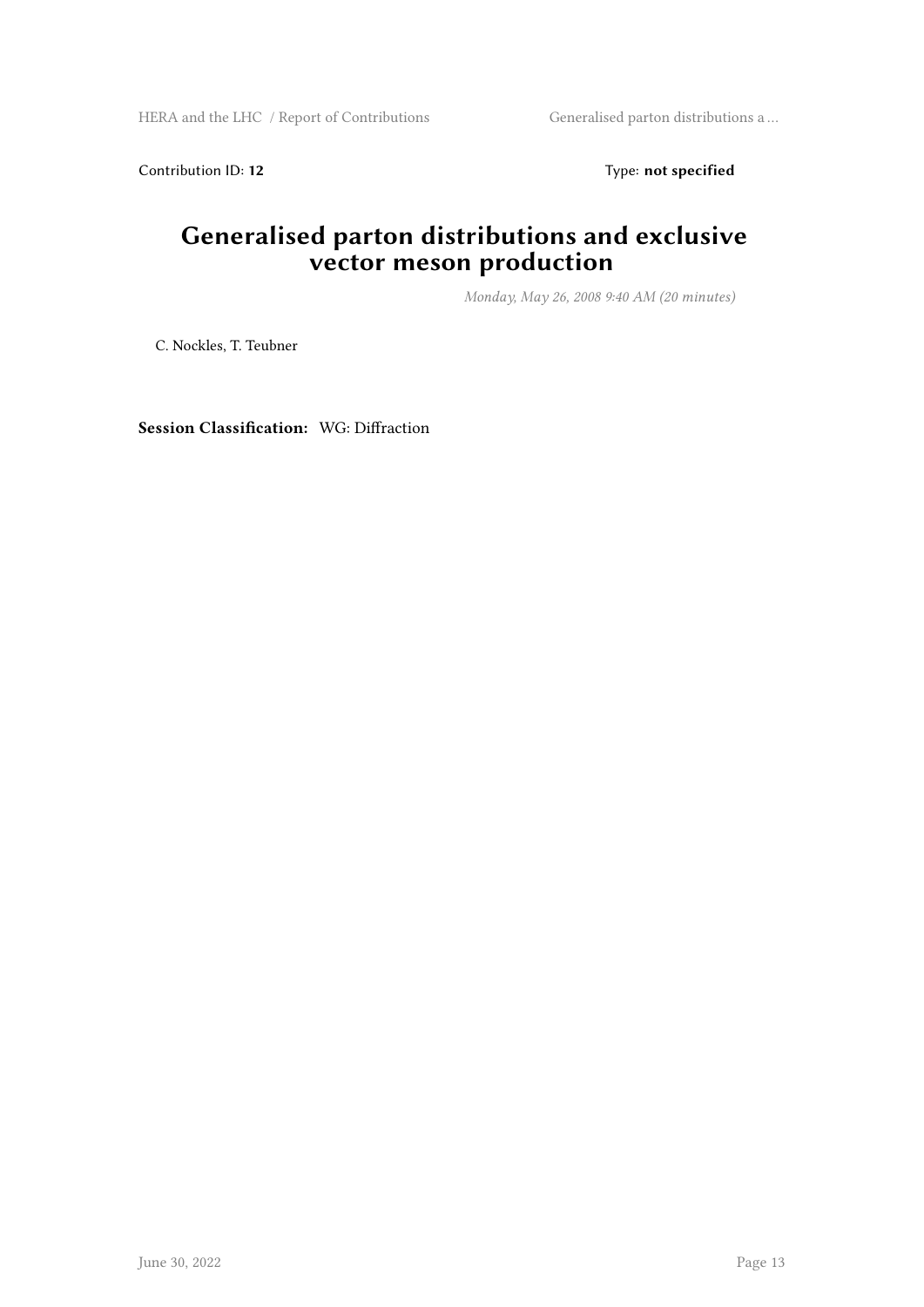Contribution ID: 13 Type: **not specified** 

### **Dipole models and parton saturation in** *ep* **scattering**

*Monday, May 26, 2008 10:00 AM (20 minutes)*

L. Motyka, K. Golec-Biernat, G. Watt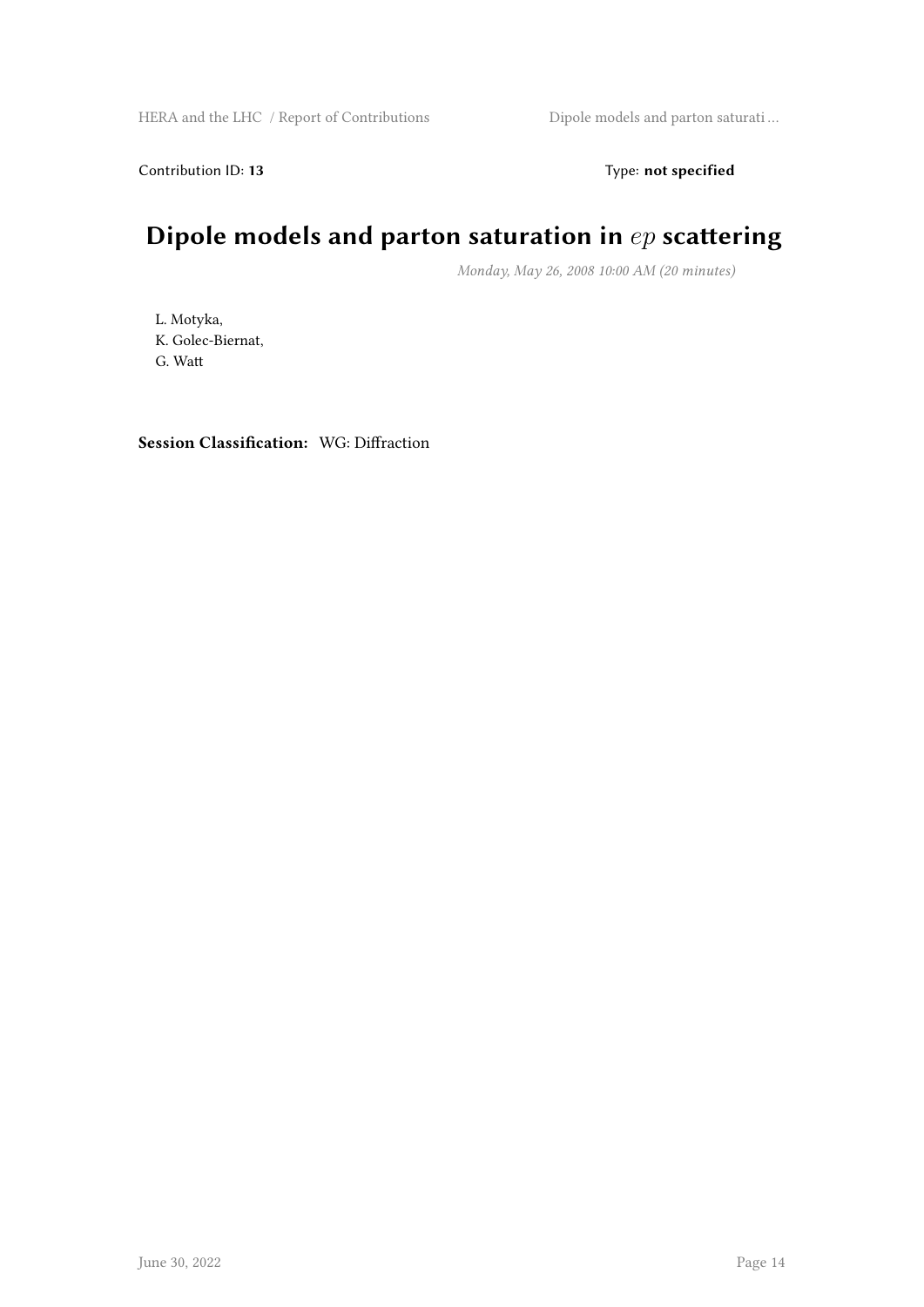Contribution ID: 14 Type: **not specified** 

#### **Checking formalism for central exclusive production in the first LHC runs**

*Monday, May 26, 2008 10:20 AM (20 minutes)*

A.D. Martin, V.A. Khoze, M.G. Ryskin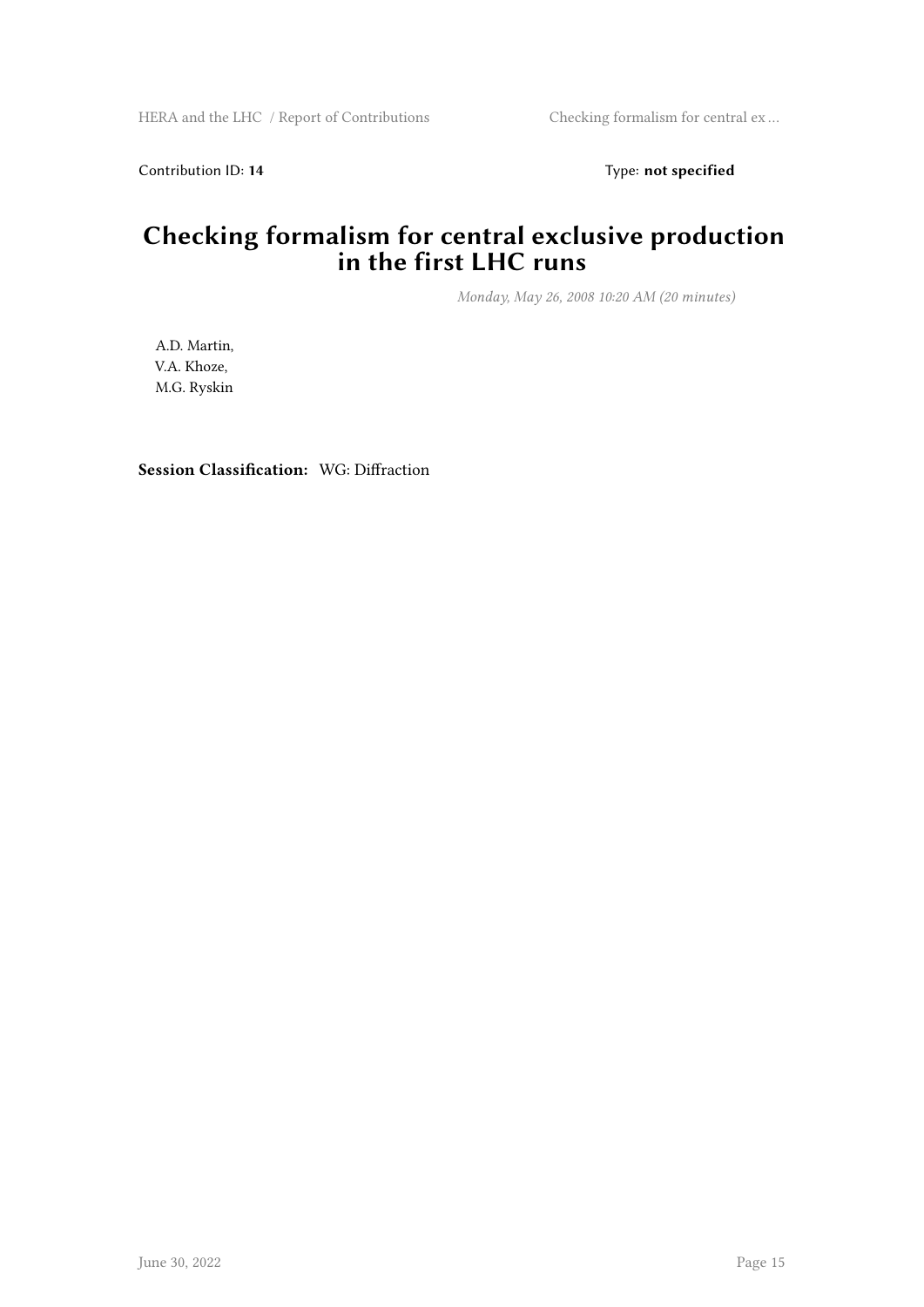Contribution ID: 15 Type: **not specified** 

#### **Rapidity gap survival probability and total cross sections**

*Monday, May 26, 2008 10:40 AM (20 minutes)*

A.D. Martin, V.A. Khoze, M.G. Ryskin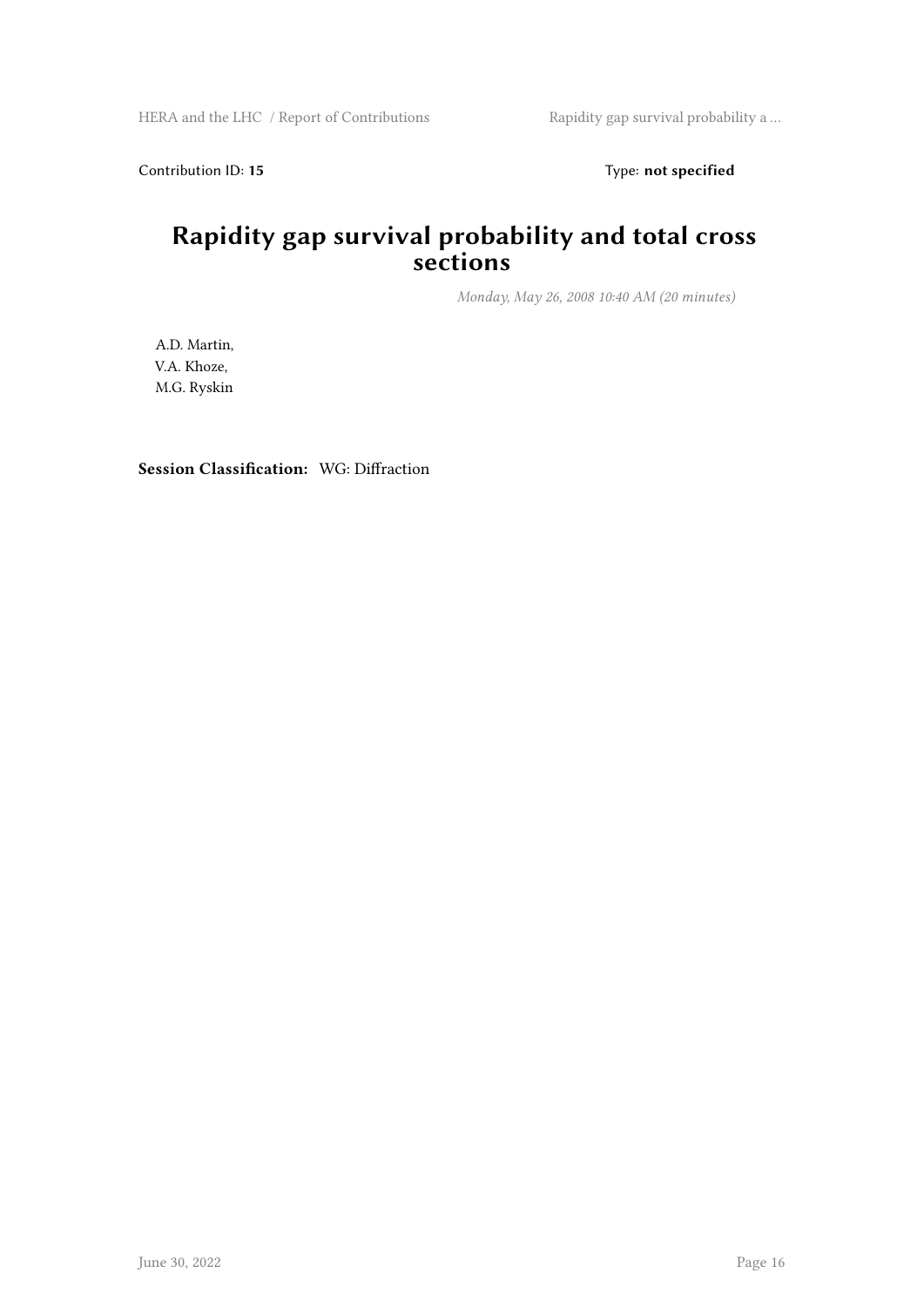Contribution ID: 16 Type: **not specified** 

#### **Rapidity gap survival in central exclusive diffraction: Dynamical mechanisms and uncertainties**

*Monday, May 26, 2008 11:00 AM (20 minutes)*

M. Strikman, Ch. Weiss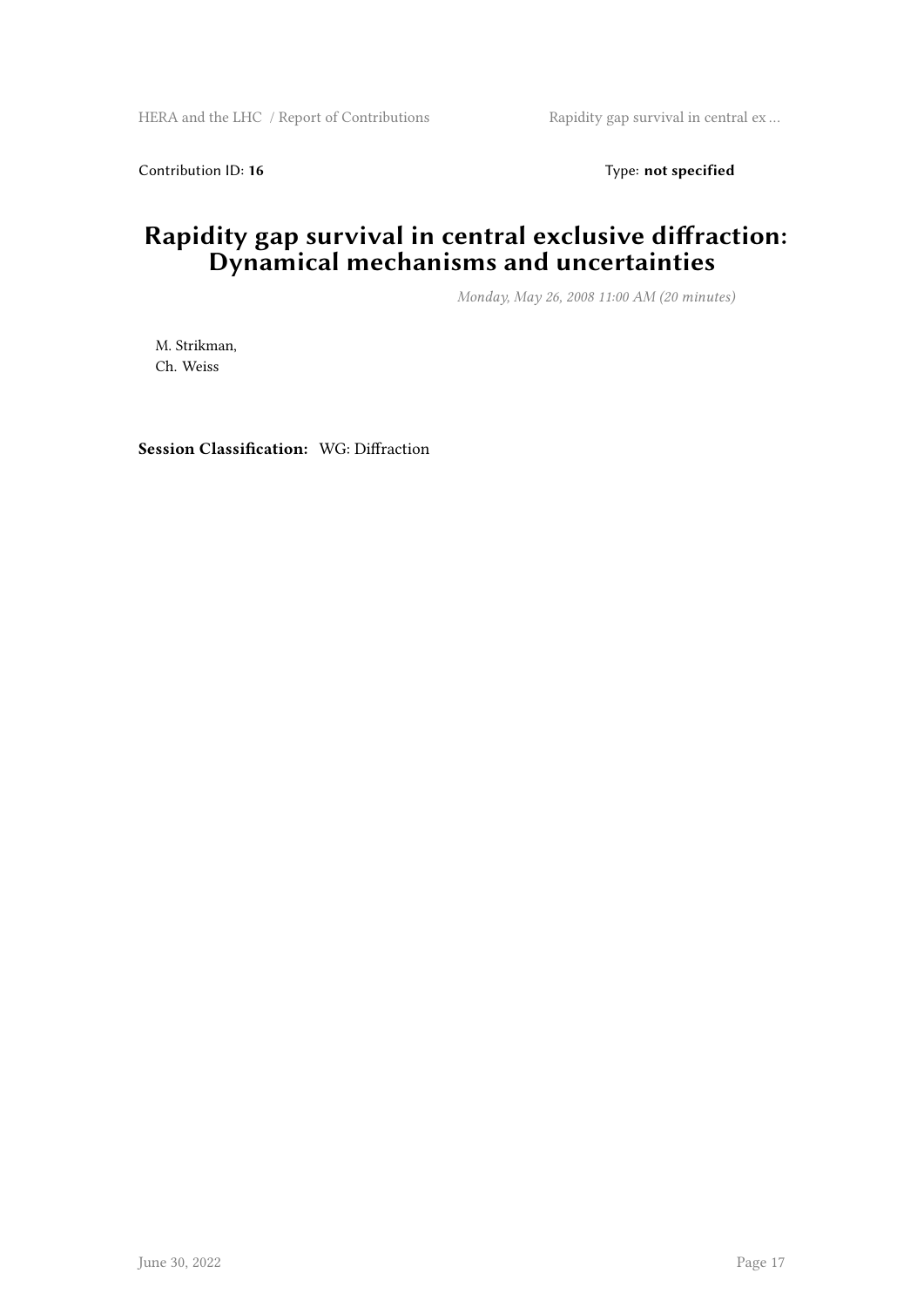Contribution ID: 17 Type: **not specified** 

#### **Two-photon and photon-hadron interactions at the LHC**

*Monday, May 26, 2008 11:20 AM (20 minutes)*

J. Nystrand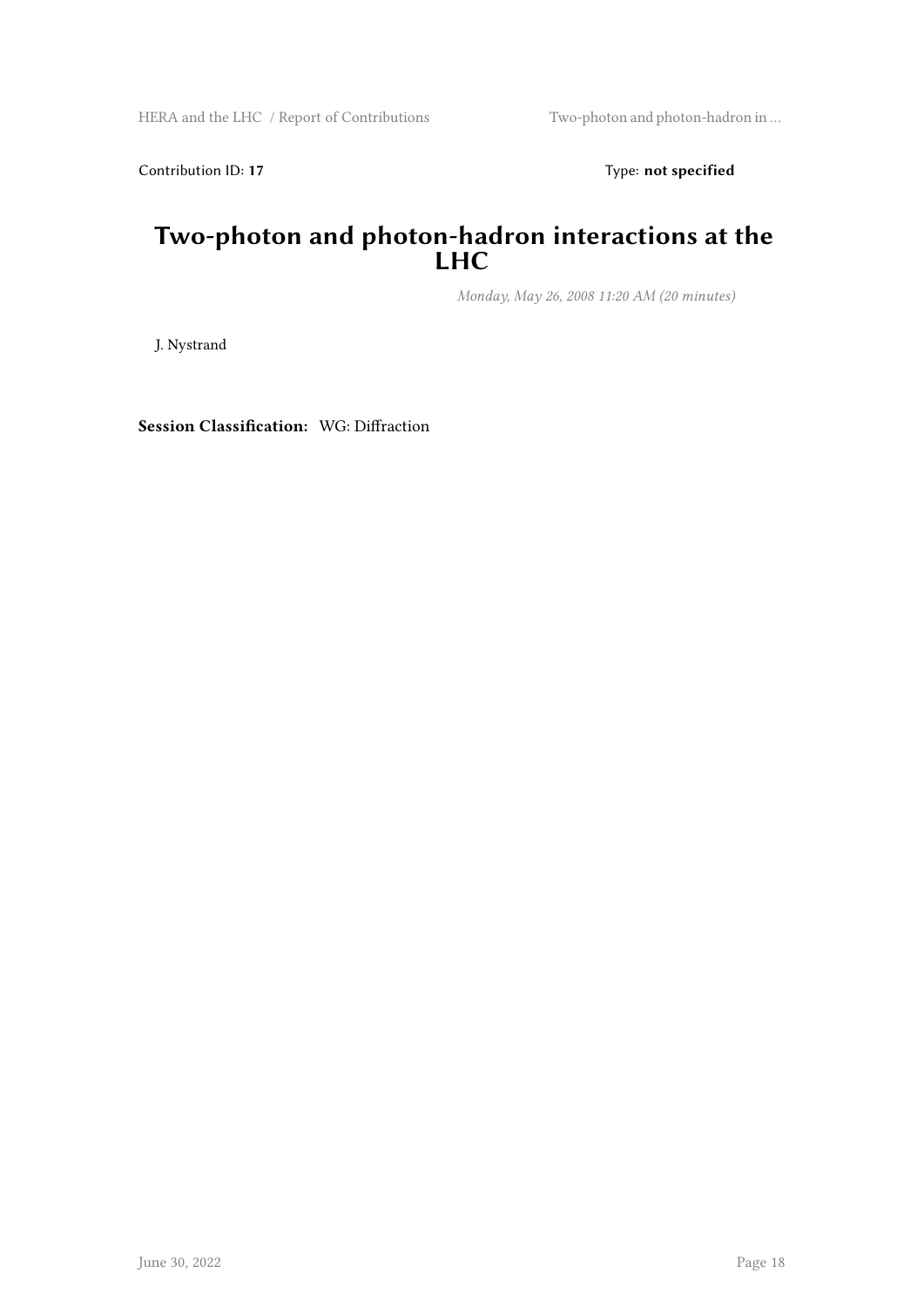HERA and the LHC / Report of Contributions Searching for the Odderon at HER ...

Contribution ID: 18 Type: not specified

### **Searching for the Odderon at HERA and the LHC**

*Monday, May 26, 2008 11:40 AM (20 minutes)*

C. Ewerz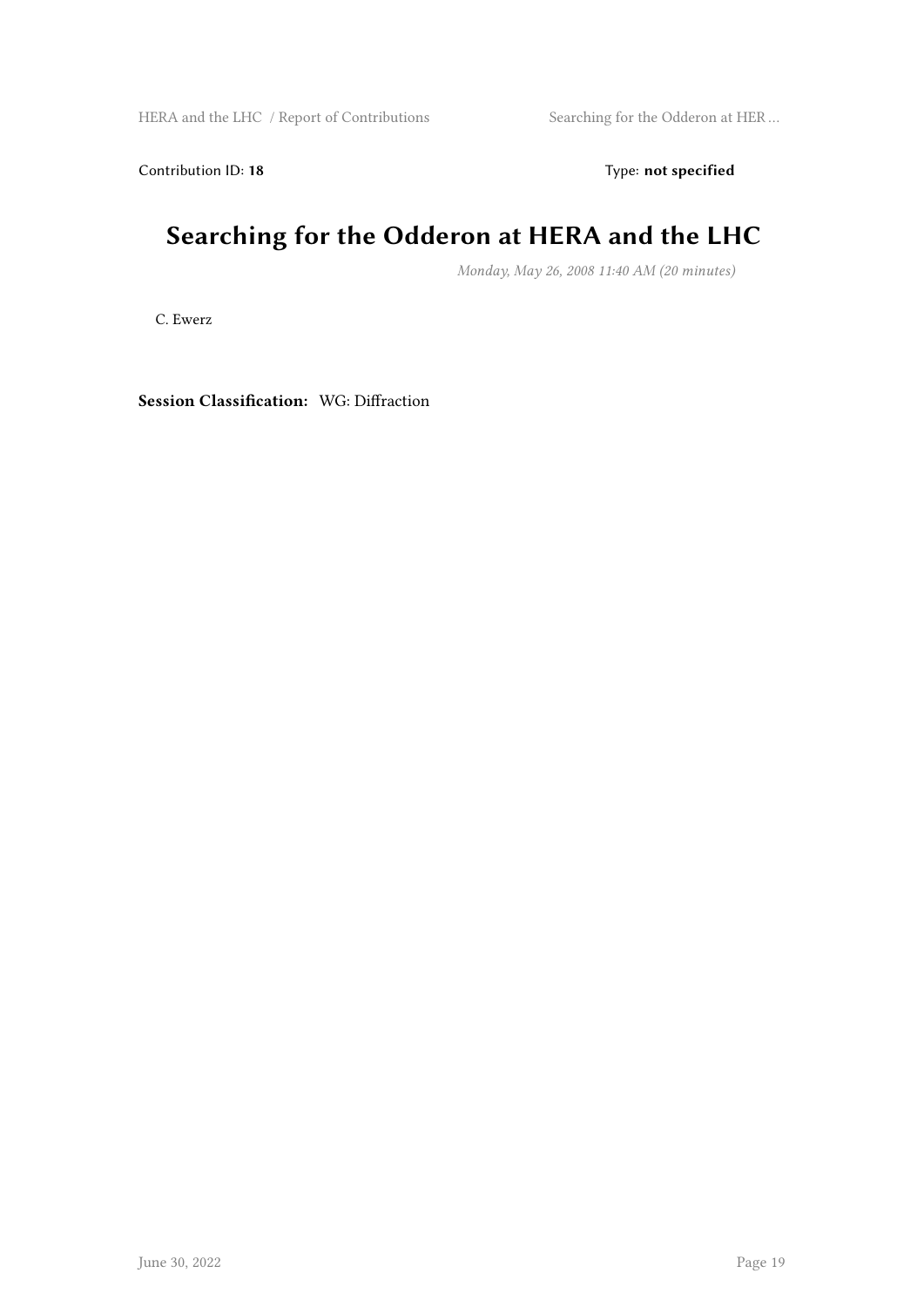HERA and the LHC / Report of Contributions Forward physics with CMS

Contribution ID: 19 Type: **not specified** 

## **Forward physics with CMS**

*Monday, May 26, 2008 12:00 PM (20 minutes)*

S. Erhan, S. Cerci, M. Grothe, J. Hollar, A. Vilela Pereira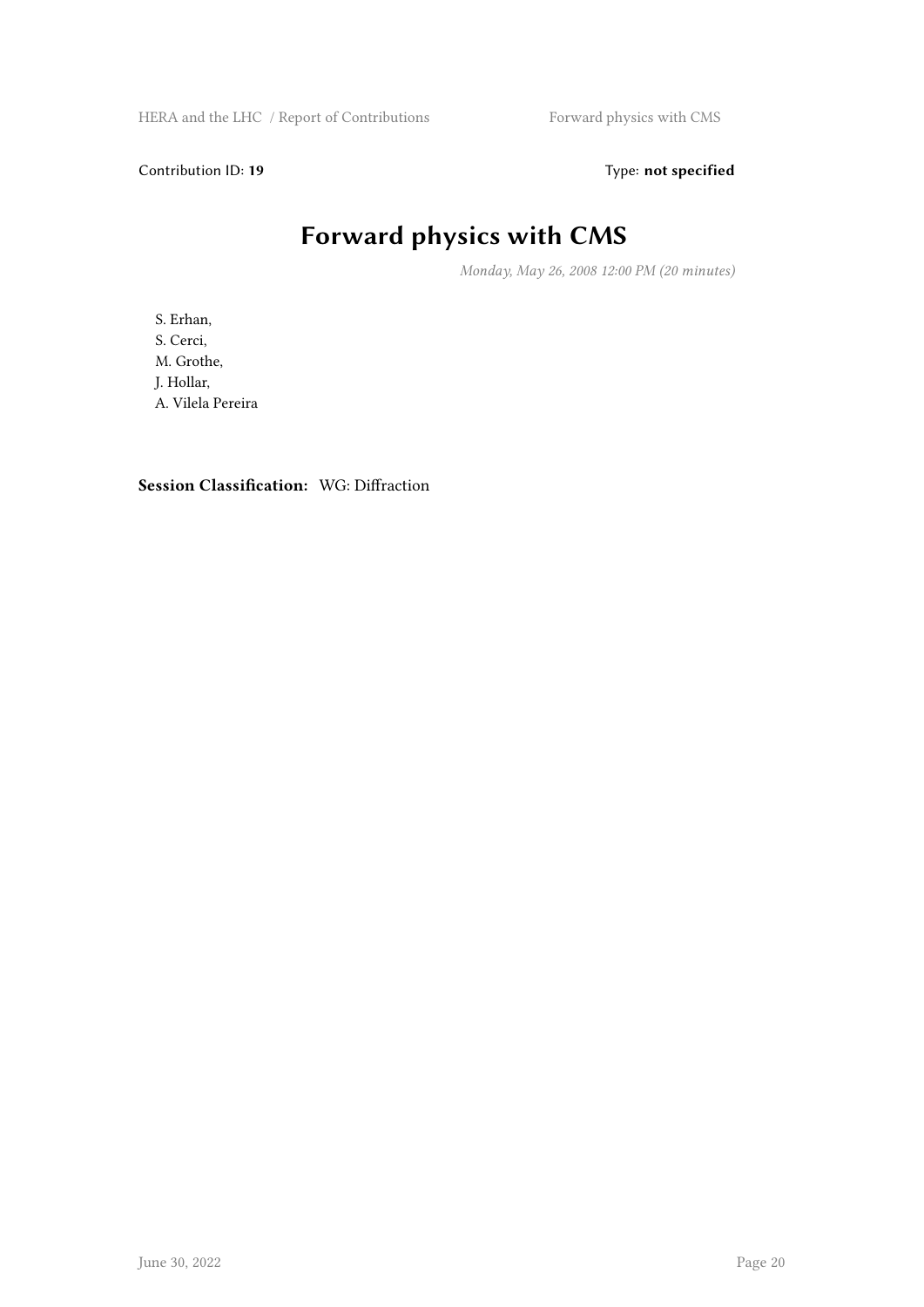Contribution ID: 20 Type: not specified

### **Diffraction at TOTEM**

*Monday, May 26, 2008 12:20 PM (20 minutes)*

G. Antchev, P. Aspell V. Avati, M.G. Bagliesi, V. Berardi, M. Berretti, U.Bottigli, M. Bozzo, E. Brucken, A. Buzzo, F. Cafagna, M. Calicchio, M.G. Catanesi, P.L. Catastini, R. Cecchi, M.A. Ciocci, M. Deile, E. Dimovasili, K. Eggert, V. Eremin, F. Ferro, F. Garcia, S. Giani, V. Greco, J. Heino, T. Hilden, J. Kaspar, J. Kopal, V. Kundrat, K. Kurvinen, S. Lami, G. Latino, R. Lauhakangas, E. Lippmaa, M. Lokajivek, M. Lo Vetere, F. Lucas Rodriguez, M. Macri, G. Magazzu, M. Meucci S. Minutoli, H. Niewiadomski, E. Noschis, G. Notarnicola, E. Oliveri, F. Oljemark, R. Orava, M. Oriunno, K. Osterberg, P. Palazzi, E. Pedreschi, J. Petajajarvi, M. Quinto, E. Radermacher, E. Radicioni, F. Ravotti, G. Rella, E. Robutti, L. Ropelewski, G. Ruggiero, A. Rummel, H. Saarikko, G. Sanguinetti, A. Santroni, A. Scribano, G. Sette, W. Snoeys, F. Spinella, P. Squillacioti, A. Ster, C. Taylor, A. Trummal, N. Turini, J. Whitmore, J. Wu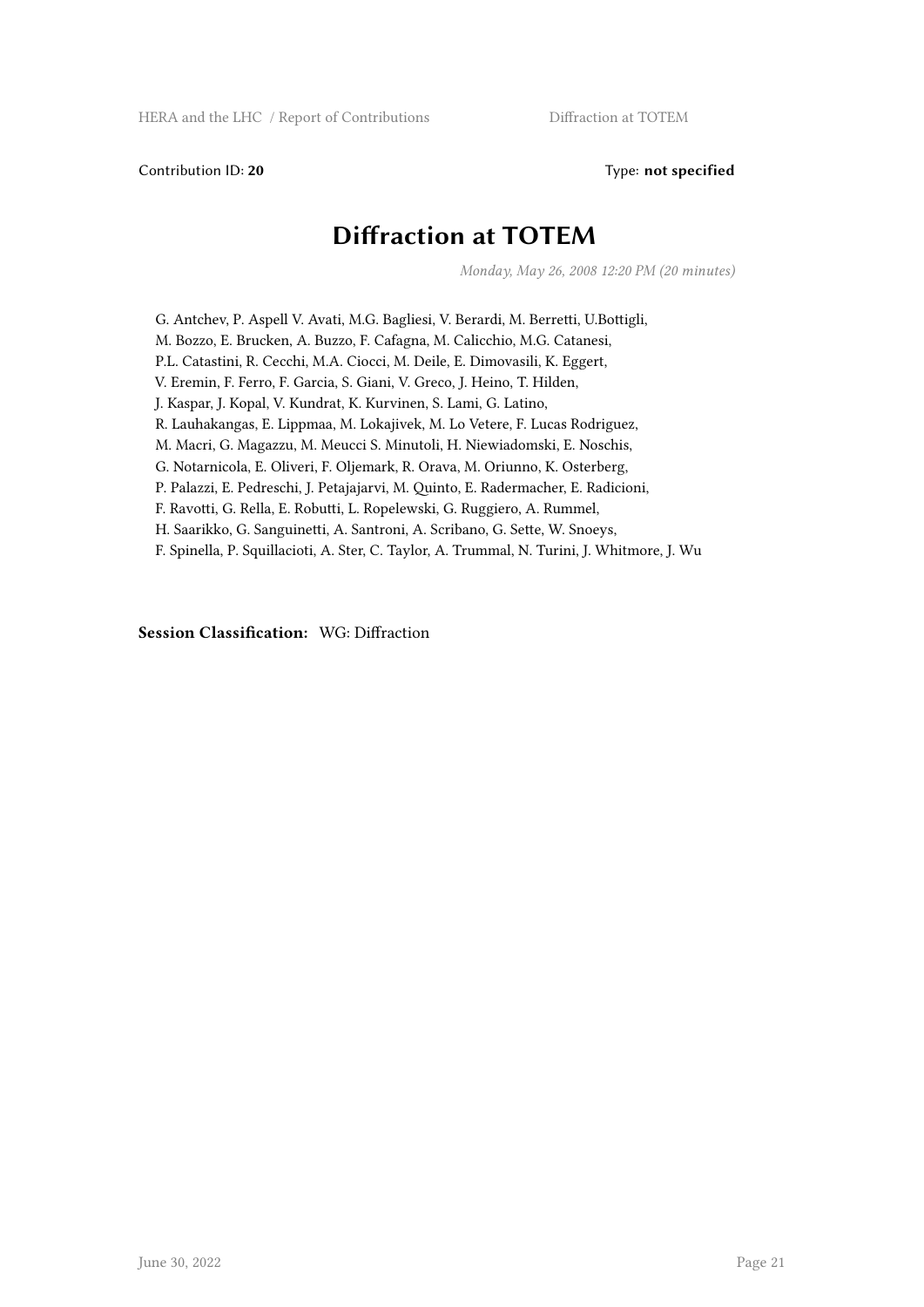HERA and the LHC / Report of Contributions The ALFA Detector and Physics P ...

Contribution ID: 21 Type: **not specified** 

### **The ALFA Detector and Physics Program**

*Monday, May 26, 2008 12:40 PM (20 minutes)*

K.Hiller, H. Stenzel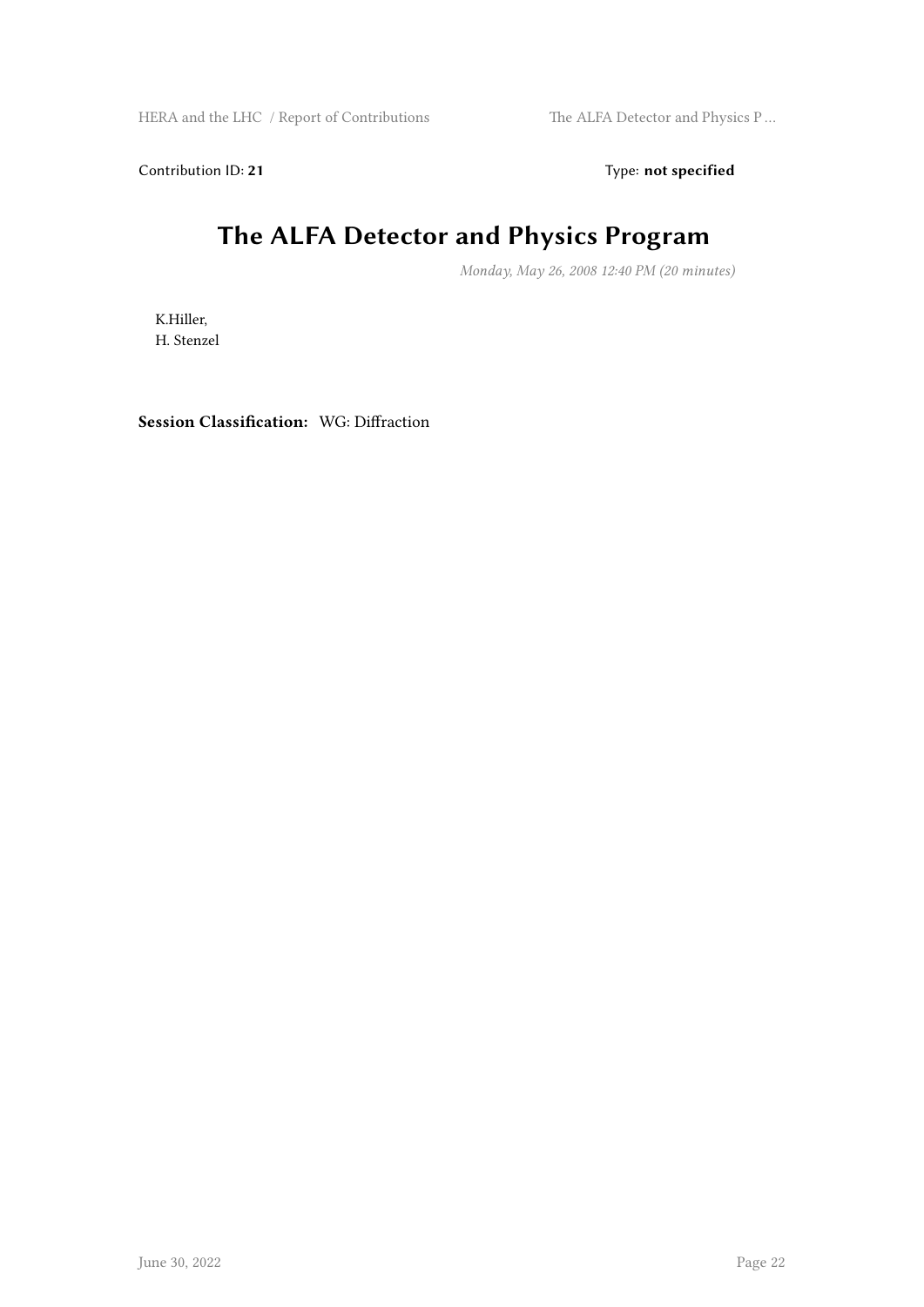HERA and the LHC / Report of Contributions Diffractive Physics in ALICE

Contribution ID: 22 Type: **not specified** 

## **Diffractive Physics in ALICE**

*Monday, May 26, 2008 1:00 PM (20 minutes)*

R. Schicker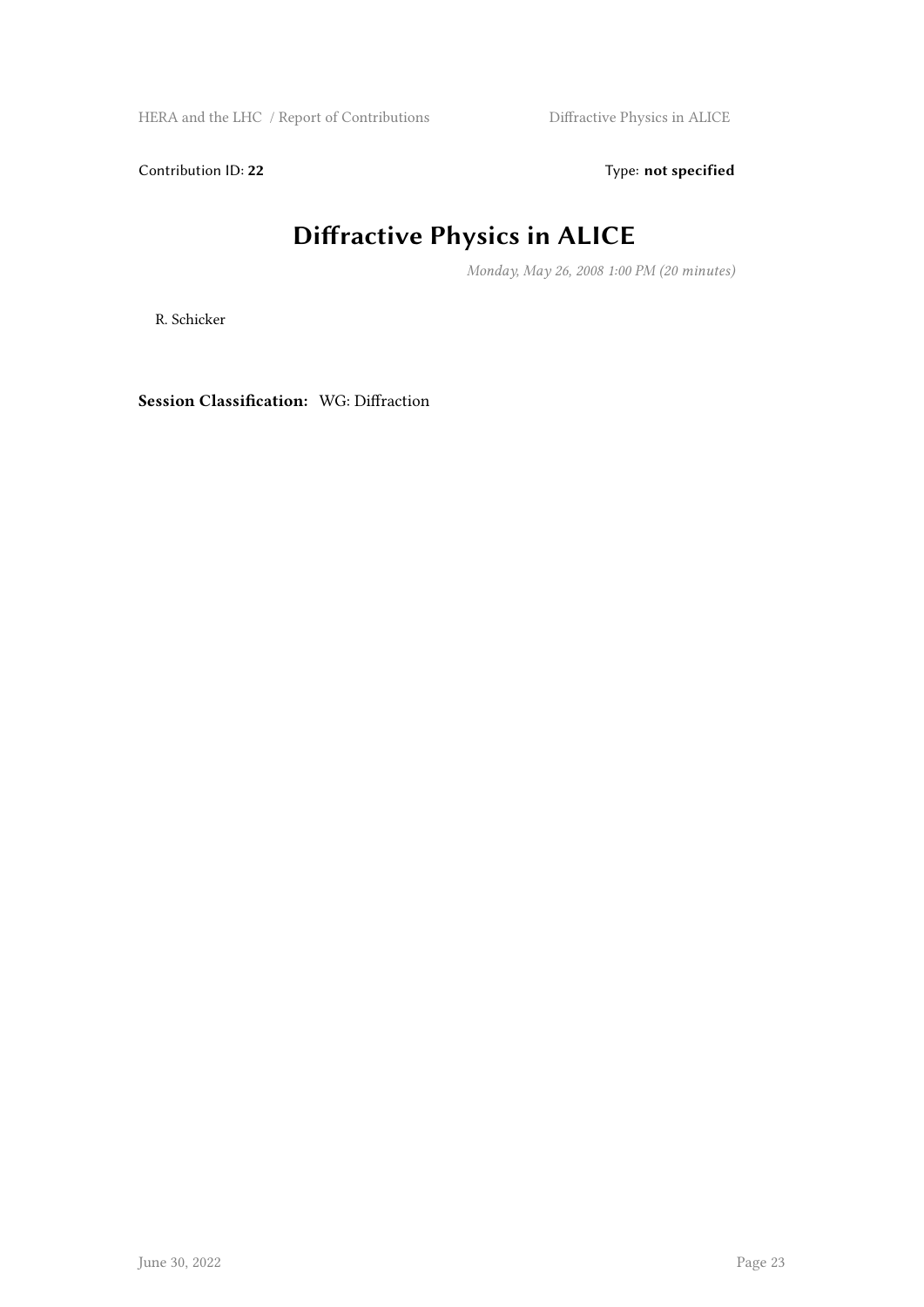Contribution ID: 23 Type: **not specified** 

### **Physics with forward FP420/FP220 tagging systems**

*Monday, May 26, 2008 1:20 PM (20 minutes)*

P. Bussey, P. Van Mechelen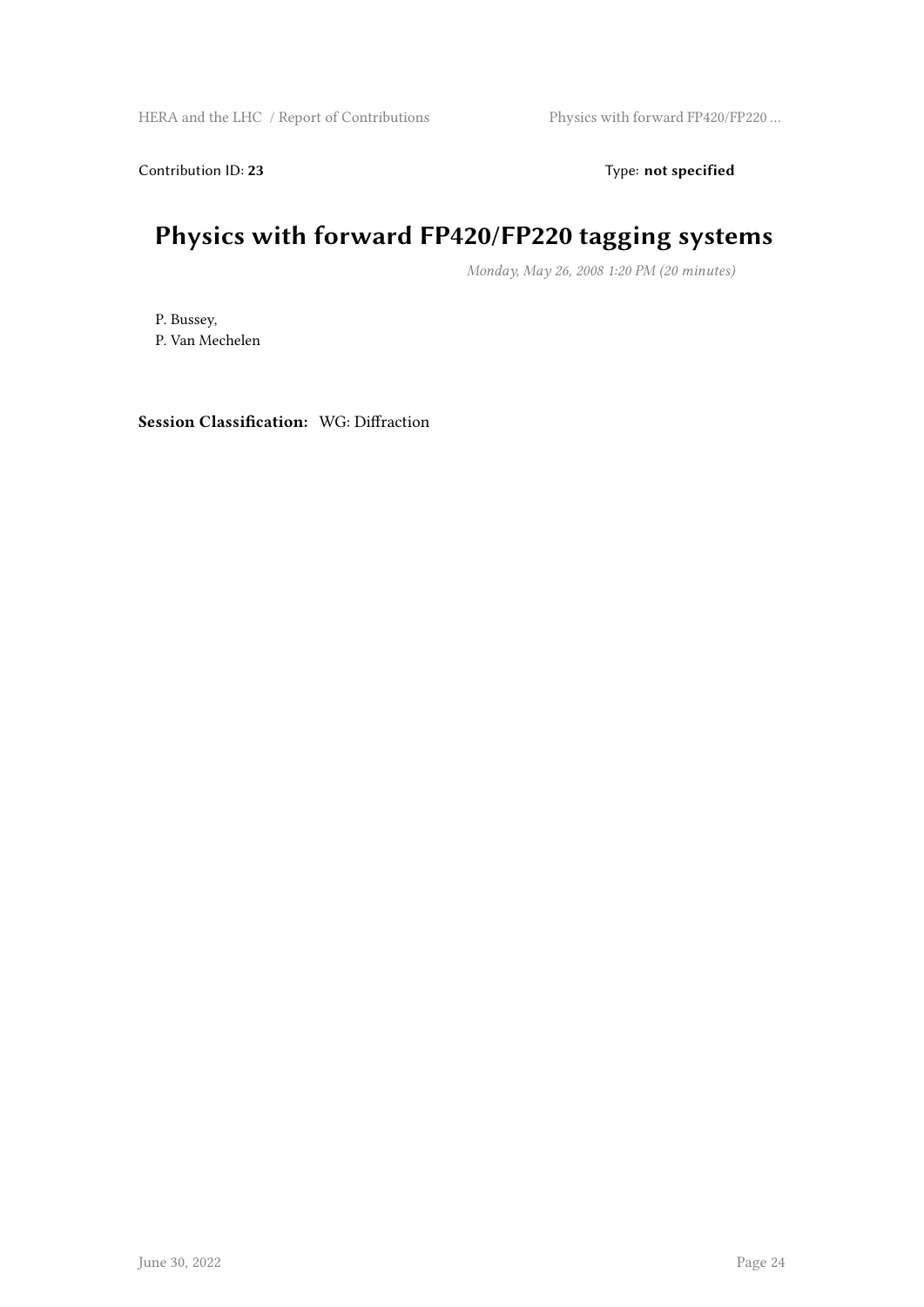HERA and the LHC / Report of Contributions Introduction

Contribution ID: 24 Type: **not specified** 

### **Introduction**

*Monday, May 26, 2008 7:00 AM (20 minutes)*

M. Cacciari, D. Dainese, A. Geiser, H. Spiesberger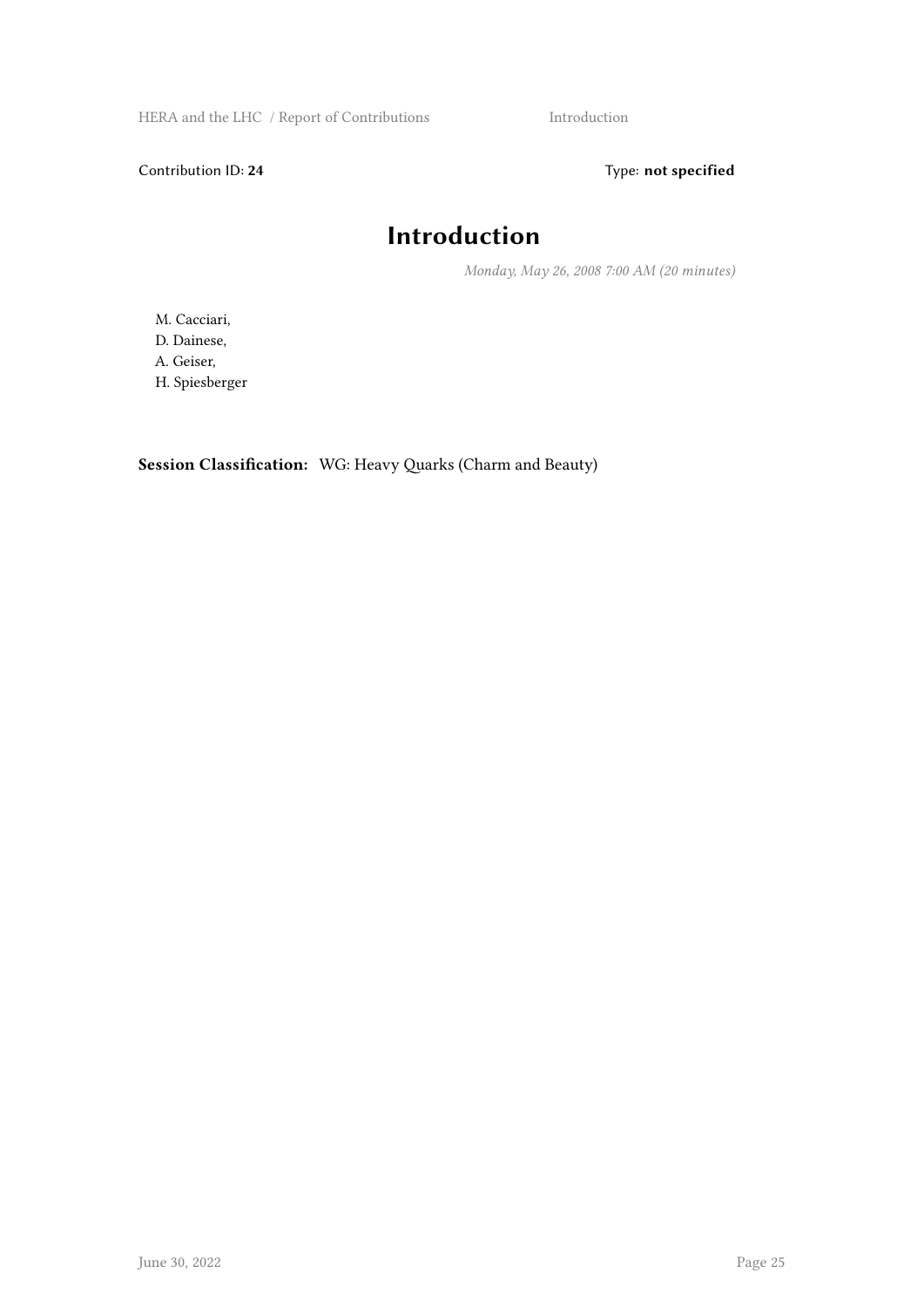Contribution ID: 25 Type: **not specified** 

#### **Experimental study of heavy flavour production at HERA**

*Monday, May 26, 2008 7:20 AM (20 minutes)*

S. Boutle, J. Bracinik, A. Geiser, G. Grindhammer, A.W. Jung, P. Roloff, Z. Rurikova, M. Turcato, A. Yagues-Molina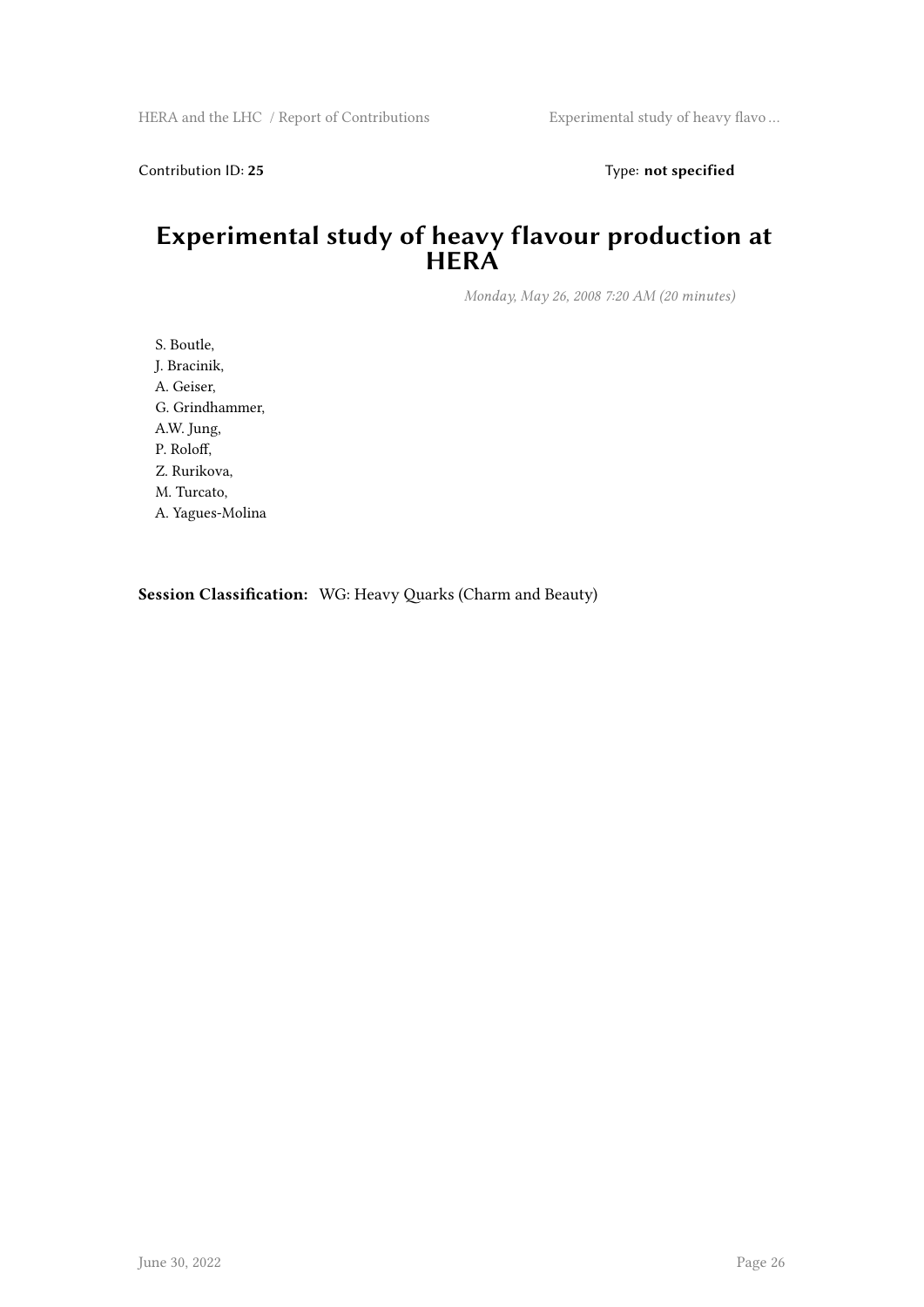Contribution ID: 26 Type: **not specified** 

#### **Experimental study of heavy flavour production at RHIC and LHC**

*Monday, May 26, 2008 7:40 AM (20 minutes)*

M.Biasini, C. Bombonati, G.E. Bruno, E. Lytken, A. Mischke, C. Rosemann, A. Starodumov, D. Stocco, R. Wolf, M. zur Nedden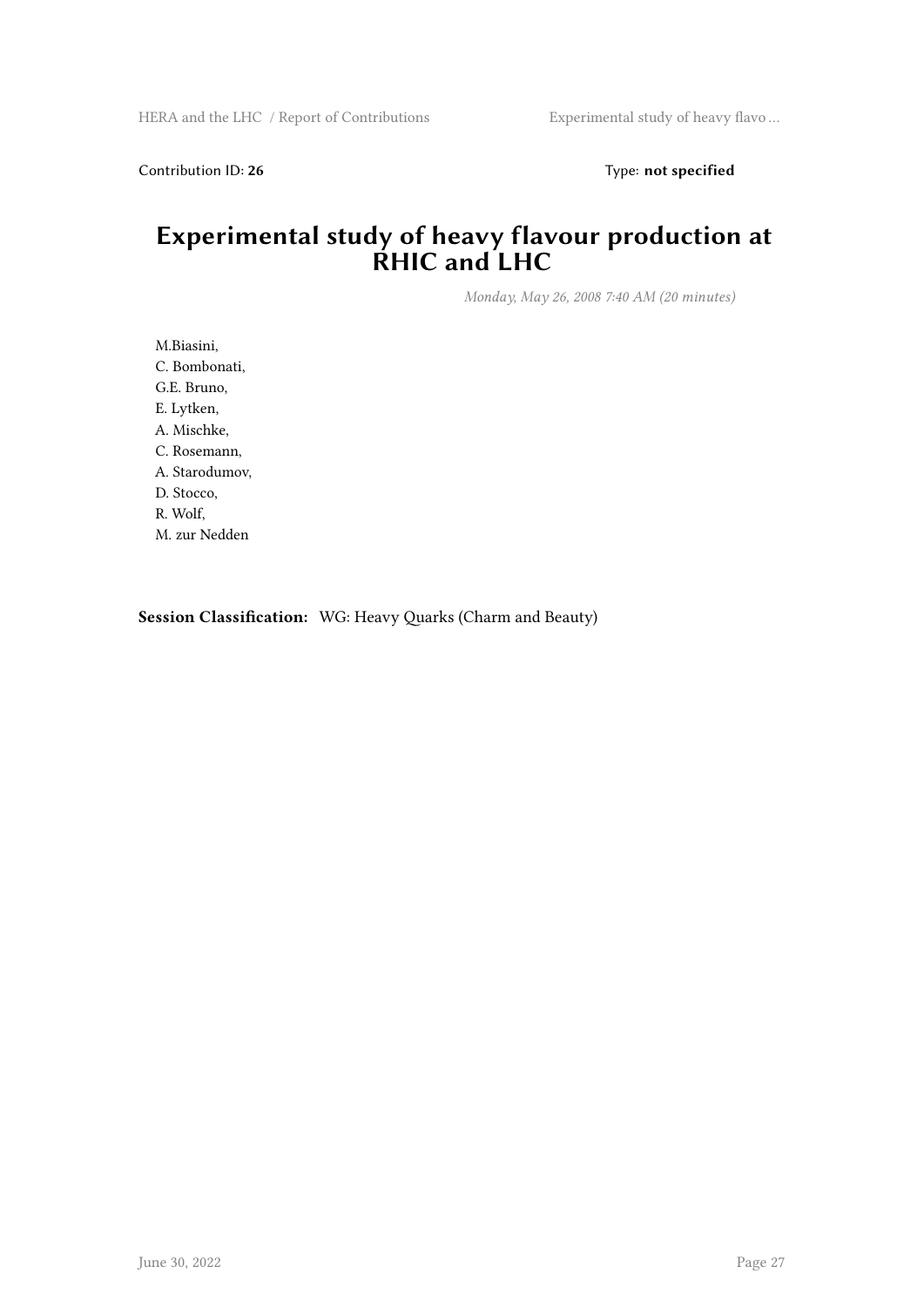Contribution ID: 27 Type: **not specified** 

### **Heavy flavour production at the LHC: Theoretical Aspects**

*Monday, May 26, 2008 8:00 AM (20 minutes)*

Z.J. Ajaltouni, A. Banfi, S. Baranov, I. Bierenbaum, J. Blumlein, G. Corcella, M. Czakon, G. Ferrera, S. Klein, B.A. Kniehl, G. Kramer, A. Likhoded, D.A. Milstead, O.I. Piskounova, V.A. Saleev, I. Schienbein, H. Spiesberger, R.S. Thorne, W.K. Tung, G. Zanderighi, N. Zotov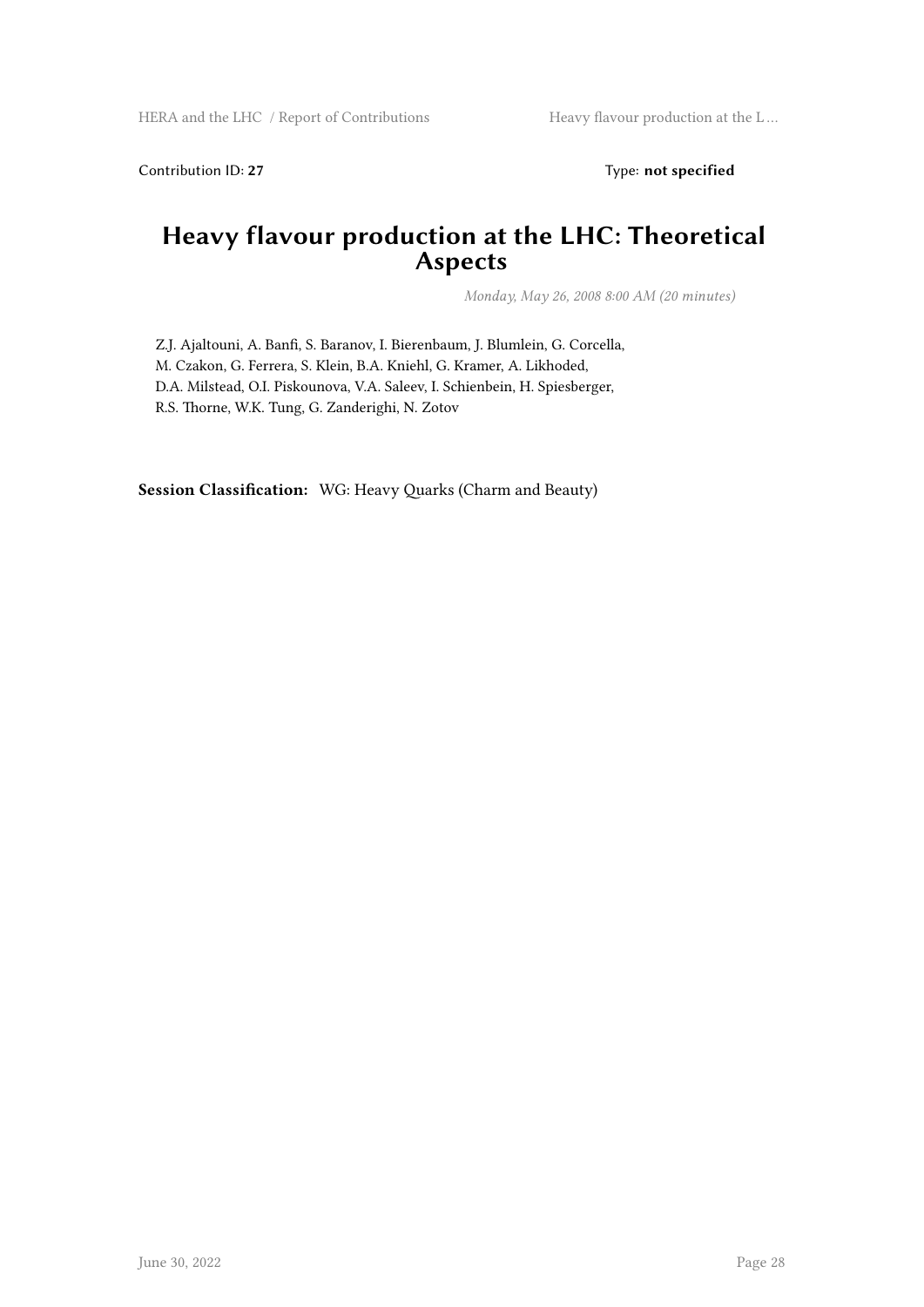HERA and the LHC / Report of Contributions Introduction to Monte Carlo mode ...

Contribution ID: 28 Type: **not specified** 

#### **Introduction to Monte Carlo models and Tools working group**

*Monday, May 26, 2008 7:00 AM (20 minutes)*

P. Bartalini, S.Chekanov, S. Gieseke, F. Krauss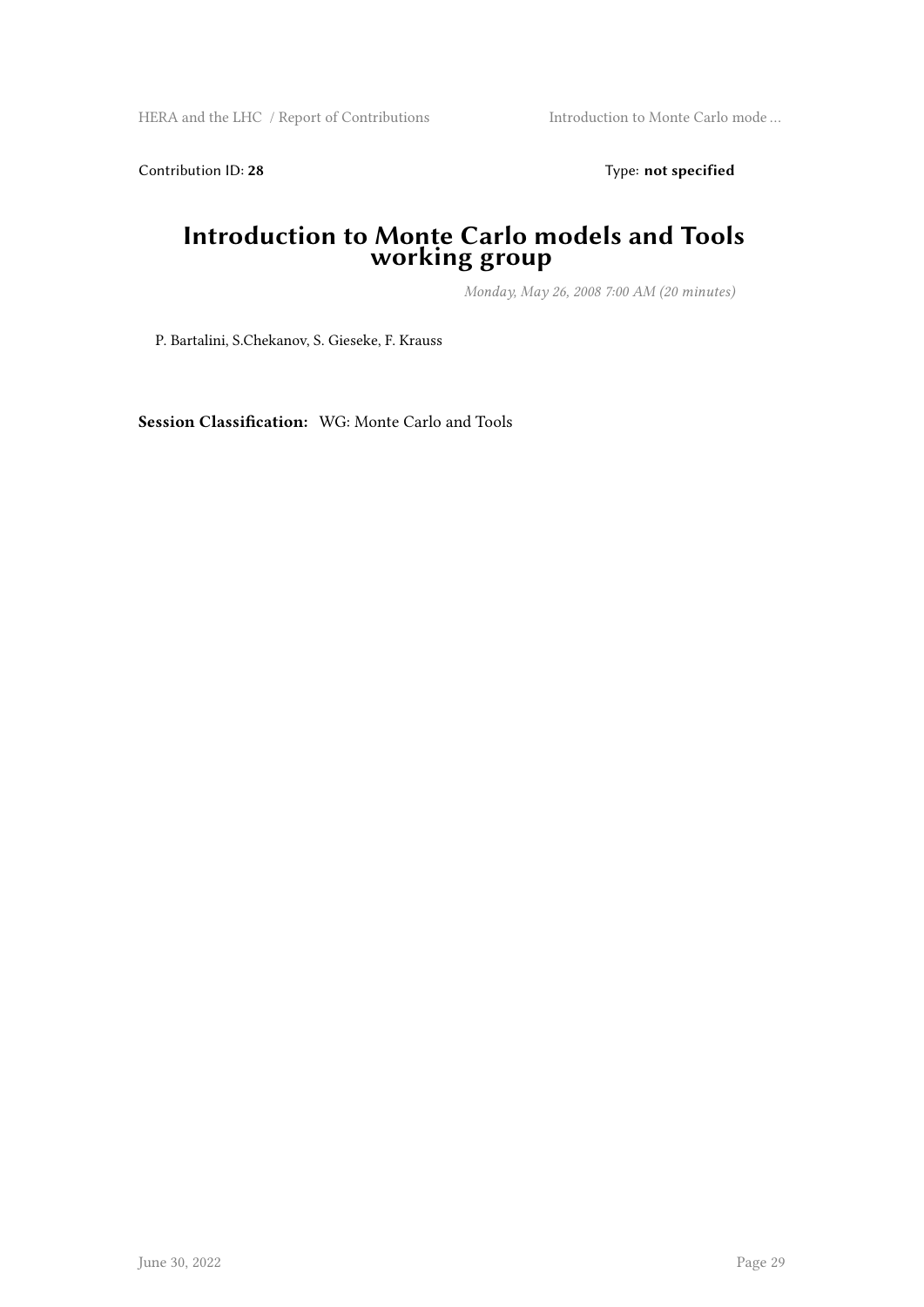Contribution ID: 29 Type: **not specified** 

#### **A multi-channel Poissonian model for multi-parton scatterings**

*Monday, May 26, 2008 7:20 AM (20 minutes)*

D. Treleani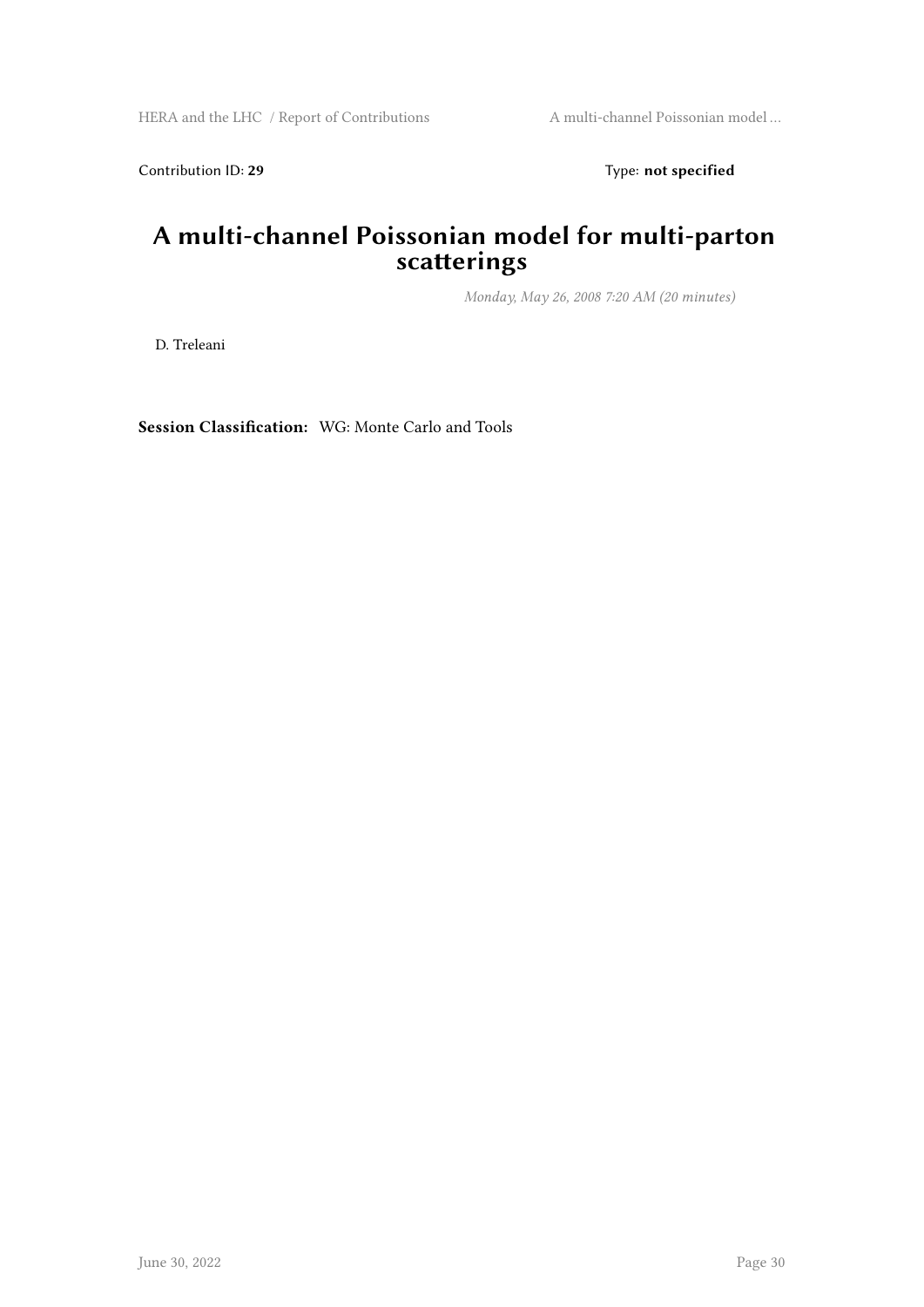HERA and the LHC / Report of Contributions Underlying events in Herwig++

Contribution ID: 30 Type: **not specified** 

## **Underlying events in Herwig++**

*Monday, May 26, 2008 7:40 AM (20 minutes)*

M. Bahr, S. Gieseke, M.H. Seymour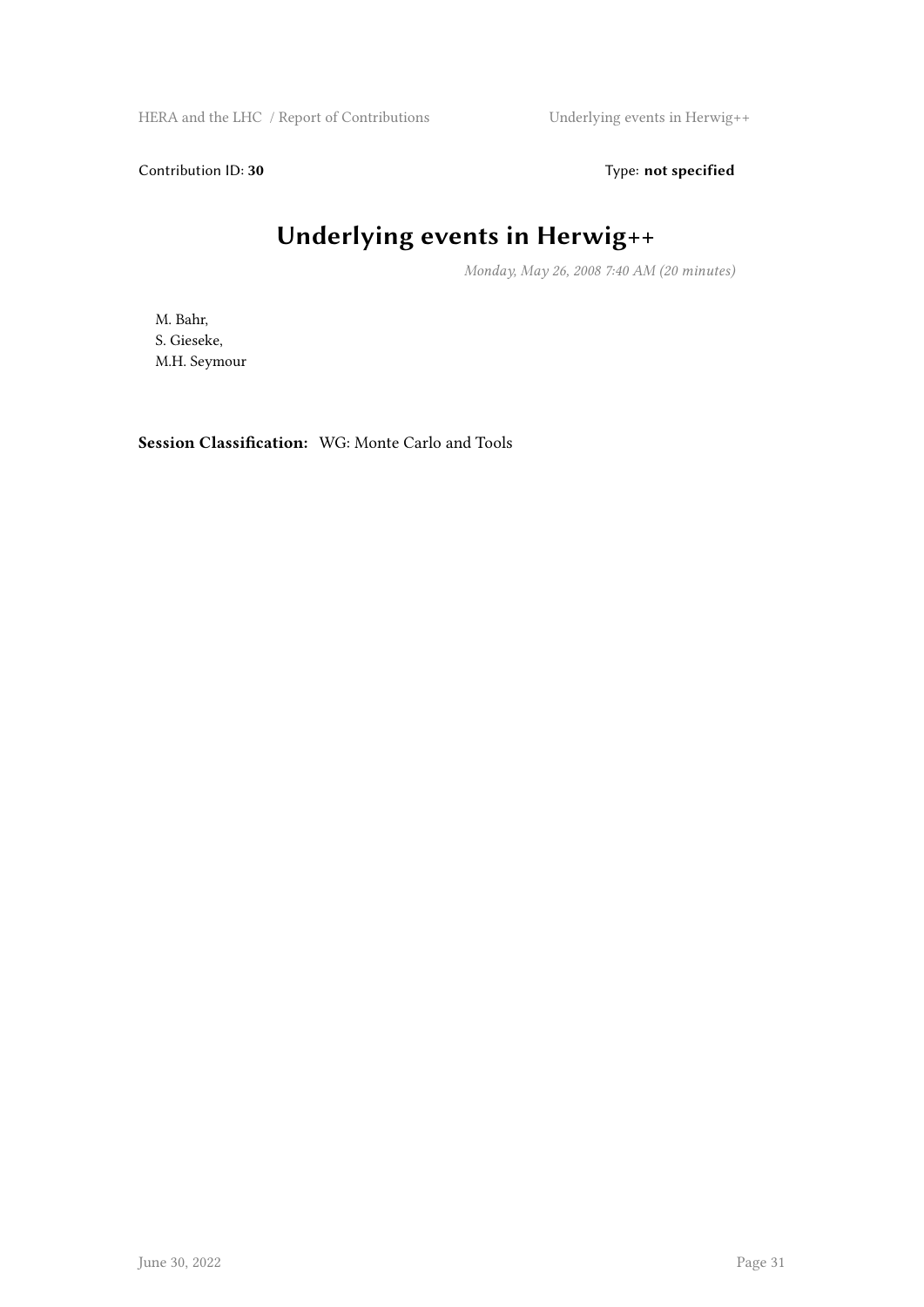HERA and the LHC / Report of Contributions Multiparton Interactions at HERA

Contribution ID: 31 Type: **not specified** 

### **Multiparton Interactions at HERA**

*Monday, May 26, 2008 8:00 AM (20 minutes)*

H. Jung, Ll. Marti, T. Namsoo, S. Osman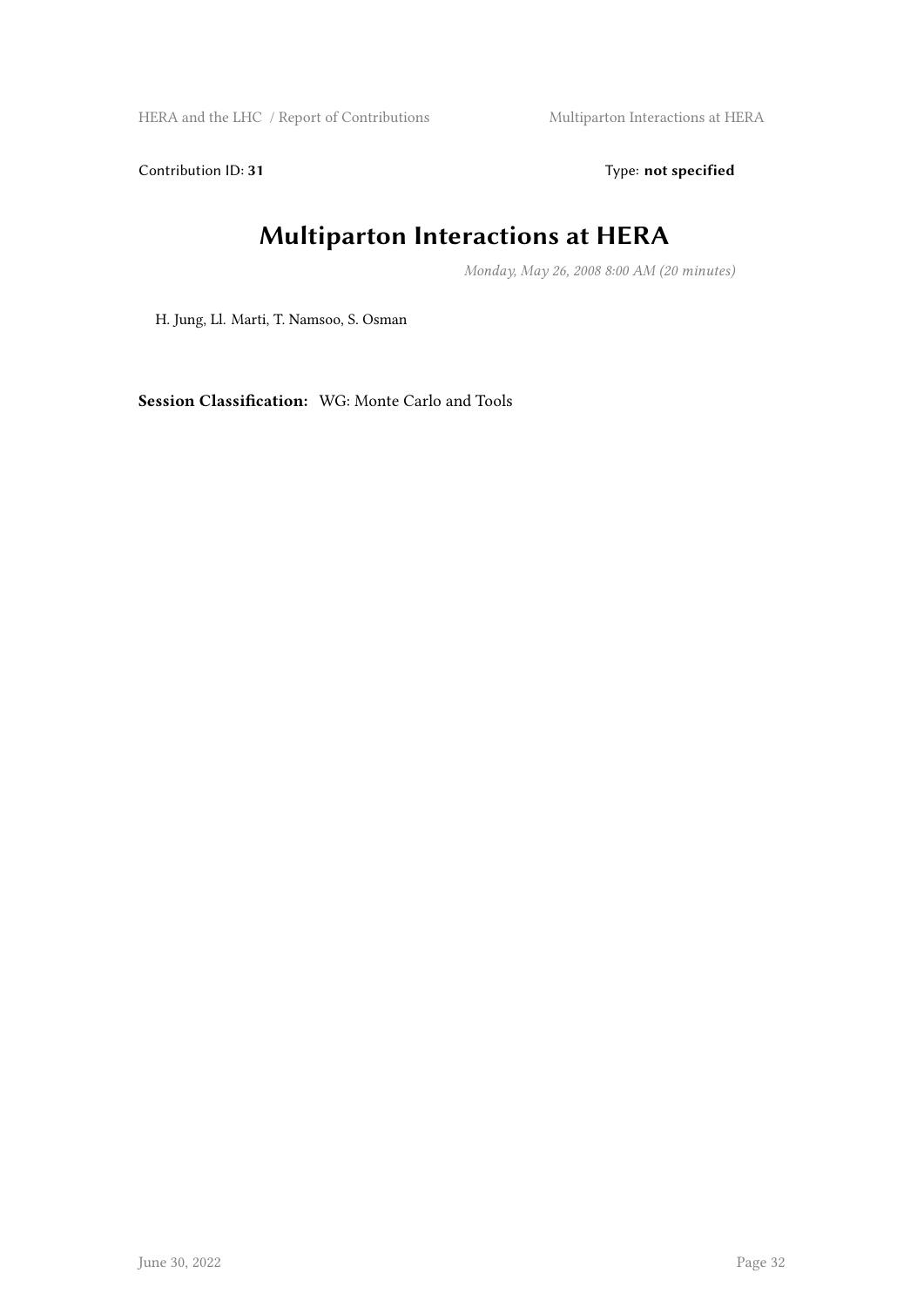HERA and the LHC / Report of Contributions Modeling the underlying event: ge ...

Contribution ID: 32 Type: **not specified** 

#### **Modeling the underlying event: generating predictions for the LHC**

*Monday, May 26, 2008 8:20 AM (20 minutes)*

A. Moares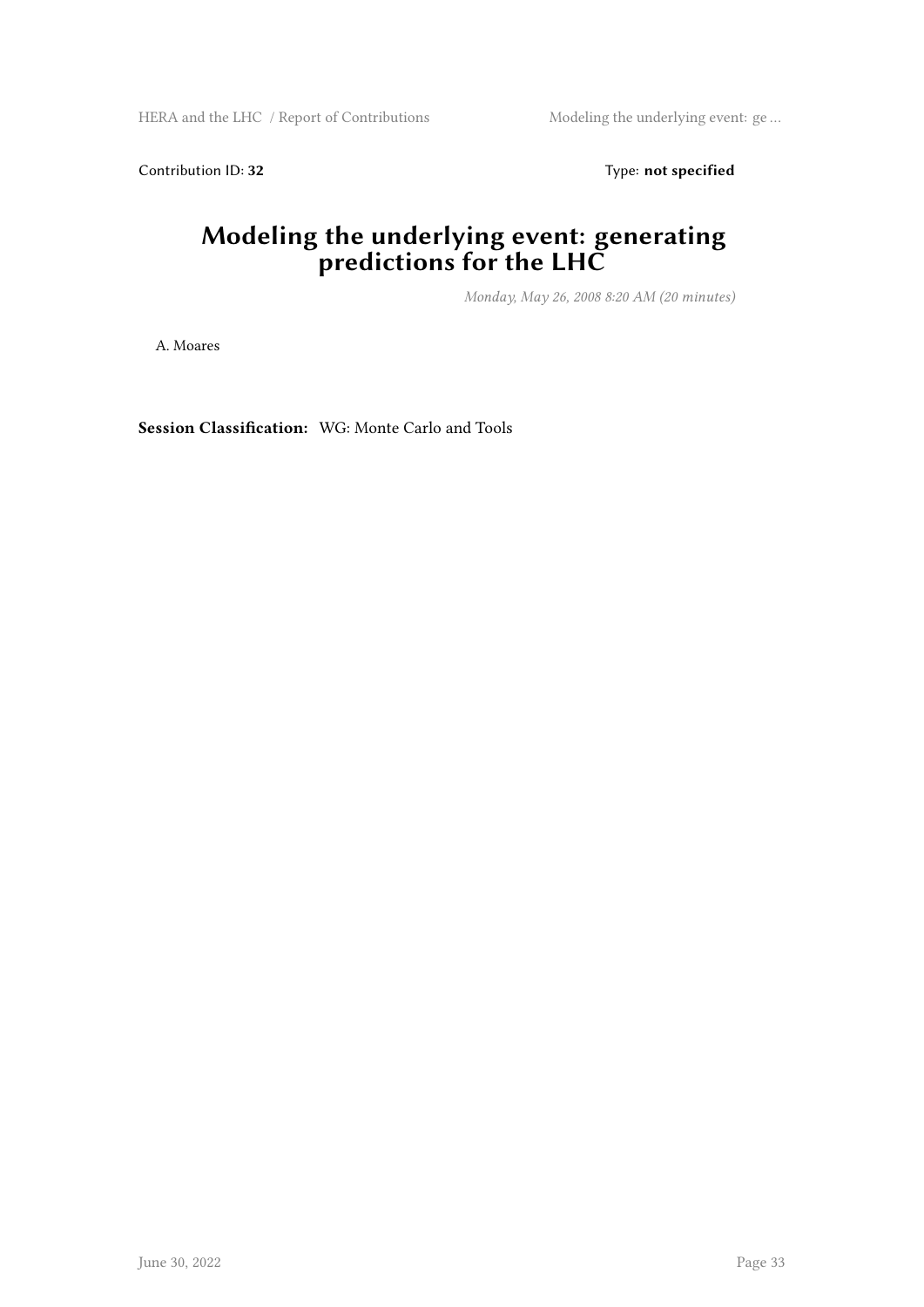Contribution ID: 33 Type: **not specified** 

#### **Measurement of the Underlying Event in Jet Topologies using Charged Particle and Momentum Densities**

*Monday, May 26, 2008 8:40 AM (20 minutes)*

F. Ambroglini,

P. Bartalini,

F. Bechtel,

L. Fano,

R. Field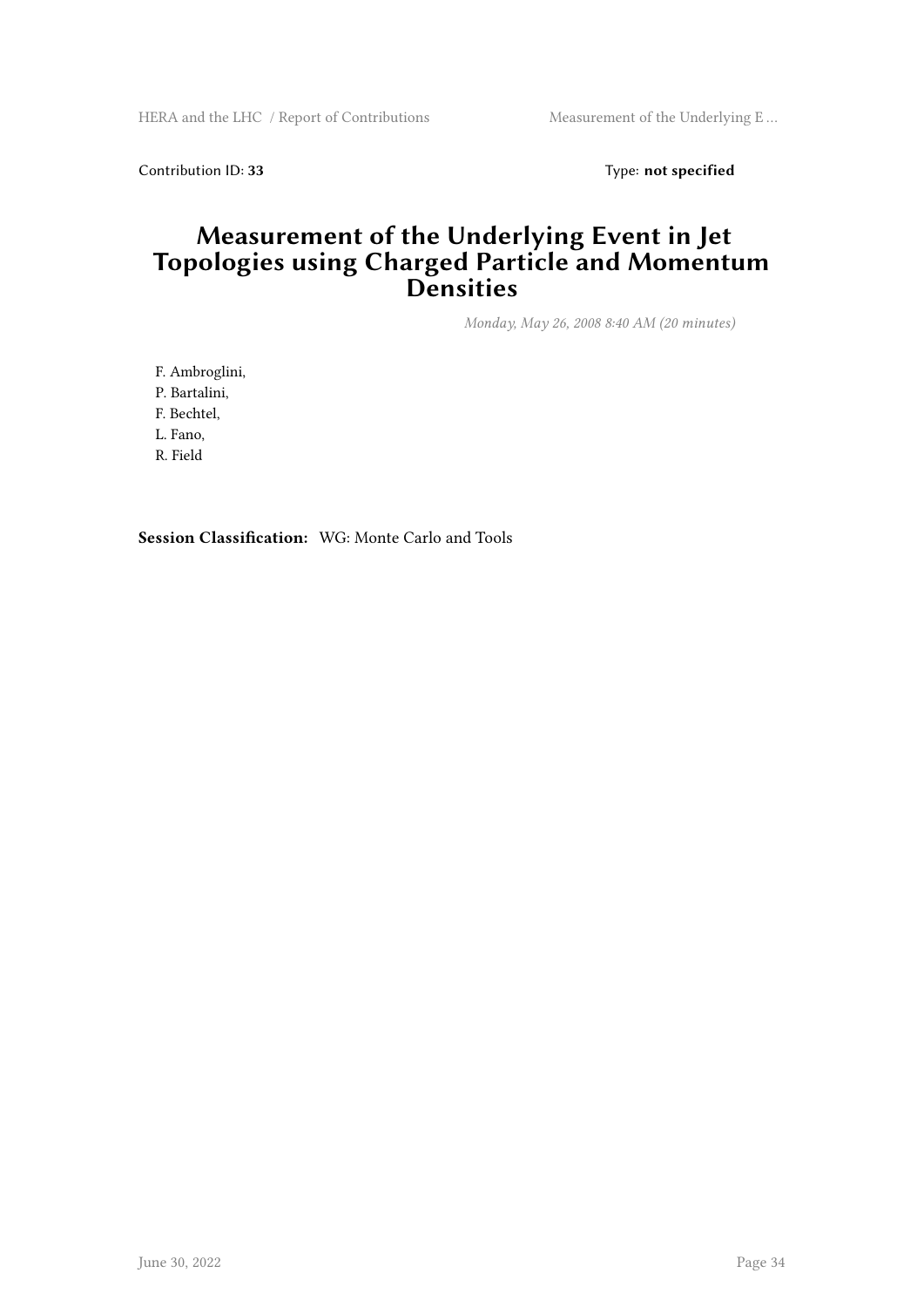Contribution ID: 34 Type: **not specified** 

#### **Double-Parton-Scattering in Photon-Three-Jet Final States at the LHC**

*Monday, May 26, 2008 9:00 AM (20 minutes)*

F. Bechtel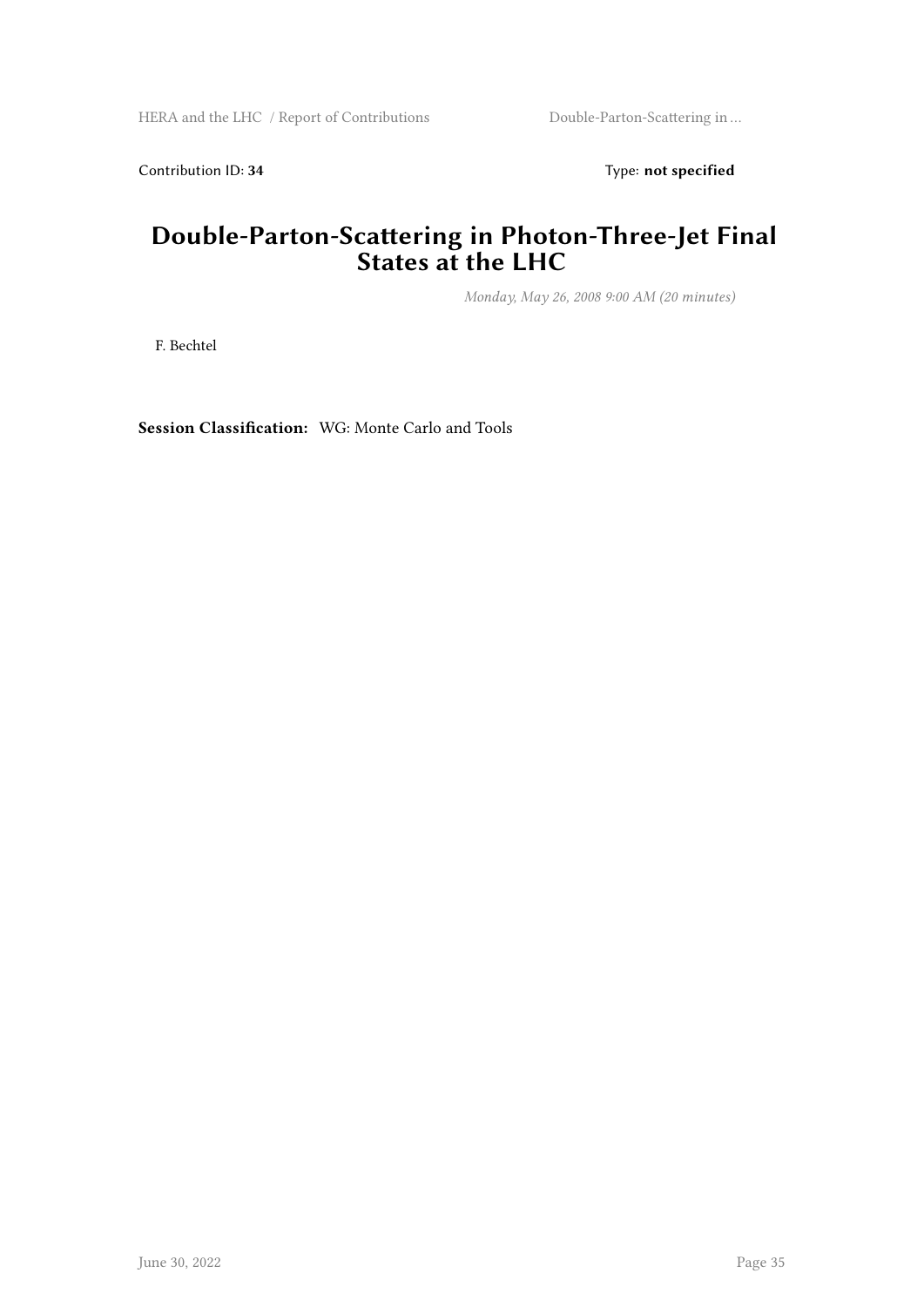Contribution ID: 35 Type: **not specified** 

#### **Underlying Event Studies with CASTOR in the CMS Experiment**

*Monday, May 26, 2008 9:20 AM (20 minutes)*

Z. Rurikova, A. Bunyatyan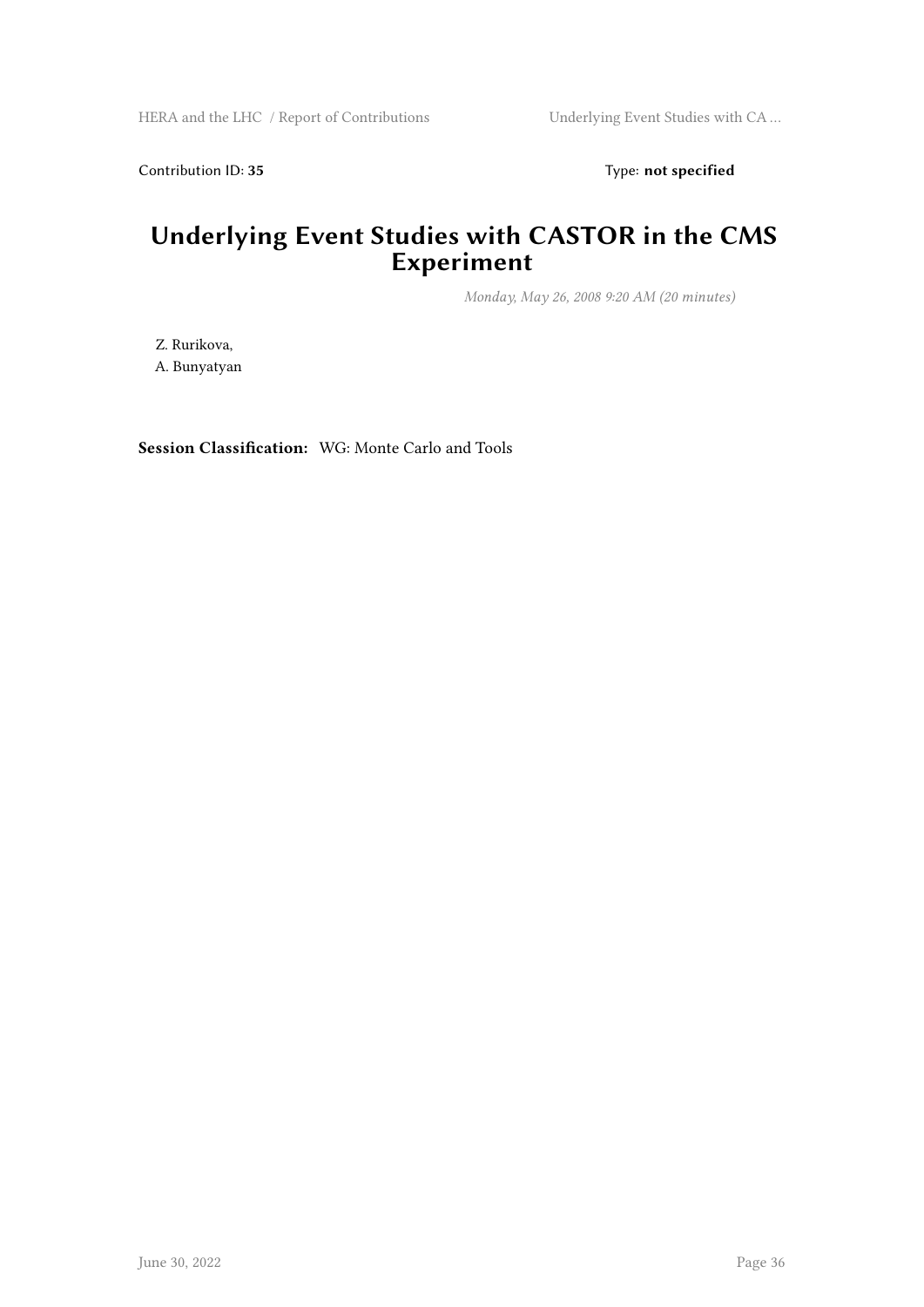Contribution ID: 36 Type: **not specified** 

#### **Direct photon production at HERA, the Tevatron and the LHC**

*Monday, May 26, 2008 9:40 AM (20 minutes)*

R.E. Blair, S. Chekanov, G. Heinrich, A. Lipatov , N. Zotov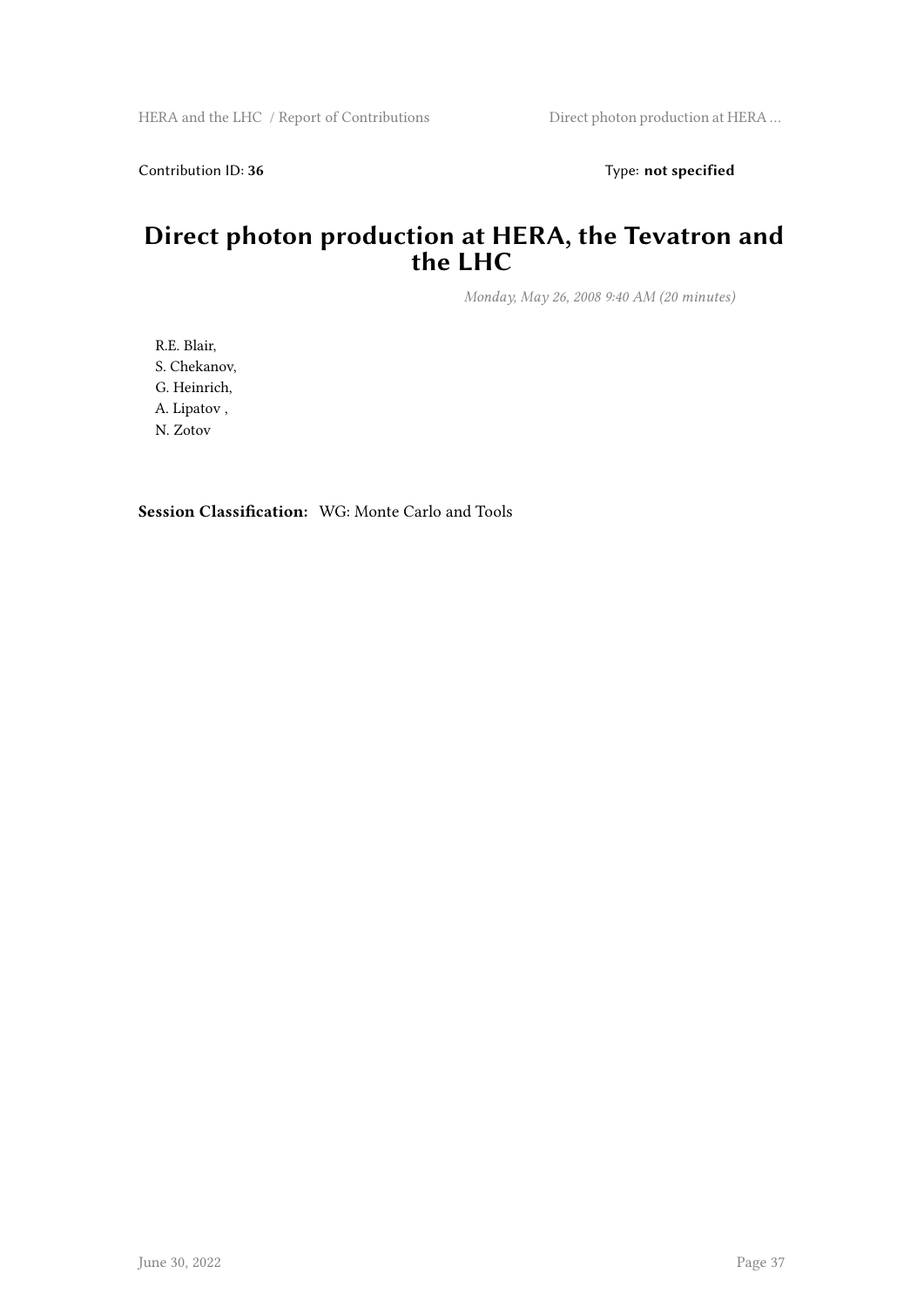HERA and the LHC / Report of Contributions Propagation of Uncertainty in a Pa ...

Contribution ID: 37 Type: **not specified** 

### **Propagation of Uncertainty in a Parton Shower**

*Monday, May 26, 2008 10:00 AM (20 minutes)*

Ph. Stephens, A. van Hameren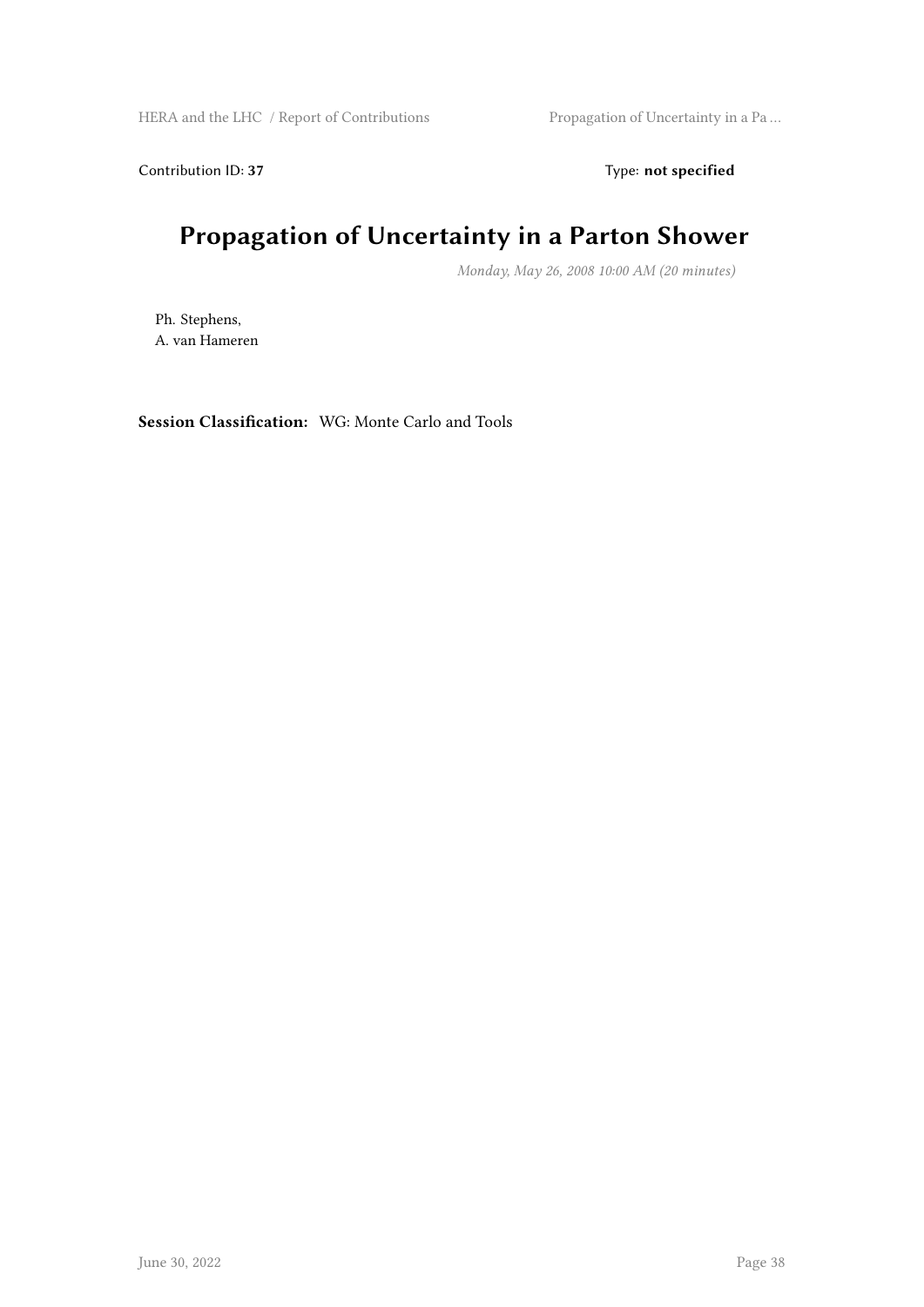Contribution ID: 38 Type: **not specified** 

#### **Perturbative description of inclusive single hadron production at HERA**

*Monday, May 26, 2008 10:20 AM (20 minutes)*

S. Albino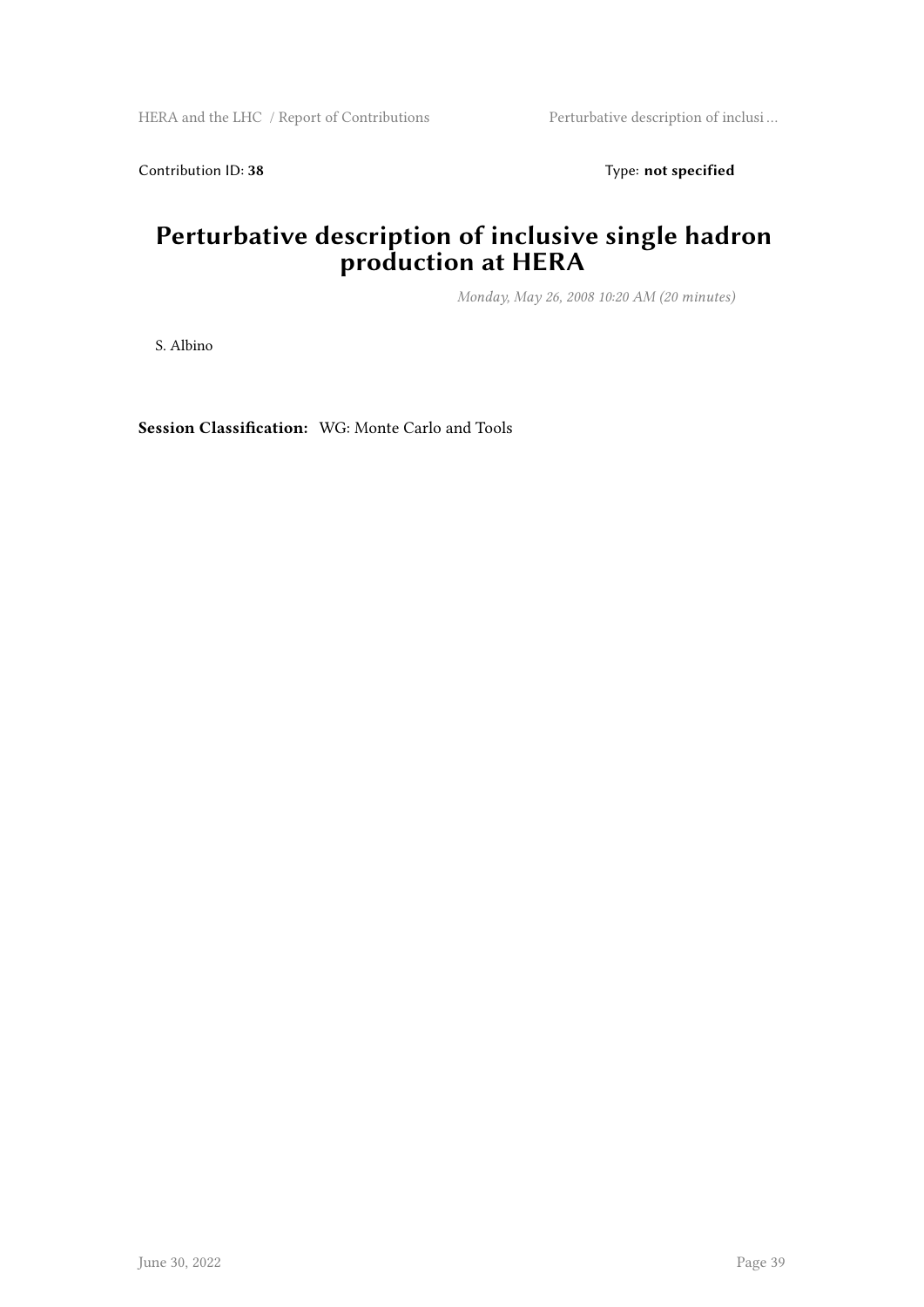HERA and the LHC / Report of Contributions Nonperturbative corrections from ...

Contribution ID: 39 Type: **not specified** 

### **Nonperturbative corrections from an s-channel approach**

*Monday, May 26, 2008 10:40 AM (20 minutes)*

F. Hautmann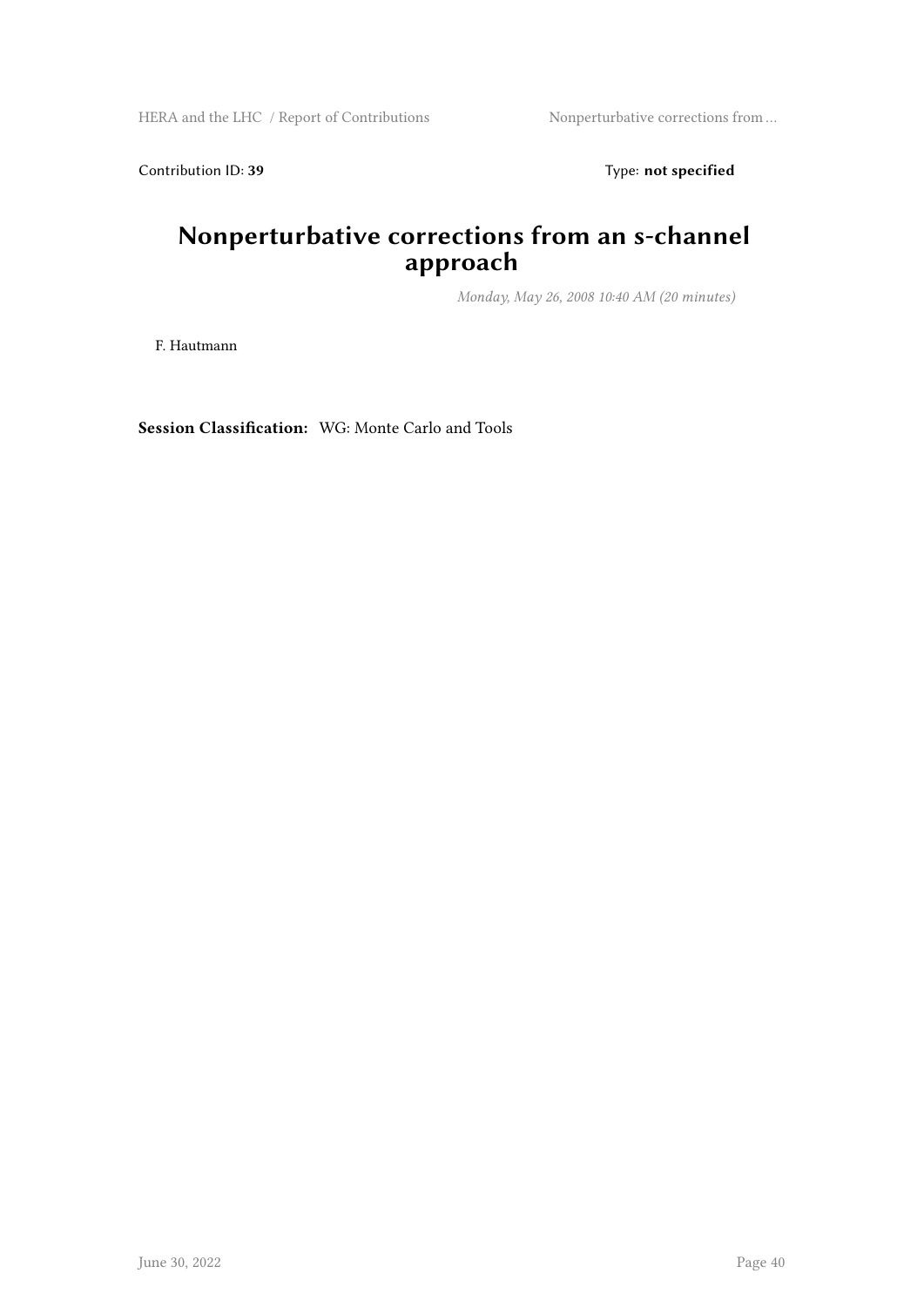HERA and the LHC / Report of Contributions Single top production in the Wt m ...

Contribution ID: 40 **Type:** not specified

#### **Single top production in the Wt mode with MC@NLO**

*Monday, May 26, 2008 11:00 AM (20 minutes)*

Ch. White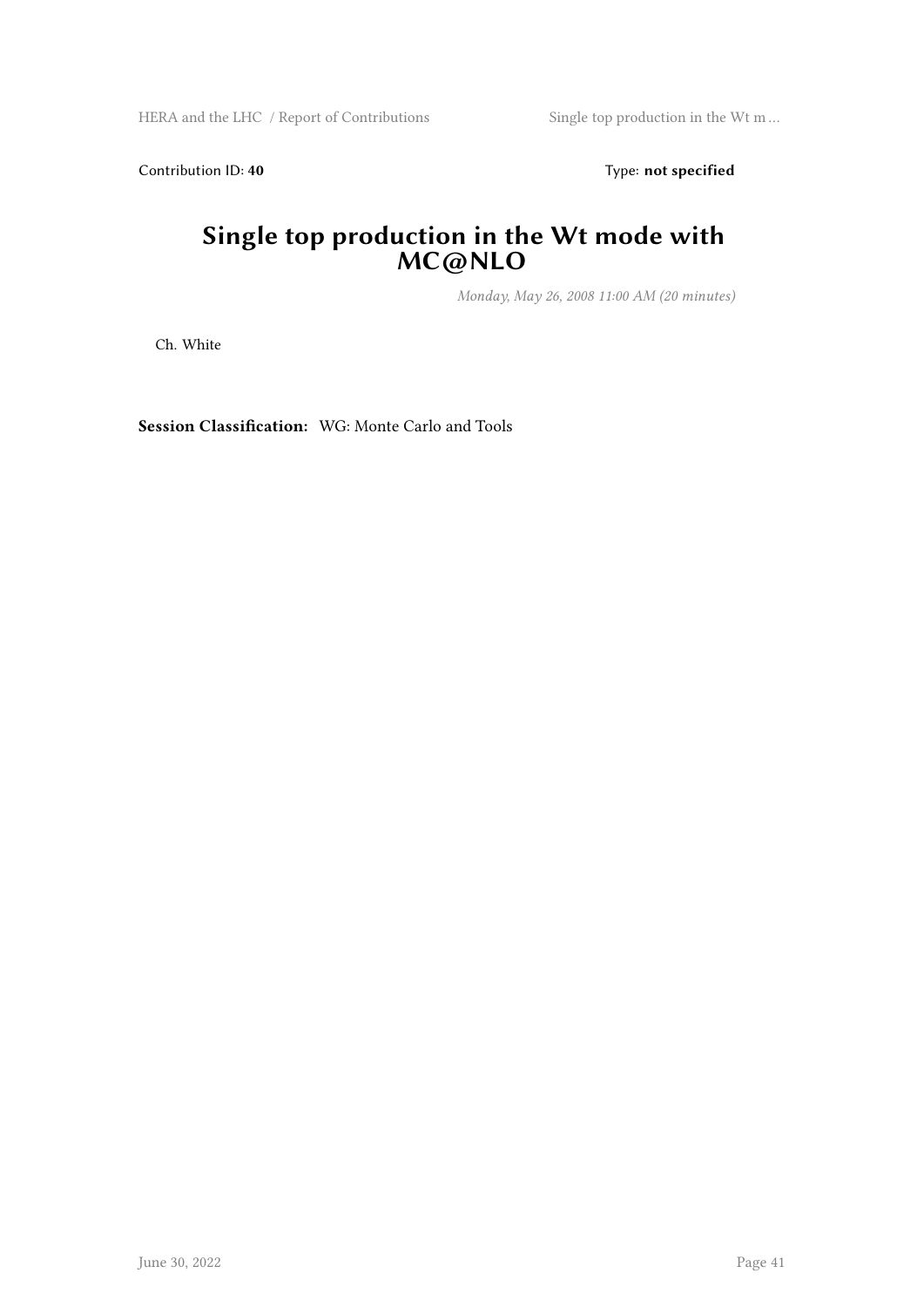HERA and the LHC / Report of Contributions PYTHIA 8 Status Report

Contribution ID: 41 Type: **not specified** 

### **PYTHIA 8 Status Report**

*Monday, May 26, 2008 11:20 AM (20 minutes)*

T. Sjostrand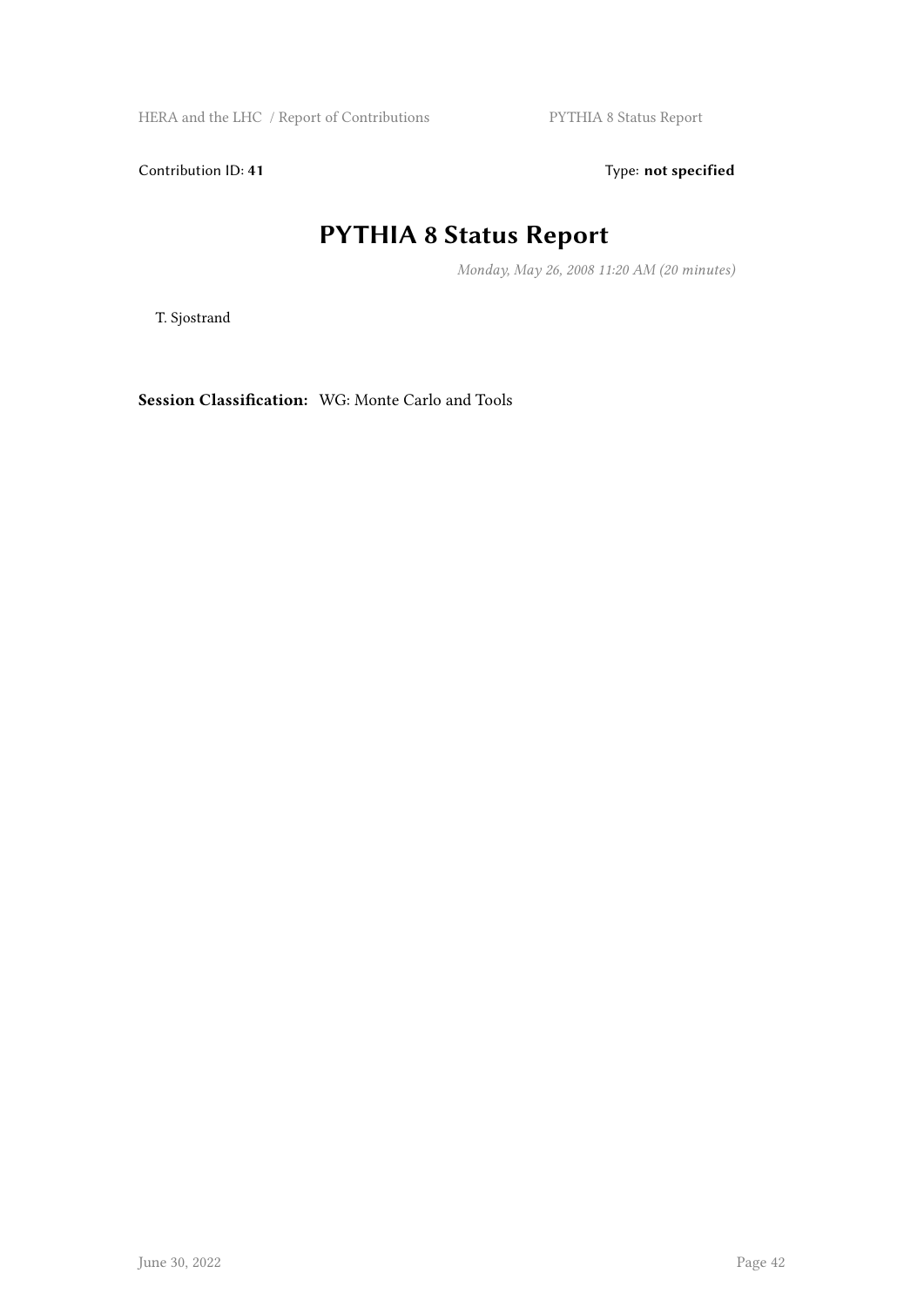Contribution ID: 42 Type: **not specified** 

#### **ThePEG: Toolkit for High Energy Physics Event Generation**

*Monday, May 26, 2008 11:40 AM (20 minutes)*

L. Lonnblad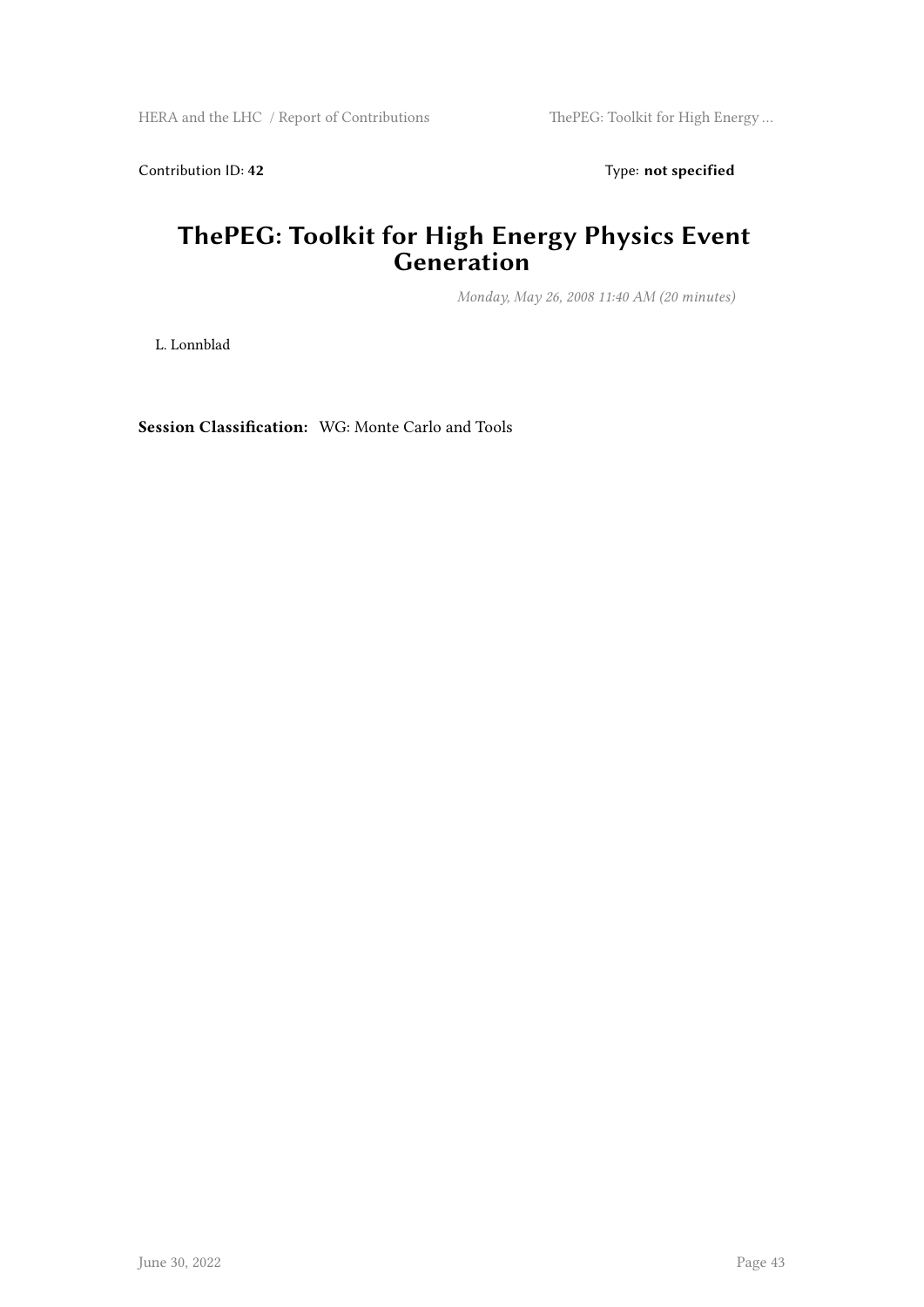HERA and the LHC / Report of Contributions CASCADE

Contribution ID: 43 Type: **not specified** 

### **CASCADE**

*Monday, May 26, 2008 12:00 PM (20 minutes)*

M. Deak, H. Jung, K. Kutak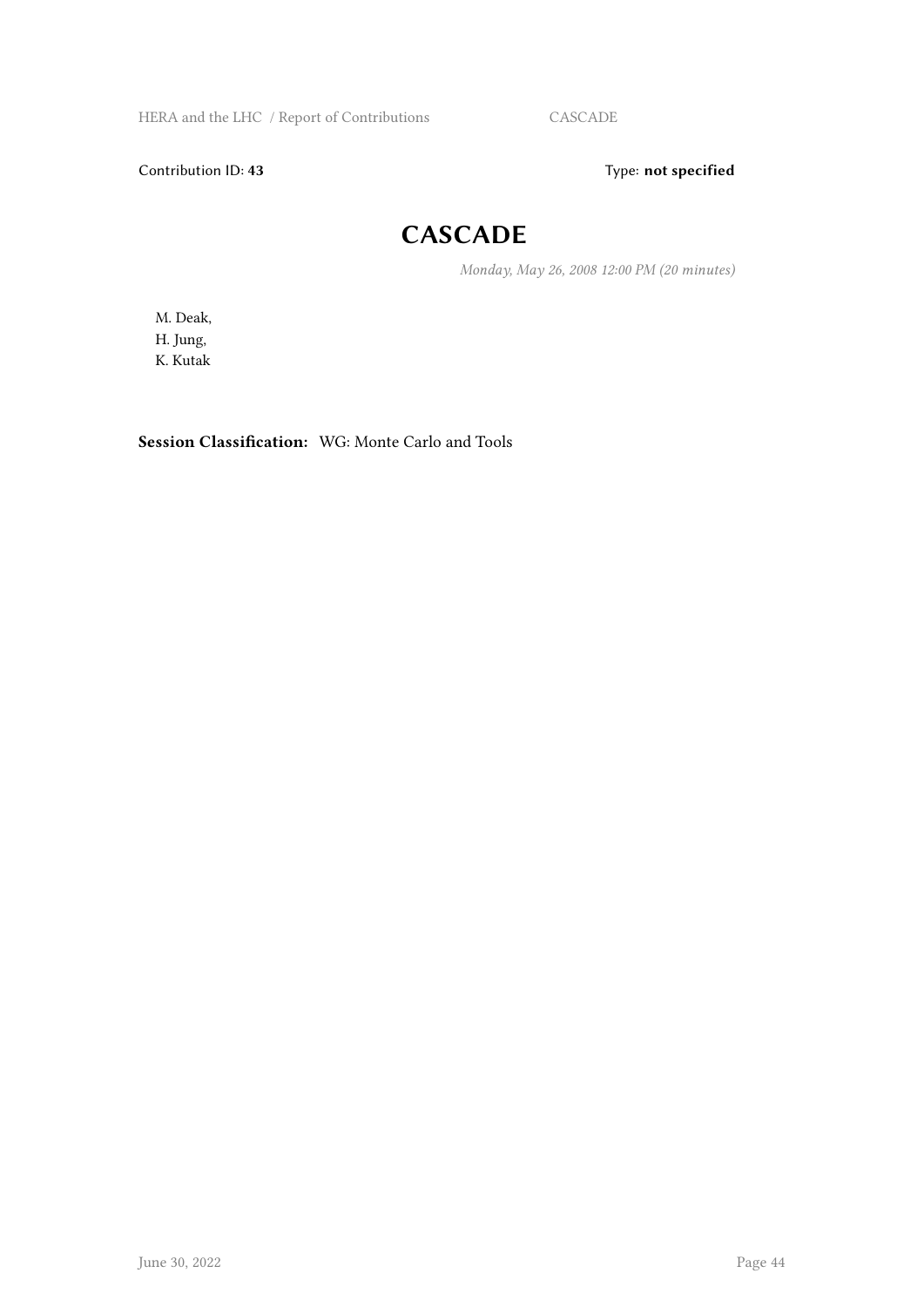HERA and the LHC / Report of Contributions AlpGen and SHERPA in Z/gamma ...

Contribution ID: 44 Type: **not specified** 

## **AlpGen and SHERPA in Z/gamma\*+jets at LHC**

*Monday, May 26, 2008 12:20 PM (20 minutes)*

P. Lenzi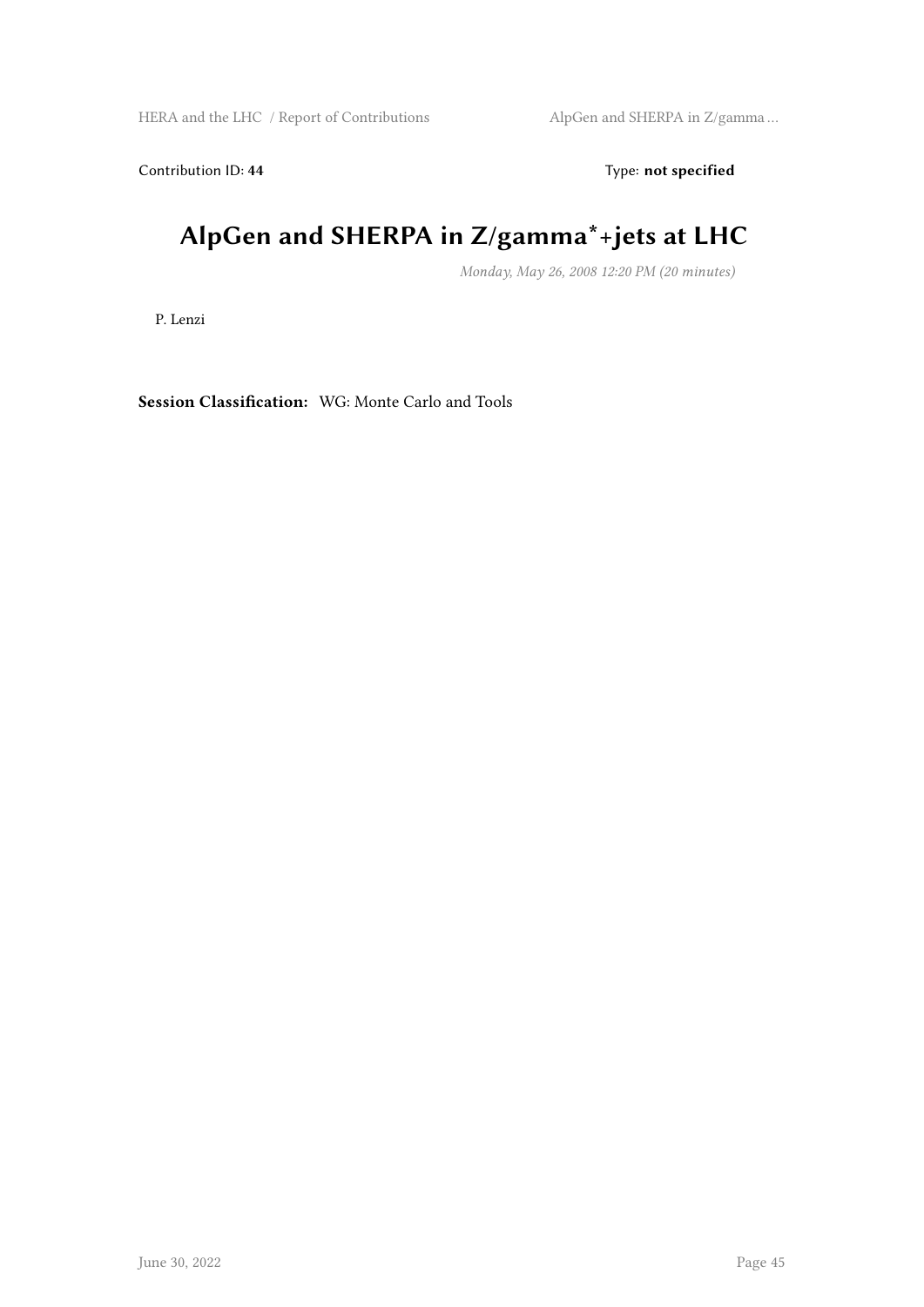Contribution ID: 45 Type: **not specified** 

#### **Generator comparison for top-pair production at CMS**

*Monday, May 26, 2008 12:40 PM (20 minutes)*

R. Chierici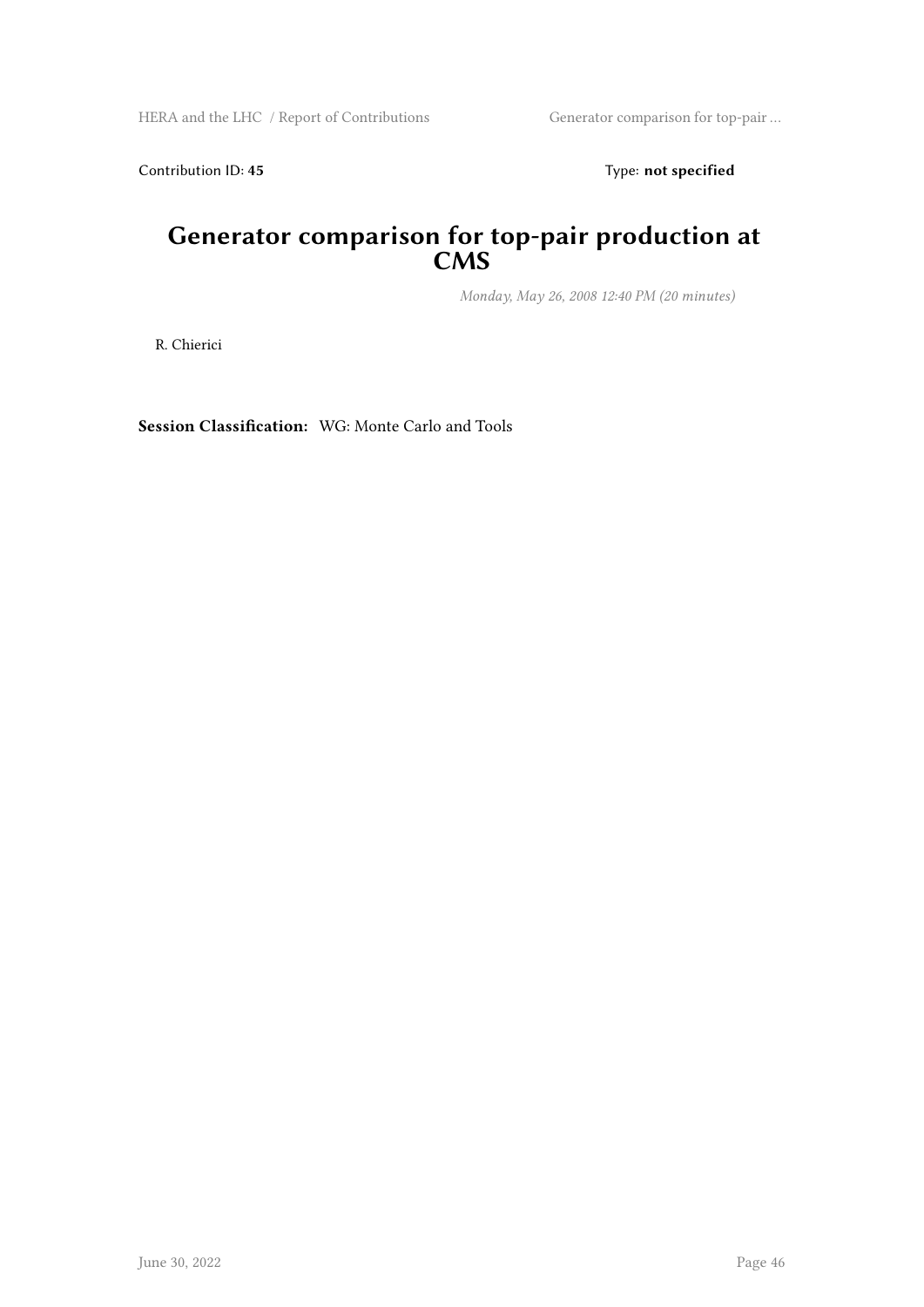HERA and the LHC / Report of Contributions Herwig++ Status Report

Contribution ID: 46 Type: not specified

### **Herwig++ Status Report**

*Monday, May 26, 2008 1:00 PM (20 minutes)*

M. Bahr, S. Gieseke, M.A. Gigg, D. Grellscheid, K. Hamilton, O. Latunde-Dada, S. Platzer, P. Richardson, M.H. Seymour, A. Sherstnev, J. Tully, B.R. Webber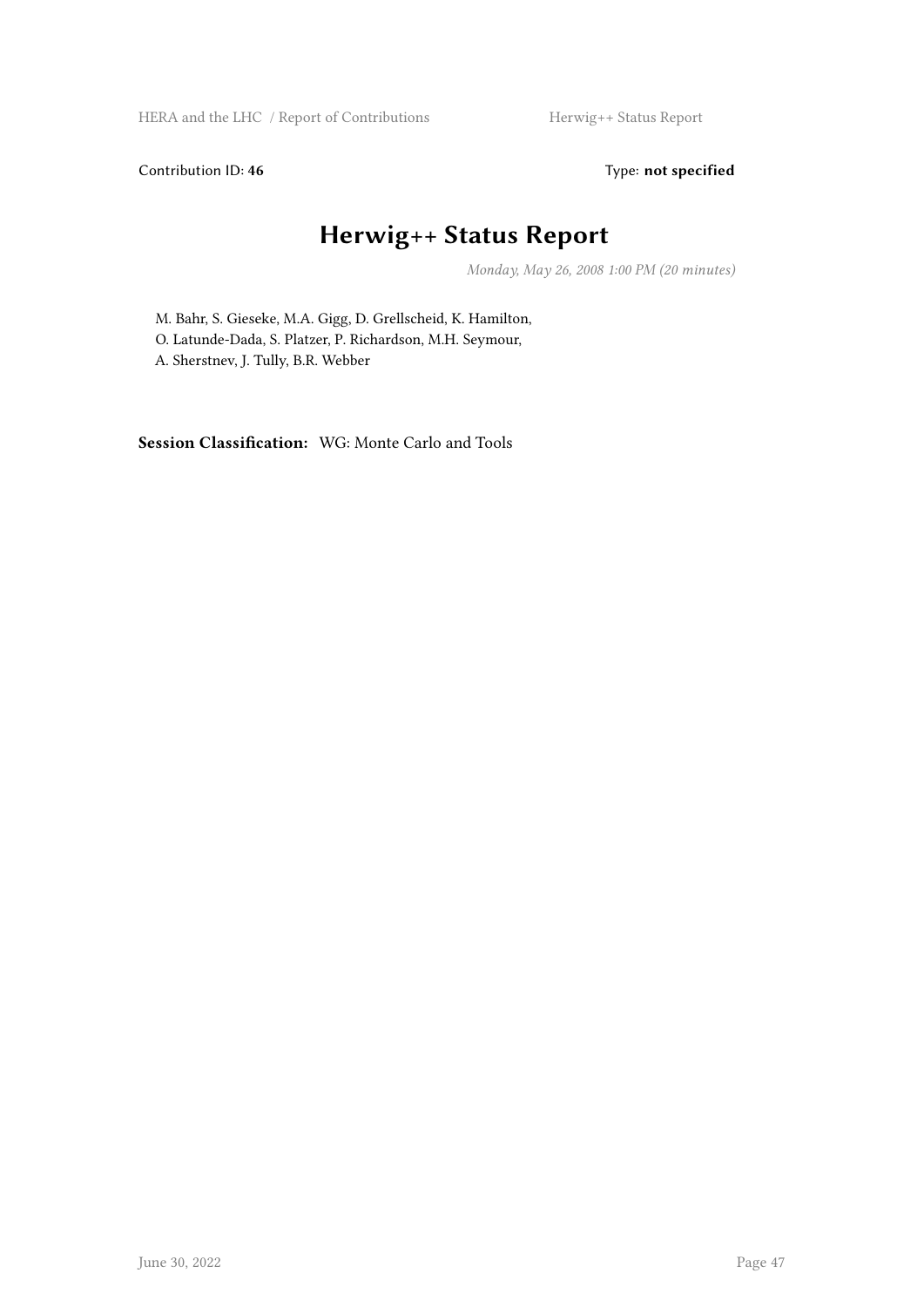HERA and the LHC / Report of Contributions Forward Physics Monte Carlo (FP ...

Contribution ID: 47 Type: **not specified** 

### **Forward Physics Monte Carlo (FPMC)**

*Monday, May 26, 2008 1:20 PM (20 minutes)*

M. Boonekamp,V. Juranek, O. Kepka, C. Royon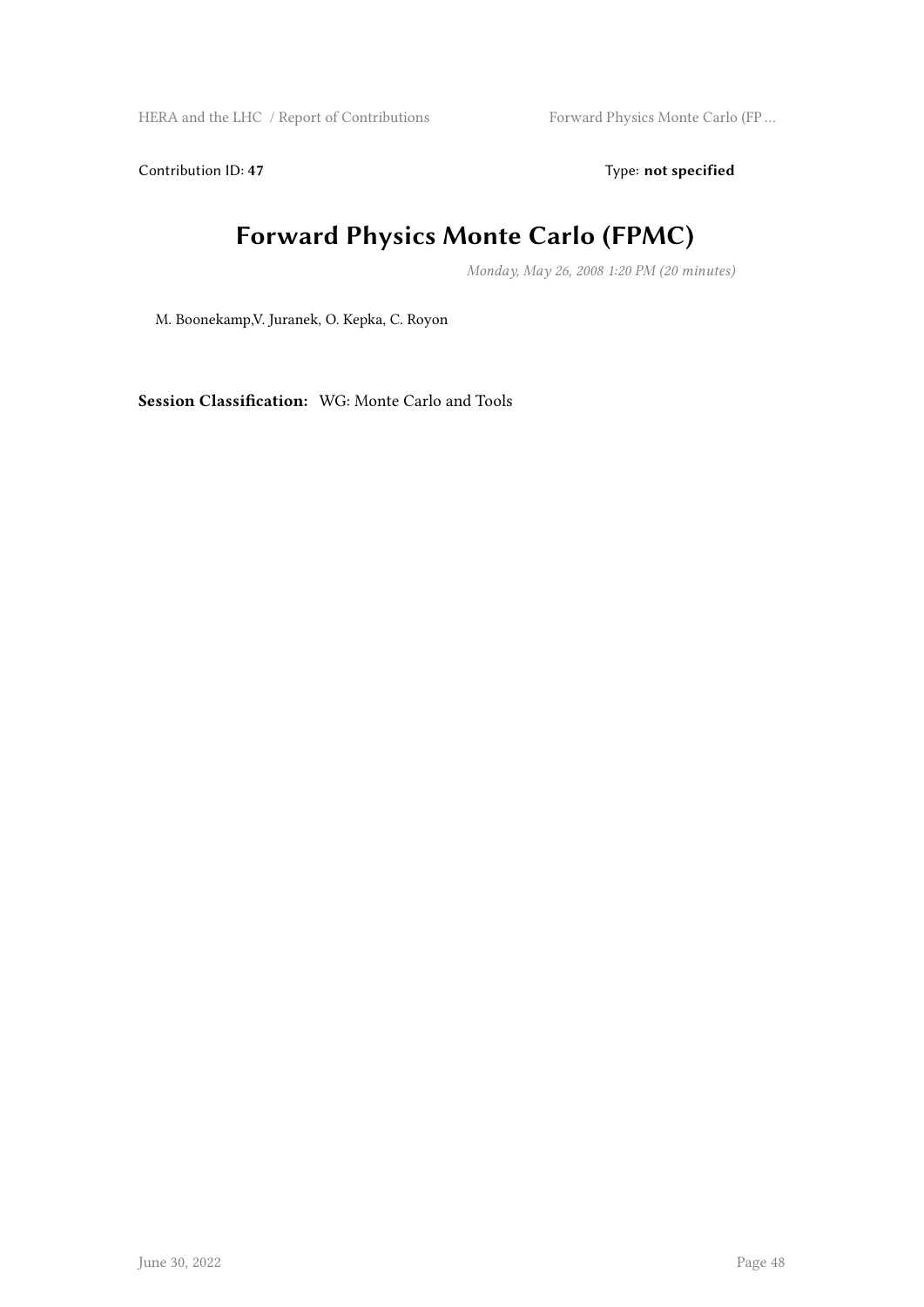HERA and the LHC / Report of Contributions HEP data analysis using jHepWork …

Contribution ID: 48 Type: **not specified** 

## **HEP data analysis using jHepWork and Java**

*Monday, May 26, 2008 1:40 PM (20 minutes)*

S. Chekanov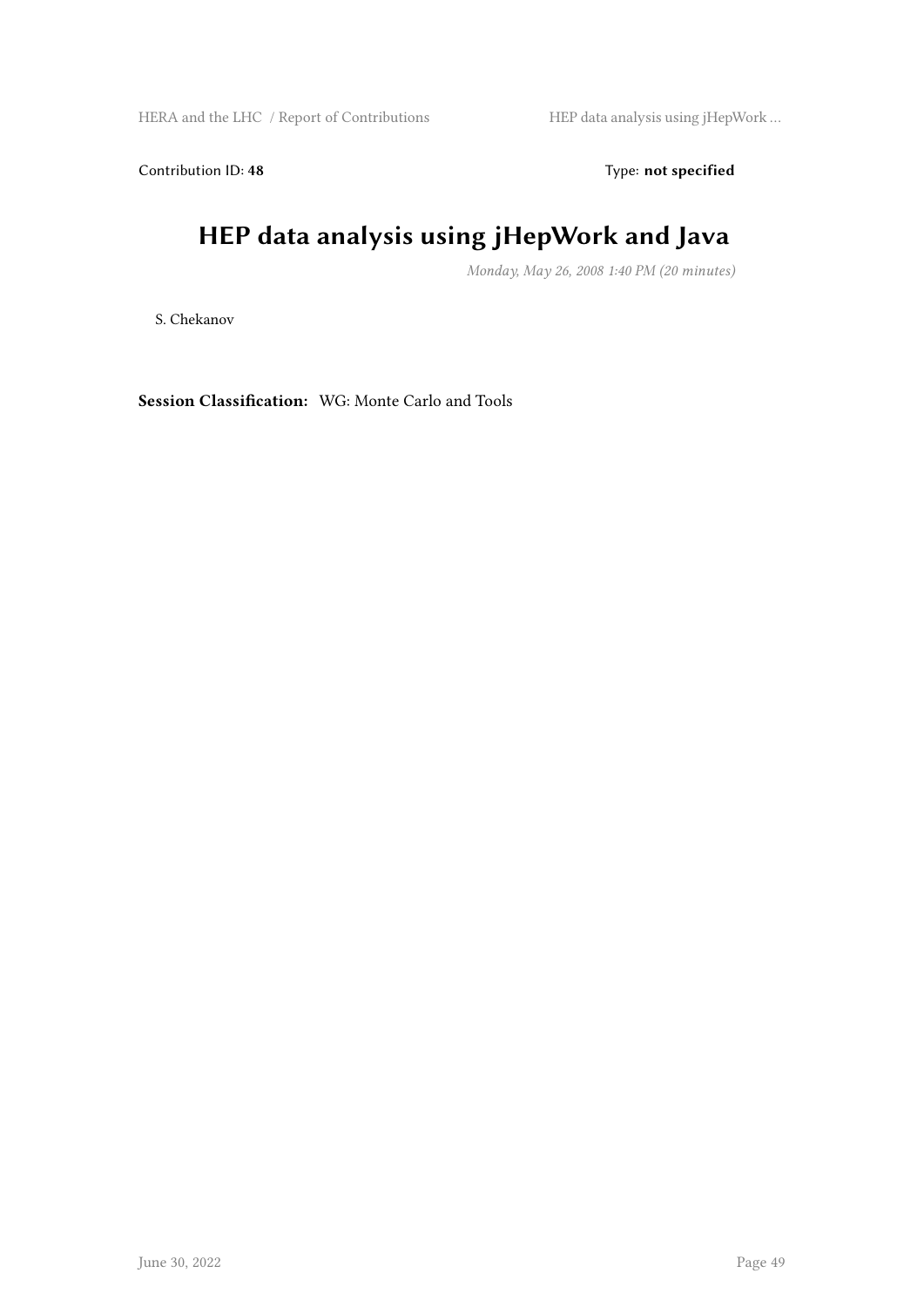HERA and the LHC / Report of Contributions Tools for event generator tuning a ...

Contribution ID: 49 Type: **not specified** 

### **Tools for event generator tuning and validation**

*Monday, May 26, 2008 2:00 PM (20 minutes)*

A. Buckley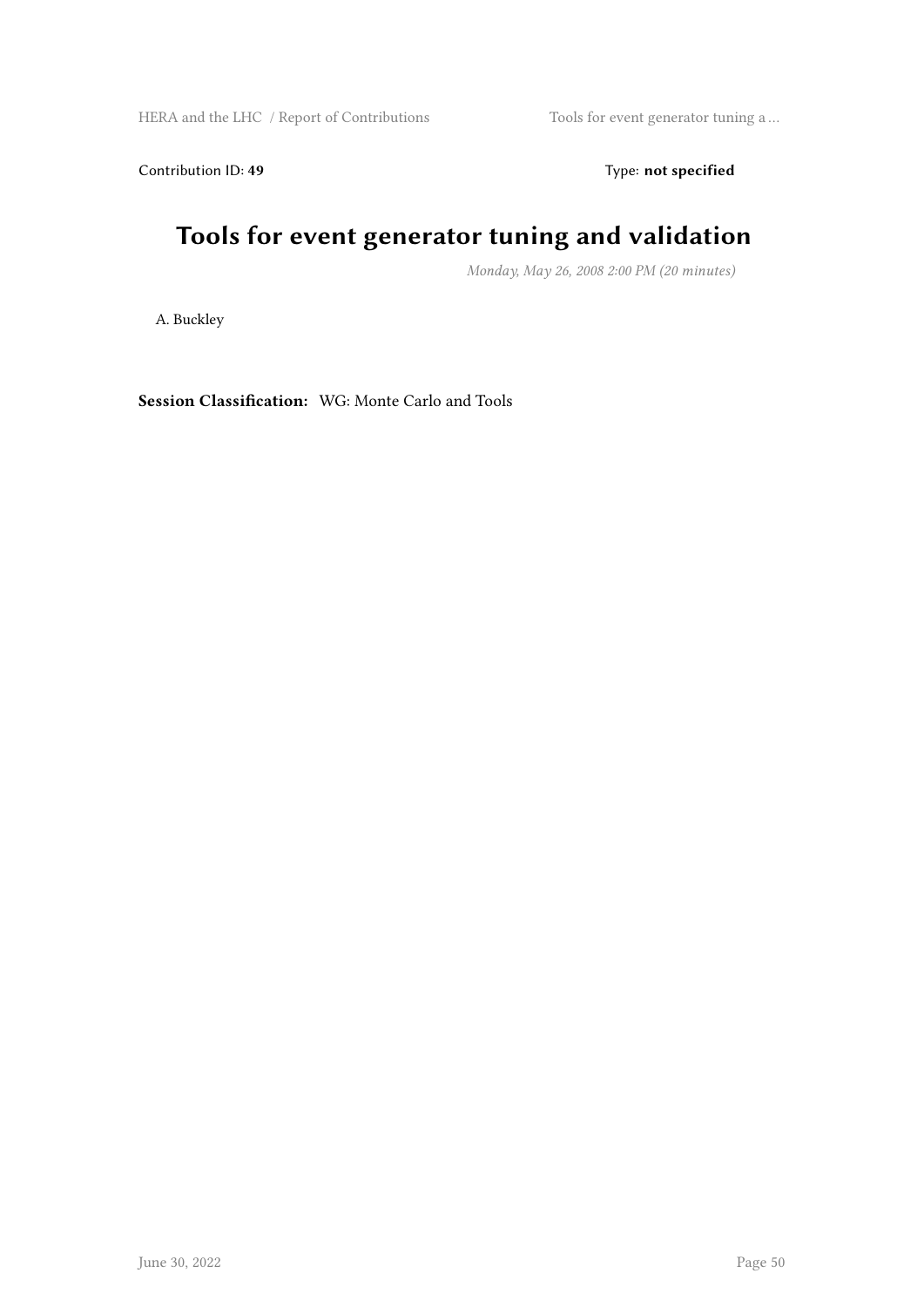Contribution ID: 50 Type: not specified

### **Prerequisites for the Validation of Experiment and Theory**

*Monday, May 26, 2008 2:20 PM (20 minutes)*

L. Sonnenschein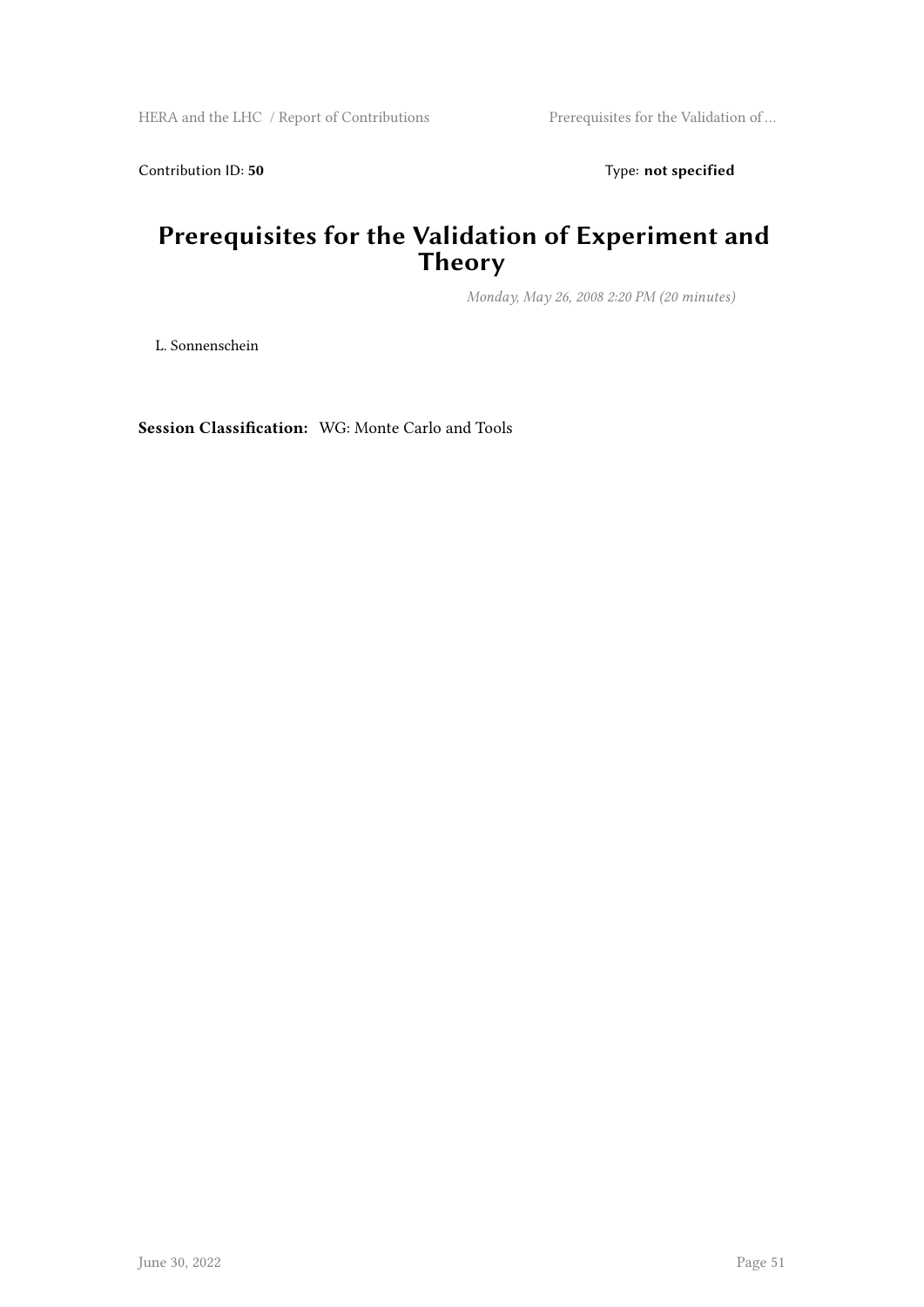HERA and the LHC / Report of Contributions Introduction

Contribution ID: 51 Type: **not specified** 

### **Introduction**

*Monday, May 26, 2008 7:00 AM (20 minutes)*

C. Gwenlan,

L. Lonnblad,

E. Rodrigues,

G. Zanderighi (Eds.)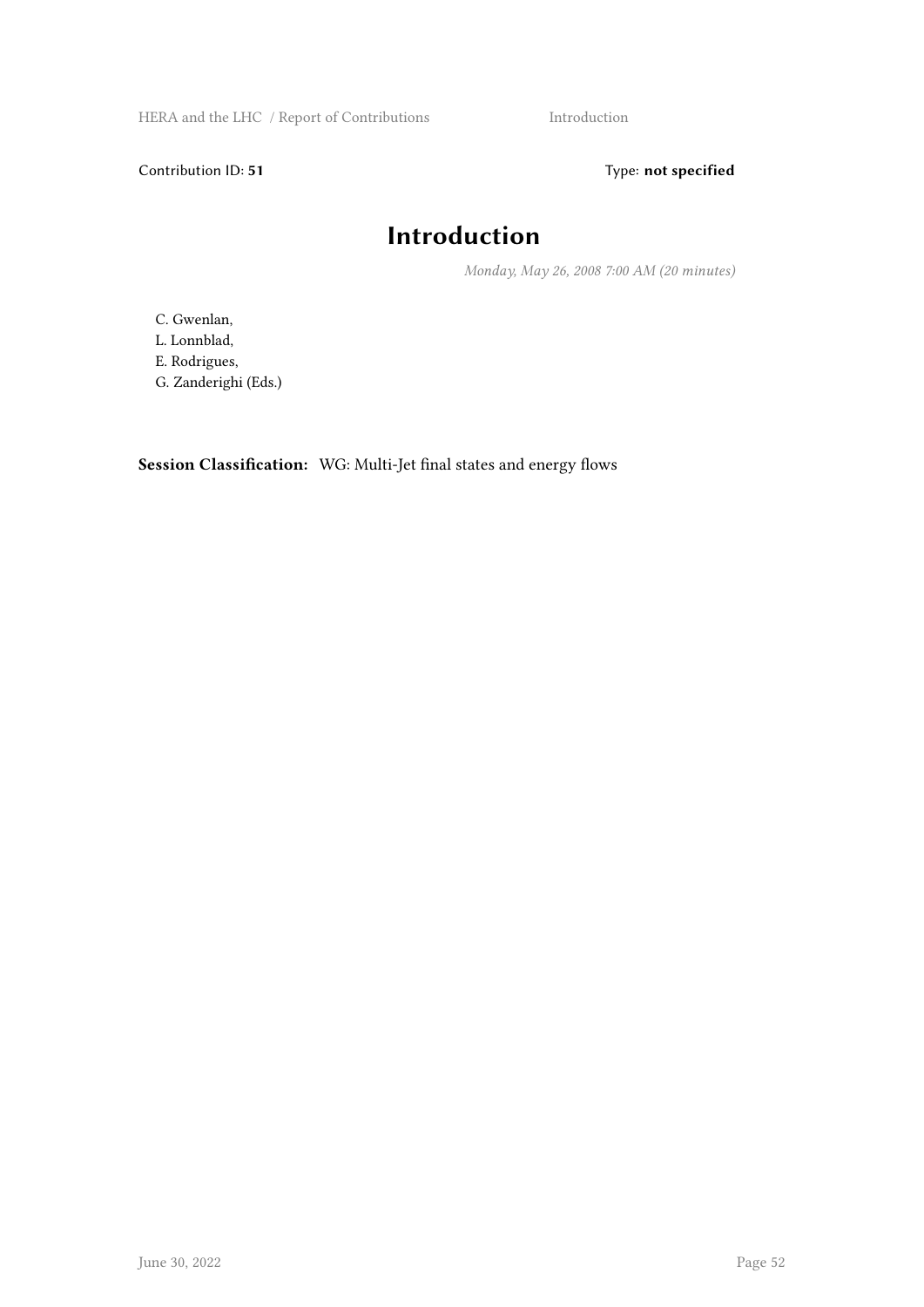HERA and the LHC / Report of Contributions Higher-order calculations

Contribution ID: 52 Type: **not specified** 

## **Higher-order calculations**

*Monday, May 26, 2008 7:20 AM (20 minutes)*

G. Zanderighi, G. Rodrigo, M. Treccani, G. Somogyi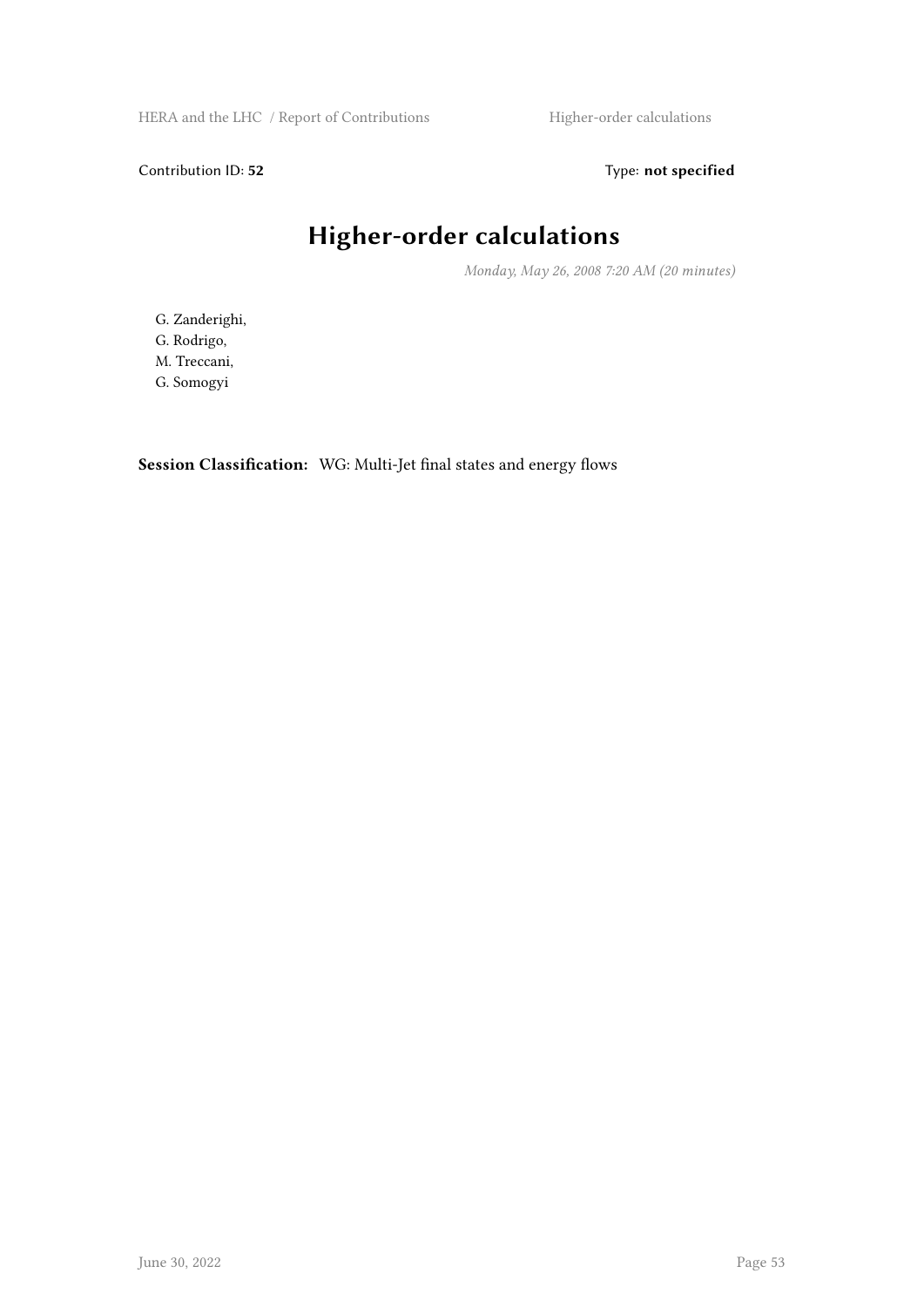HERA and the LHC / Report of Contributions **Event shapes and resummation** 

Contribution ID: 53 Type: **not specified** 

### **Event shapes and resummation**

*Monday, May 26, 2008 7:40 AM (20 minutes)*

A, Banfi, G. Corcella, M. Dasgupta, S. Joseph G. Luisoni, S. Majhi, B.F.L. Ward, S.A. Yost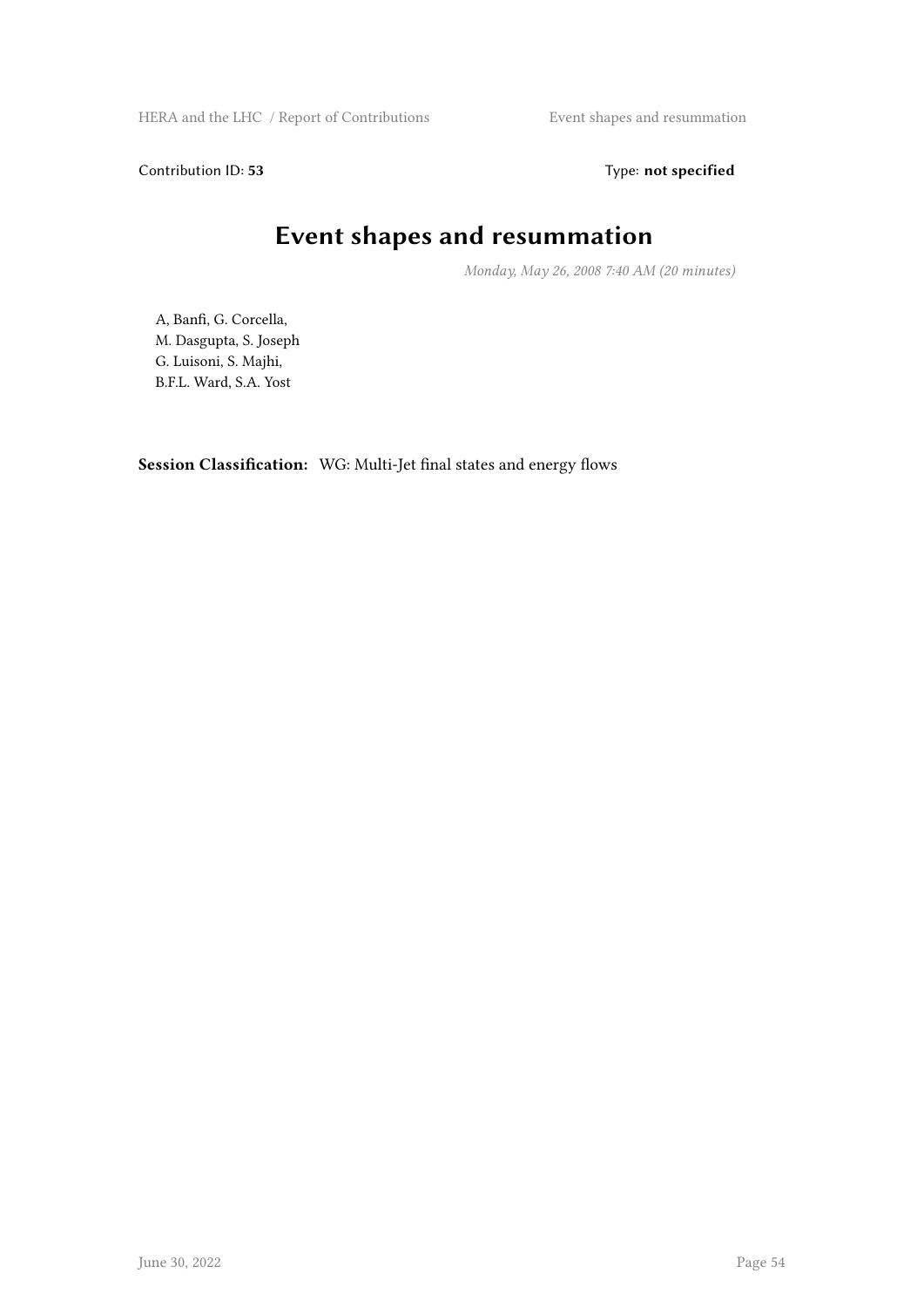HERA and the LHC / Report of Contributions Jets and jet algorithms

Contribution ID: 54 Type: **not specified** 

### **Jets and jet algorithms**

*Monday, May 26, 2008 8:00 AM (20 minutes)*

V. Coco, P.A. Delsart, J. Rojo, C. Sander, G. Soyez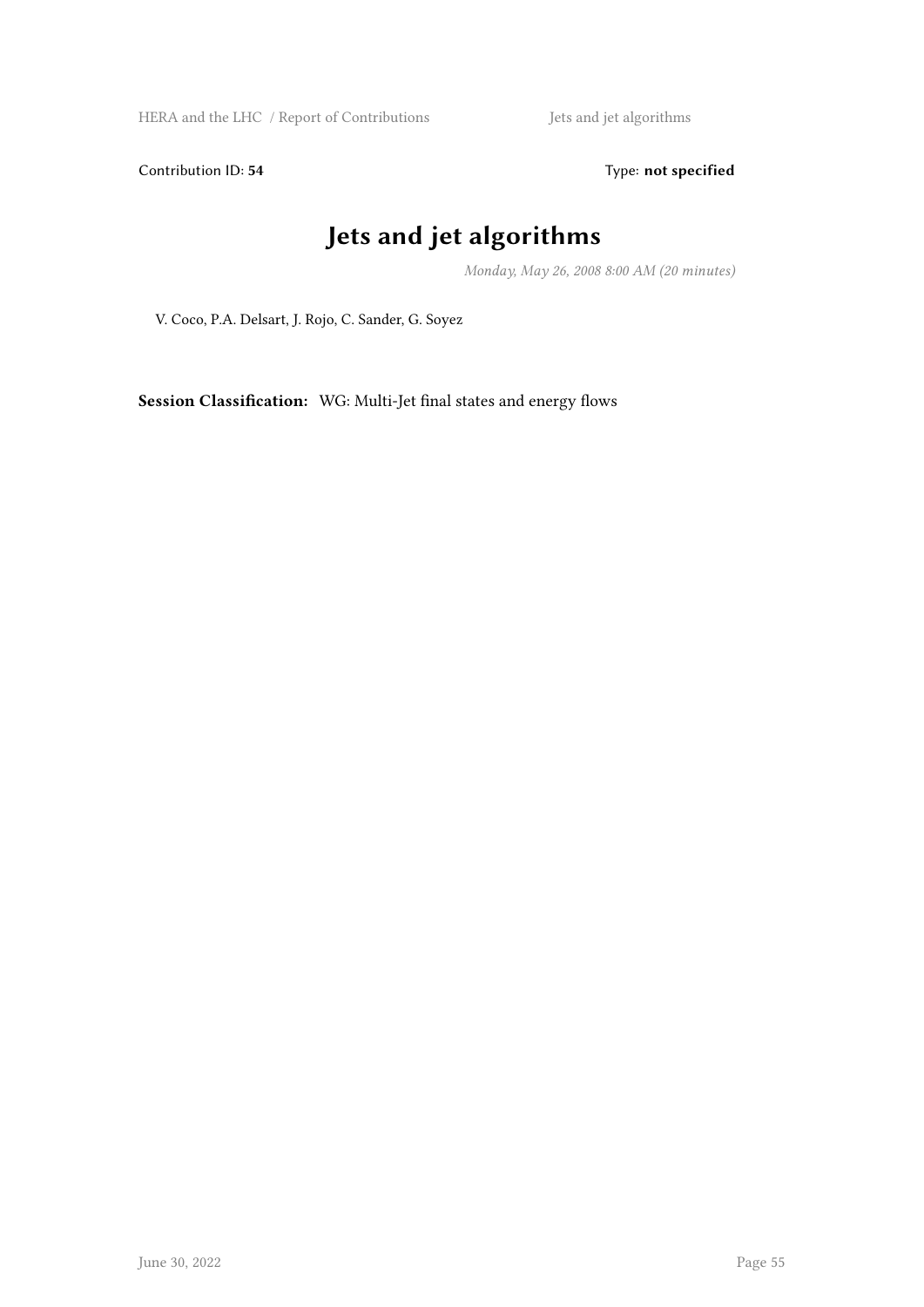Contribution ID: 55 Type: **not specified** 

### **k\_t-factorization and forward jets**

*Monday, May 26, 2008 8:20 AM (20 minutes)*

S. Baranov, J. Bartels, M. Deak, F. Hautmann, H. Jung, A. Knutsson, K. Kutak, A. Lipatov, Ch. Royon, A. Sabio~Vera, F. Schwennsen, N. Zotov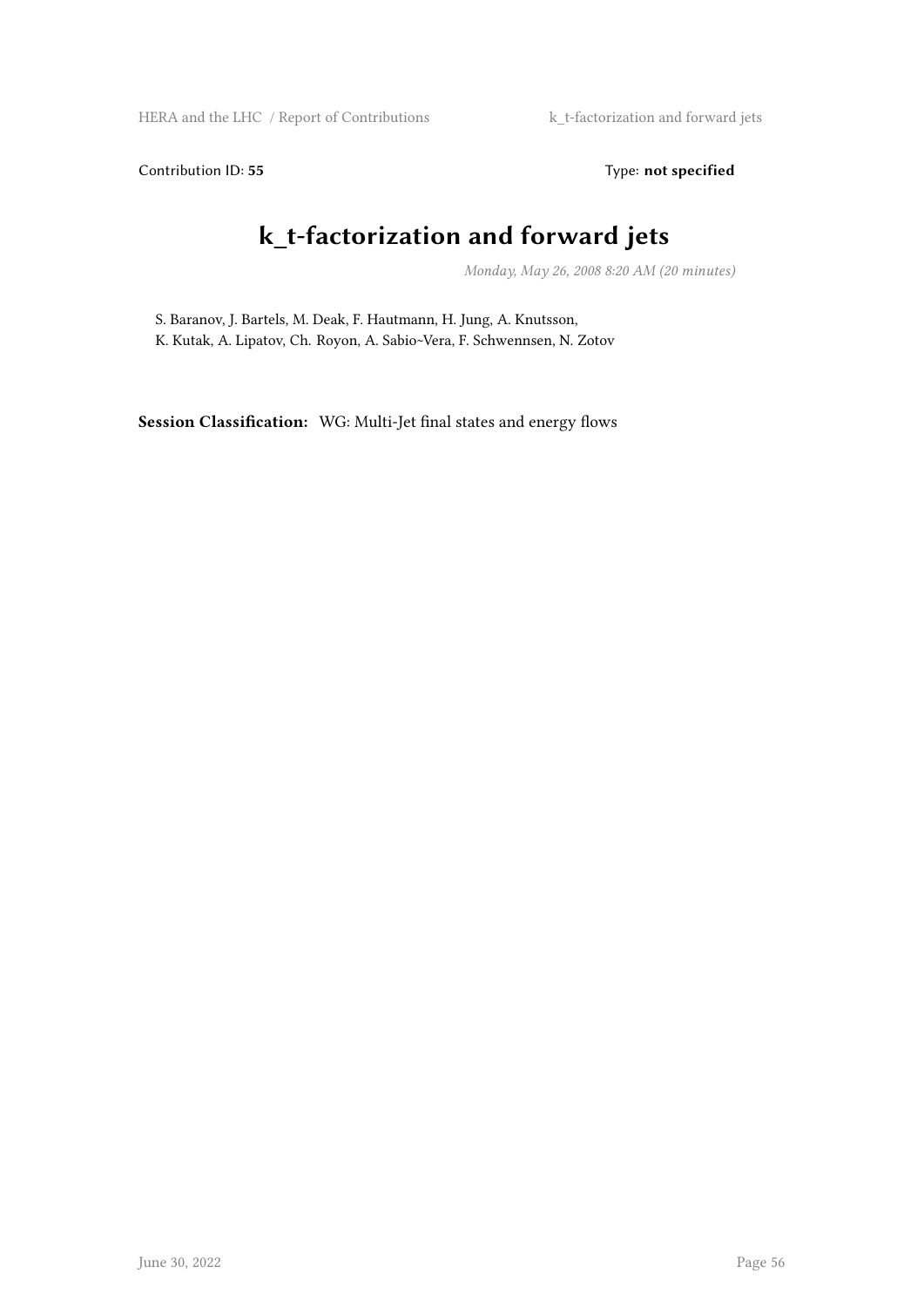HERA and the LHC / Report of Contributions HERA Results

Contribution ID: 56 Type: **not specified** 

### **HERA Results**

*Monday, May 26, 2008 8:40 AM (20 minutes)*

K. Muller, H. Perrey, T. Schorner-Sadenius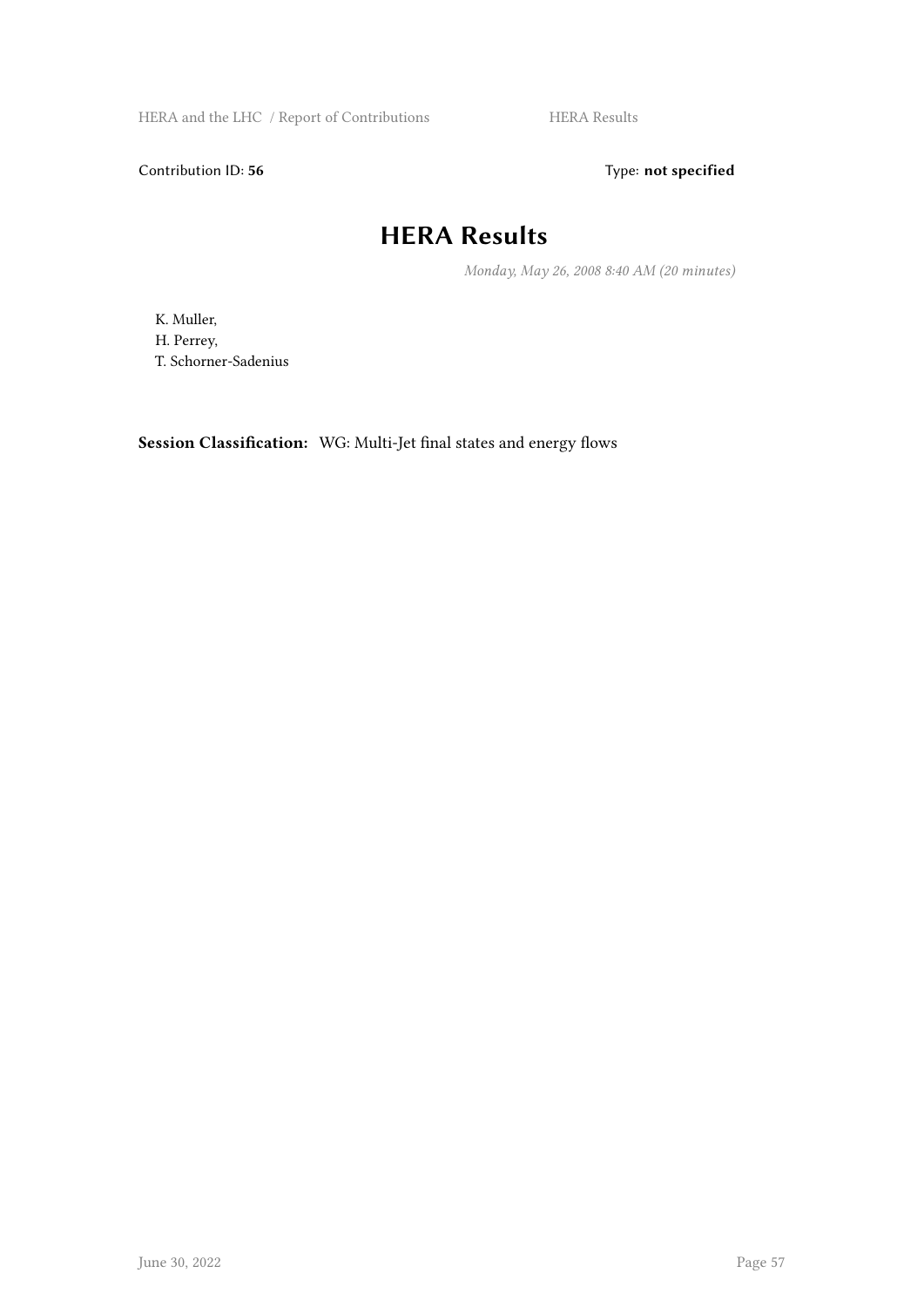HERA and the LHC / Report of Contributions Interactions at high gluon densities

Contribution ID: 57 Type: **not specified** 

## **Interactions at high gluon densities**

*Monday, May 26, 2008 9:00 AM (20 minutes)*

M. Strikman, I.M. Dremin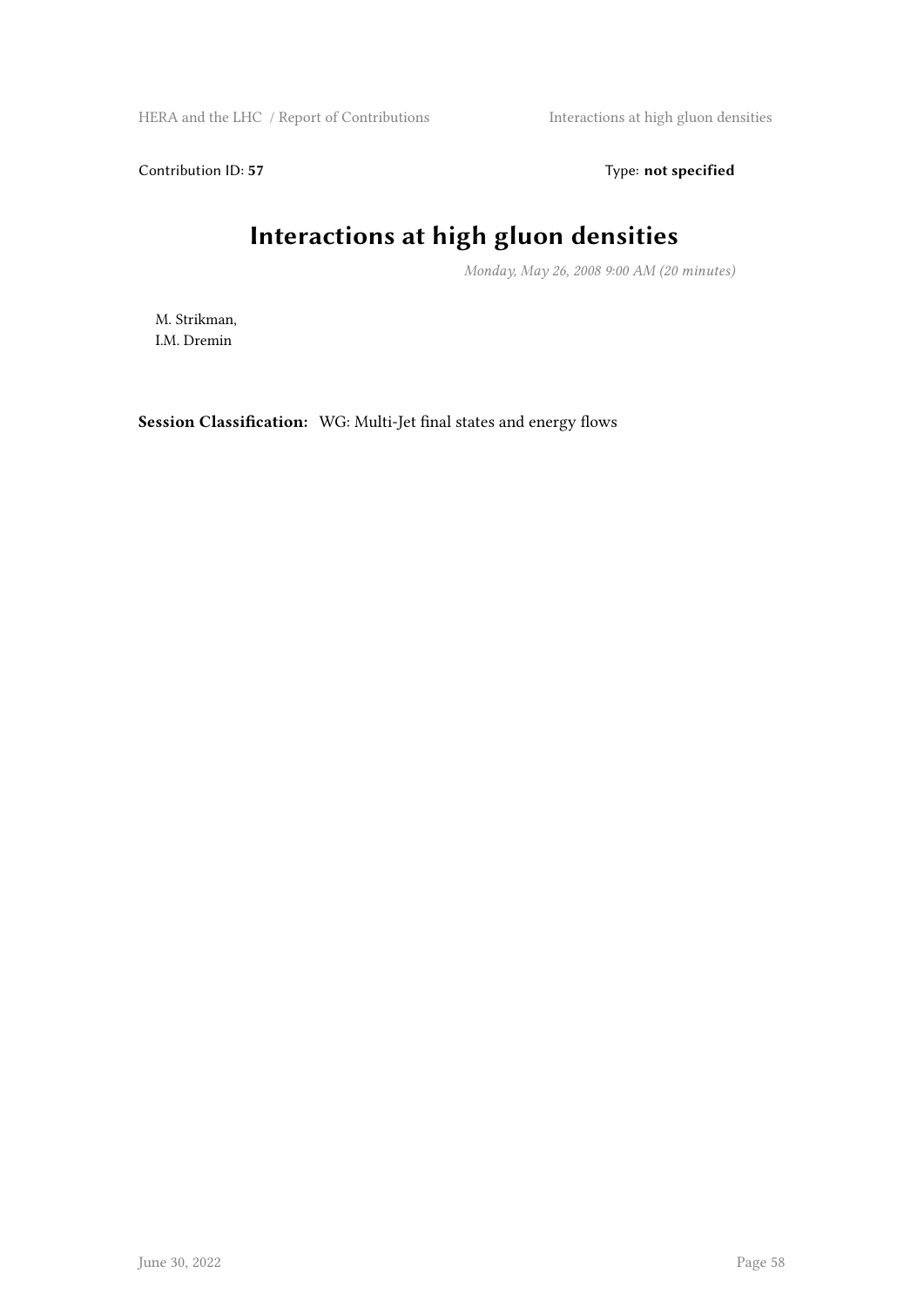HERA and the LHC / Report of Contributions Introduction

Contribution ID: 58 Type: **not specified** 

### **Introduction**

*Monday, May 26, 2008 7:00 AM (20 minutes)*

M. Dittmar, S. Forte, A. Glazov, S. Moch et al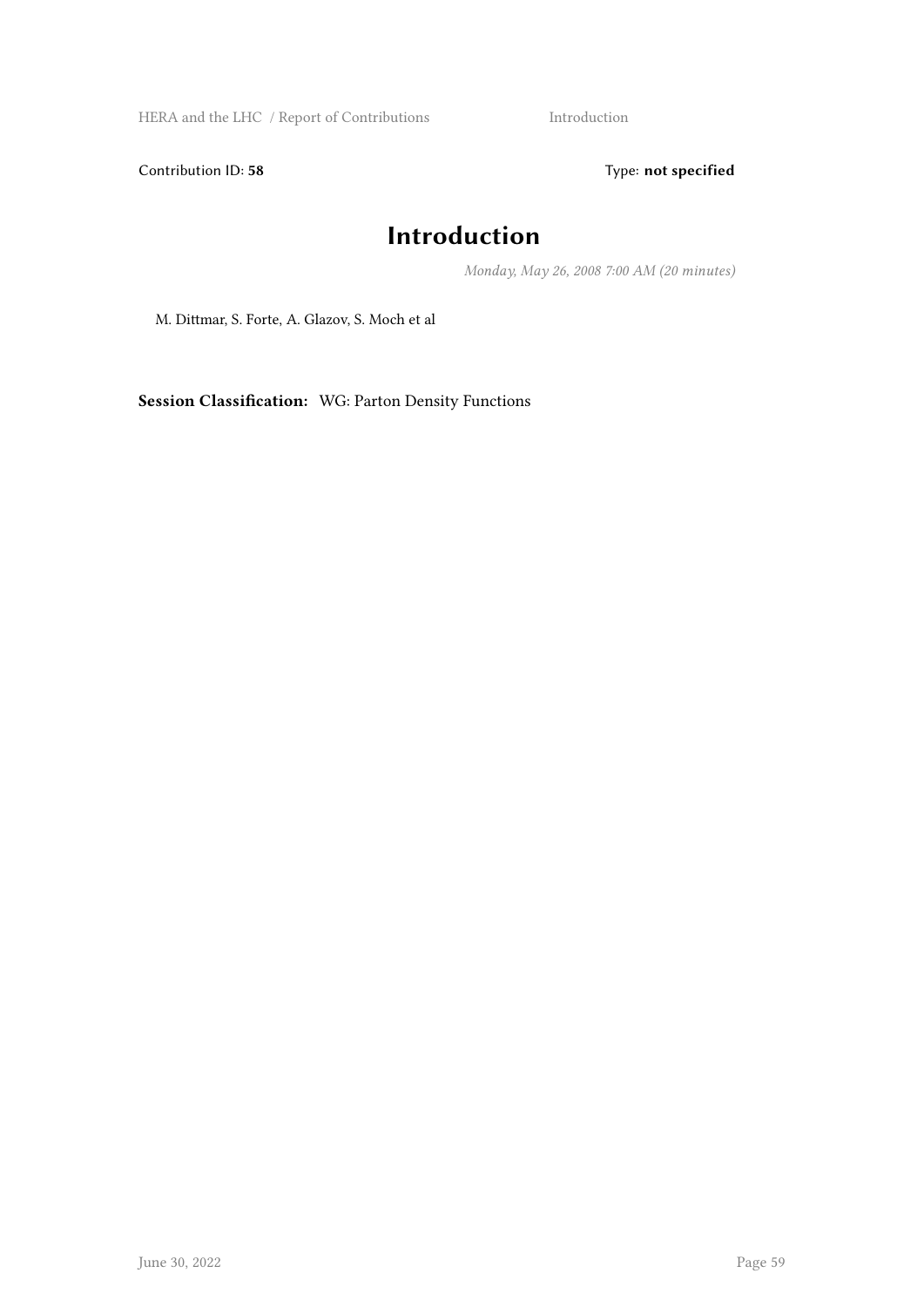HERA and the LHC / Report of Contributions Theoretical issues

Contribution ID: 59 Type: **not specified** 

### **Theoretical issues**

*Monday, May 26, 2008 7:20 AM (20 minutes)*

S. Moch, M. Rogal, J.A.M. Vermaseren, A. Vogt, G. Altarelli, R. D. Ball, M. Ciafaloni, D. Colferai, G.P. Salam, A. Sta'sto, R.S. Thorne, C.D. White, G. Beuf, F. Caola, F. Gelis,

L. Motyka, Ch. Royon, D. Salek, A.M. Stasto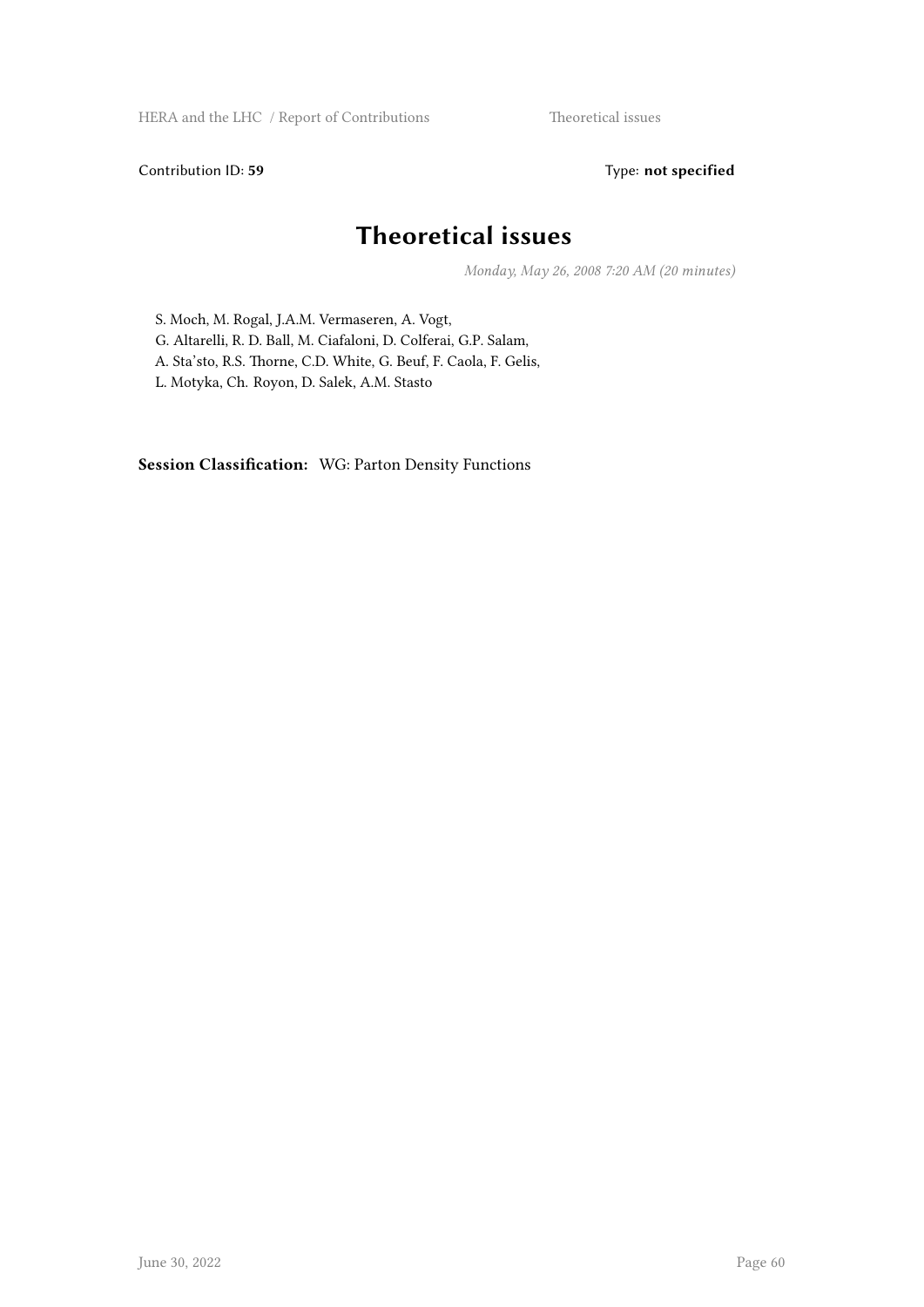HERA and the LHC / Report of Contributions Benchmarking of parton distributi ...

Contribution ID: 60 Type: not specified

#### **Benchmarking of parton distributions and their uncertainties**

*Monday, May 26, 2008 7:40 AM (20 minutes)*

R.D. Ball, L. Del Debbio, J. Feltesse, S. Forte, A. Glazov, A. Guffanti, J.I. Latorre,A. Piccione, V. Radescu, J. Rojo, R.S. Thorne, M. Ubiali, G. Watt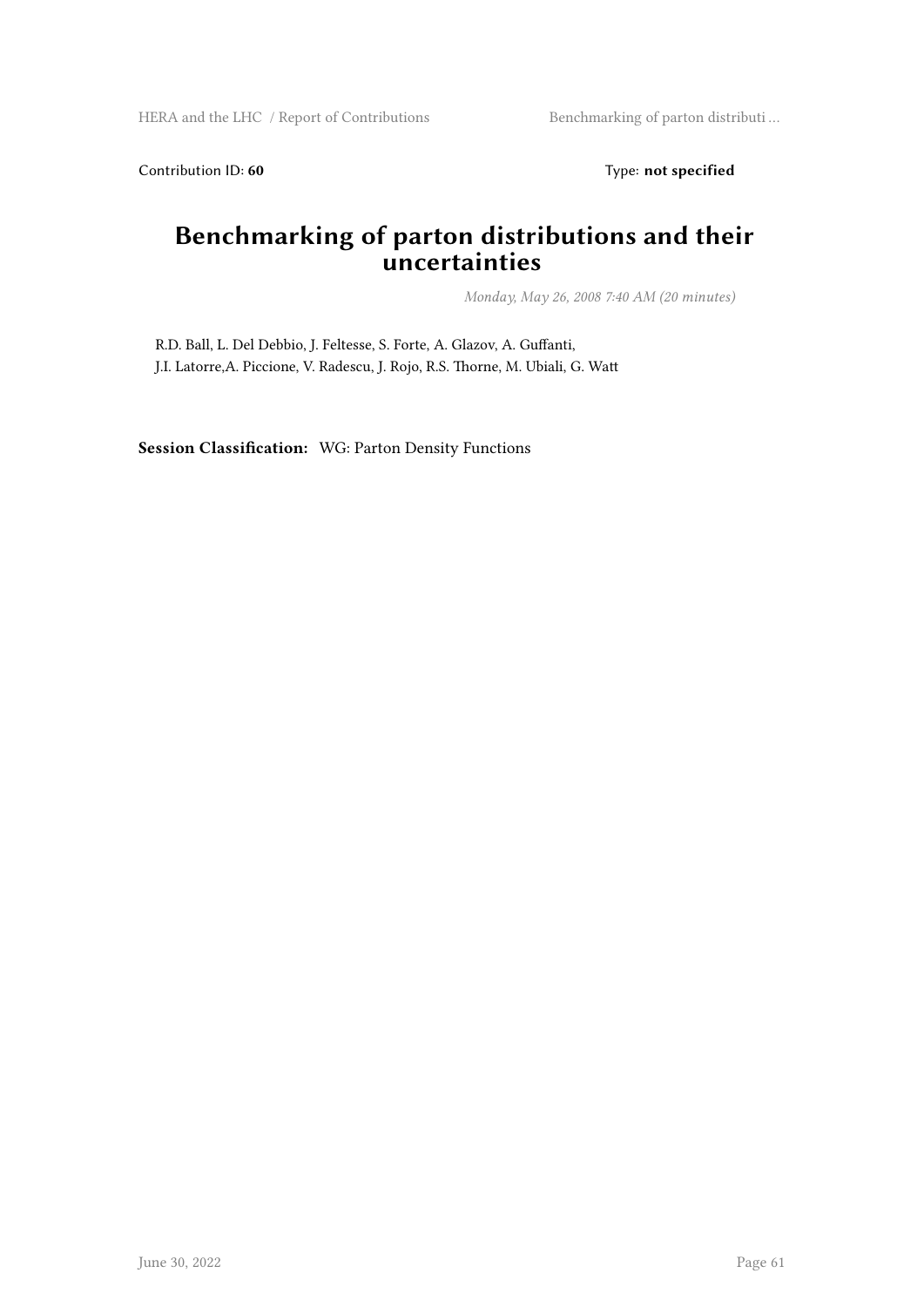HERA and the LHC / Report of Contributions Determination of parton distributi ...

Contribution ID: 61 Type: **not specified** 

## **Determination of parton distributions**

*Monday, May 26, 2008 8:00 AM (20 minutes)*

A. Cooper-Sarkar, A. Glazov, G. Li, J. Grebenyuk, V. Lendermann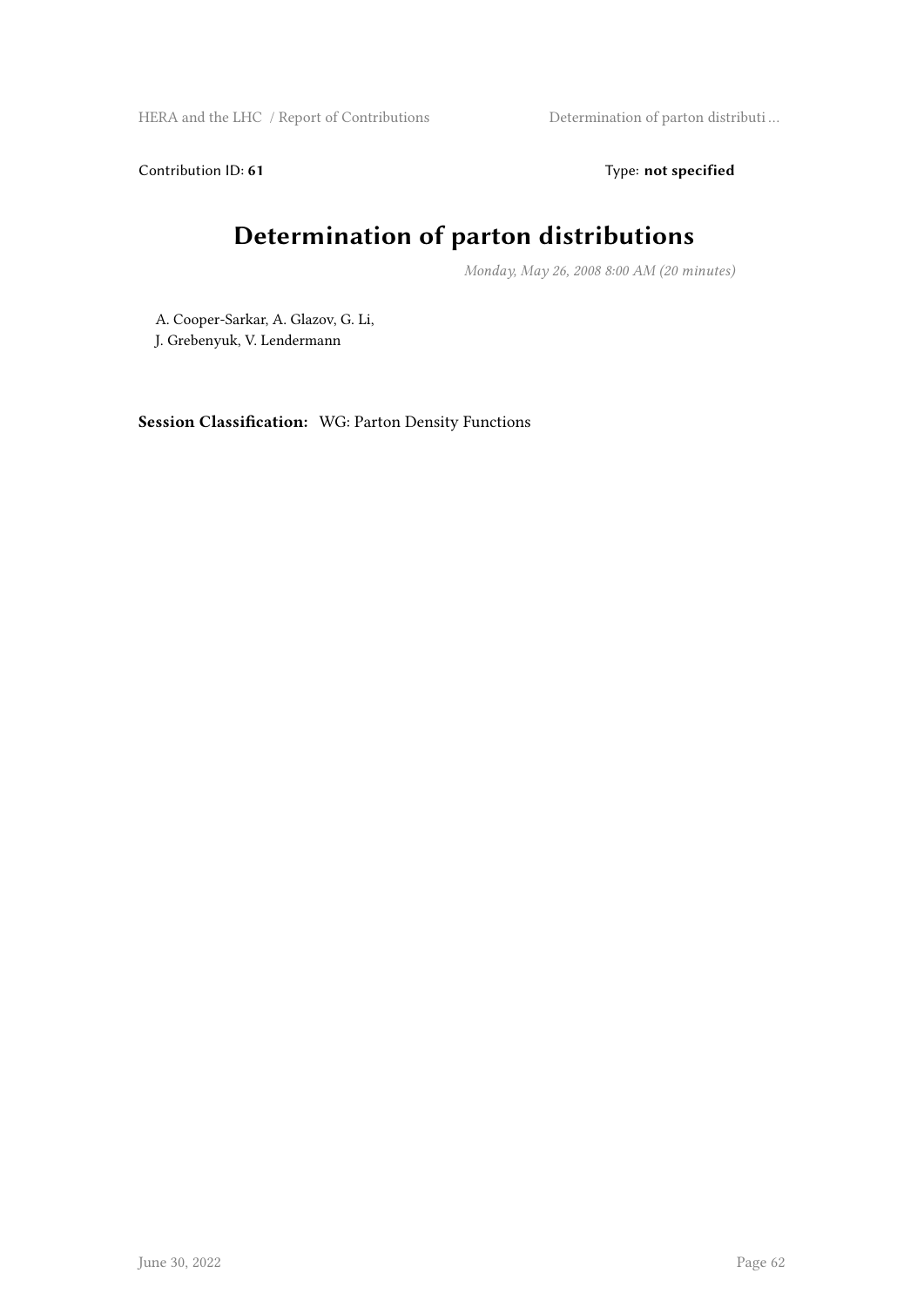HERA and the LHC / Report of Contributions Proton-proton luminosity, standar ...

Contribution ID: 62 Type: **not specified** 

#### **Proton-proton luminosity, standard candles and PDFs at the LHC**

*Monday, May 26, 2008 8:20 AM (20 minutes)*

J. Anderson, M. Boonekamp, H. Burkhardt, M. Dittmar, V. Halyo, T. Petersen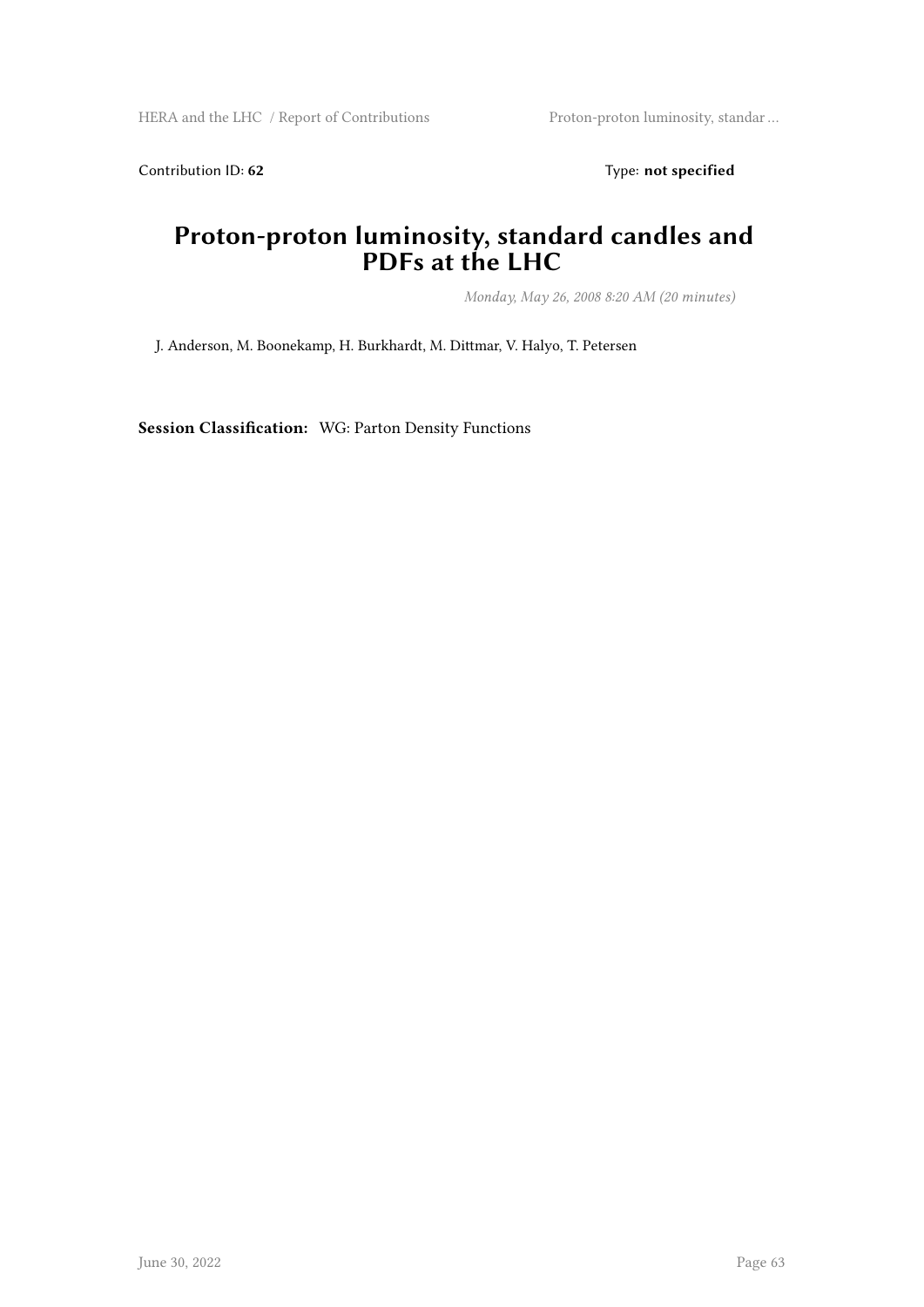HERA and the LHC / Report of Contributions  $\hfill$  Outlook: the PDF4LHC initiative

Contribution ID: 63 Type: **not specified** 

### **Outlook: the PDF4LHC initiative**

*Monday, May 26, 2008 8:40 AM (20 minutes)*

A. De Roeck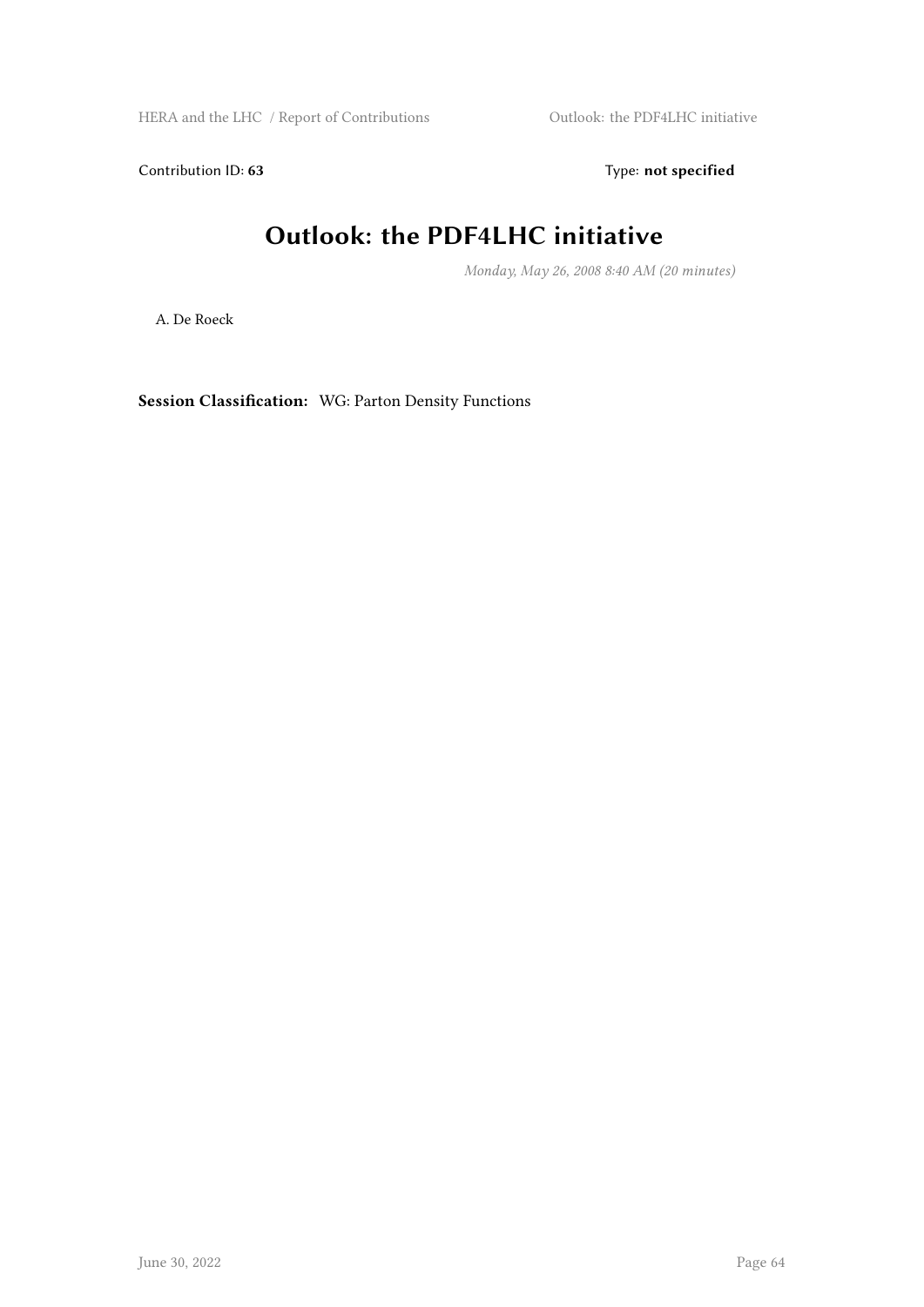Contribution ID: 64 Type: **not specified** 

### **Introduction and Preface**

*Monday, May 26, 2008 6:00 AM (20 minutes)*

H. Jung and A. De Roeck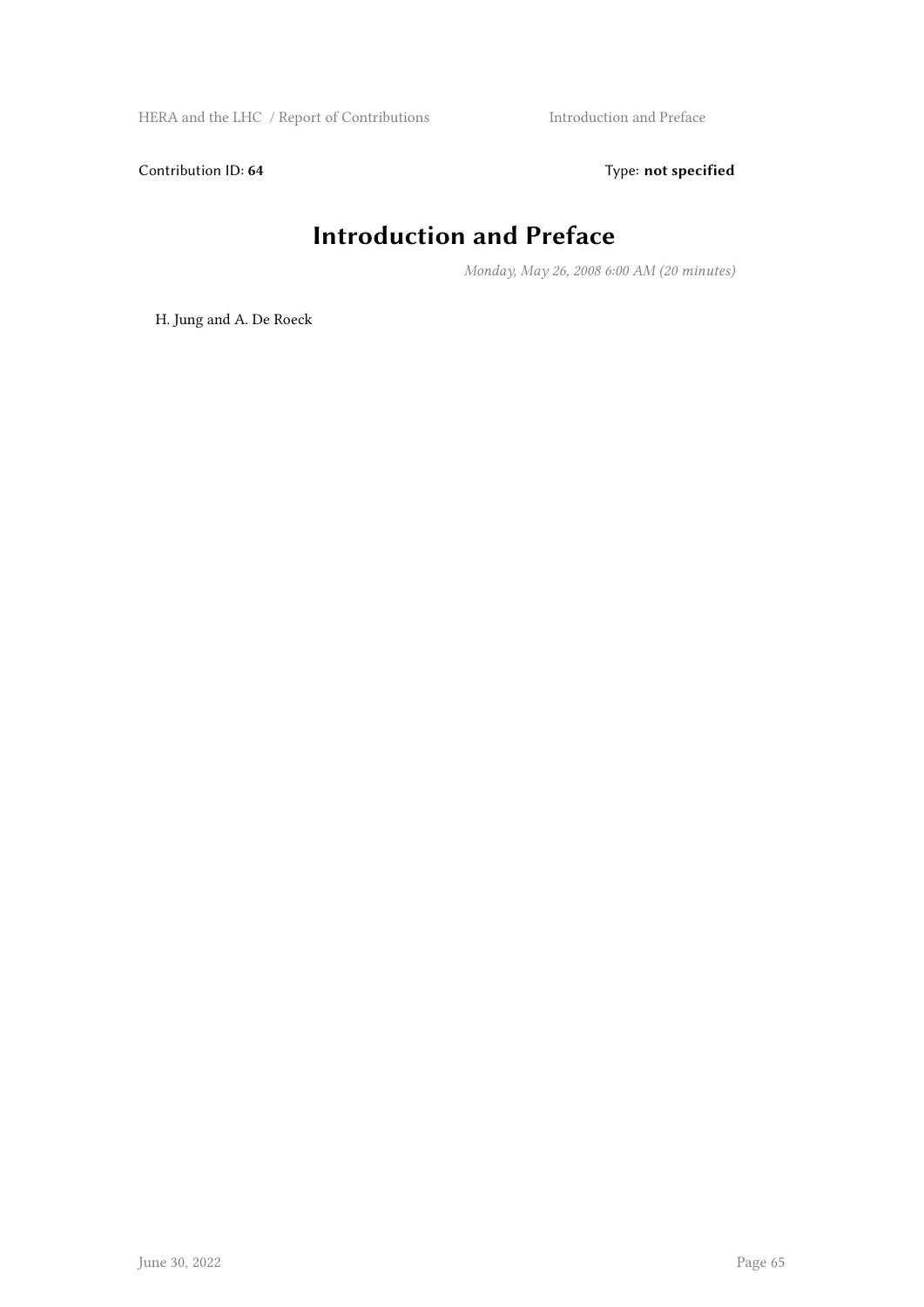Contribution ID: 65 Type: **not specified** 

### **List of Authors**

*Monday, May 26, 2008 7:00 PM (20 minutes)*